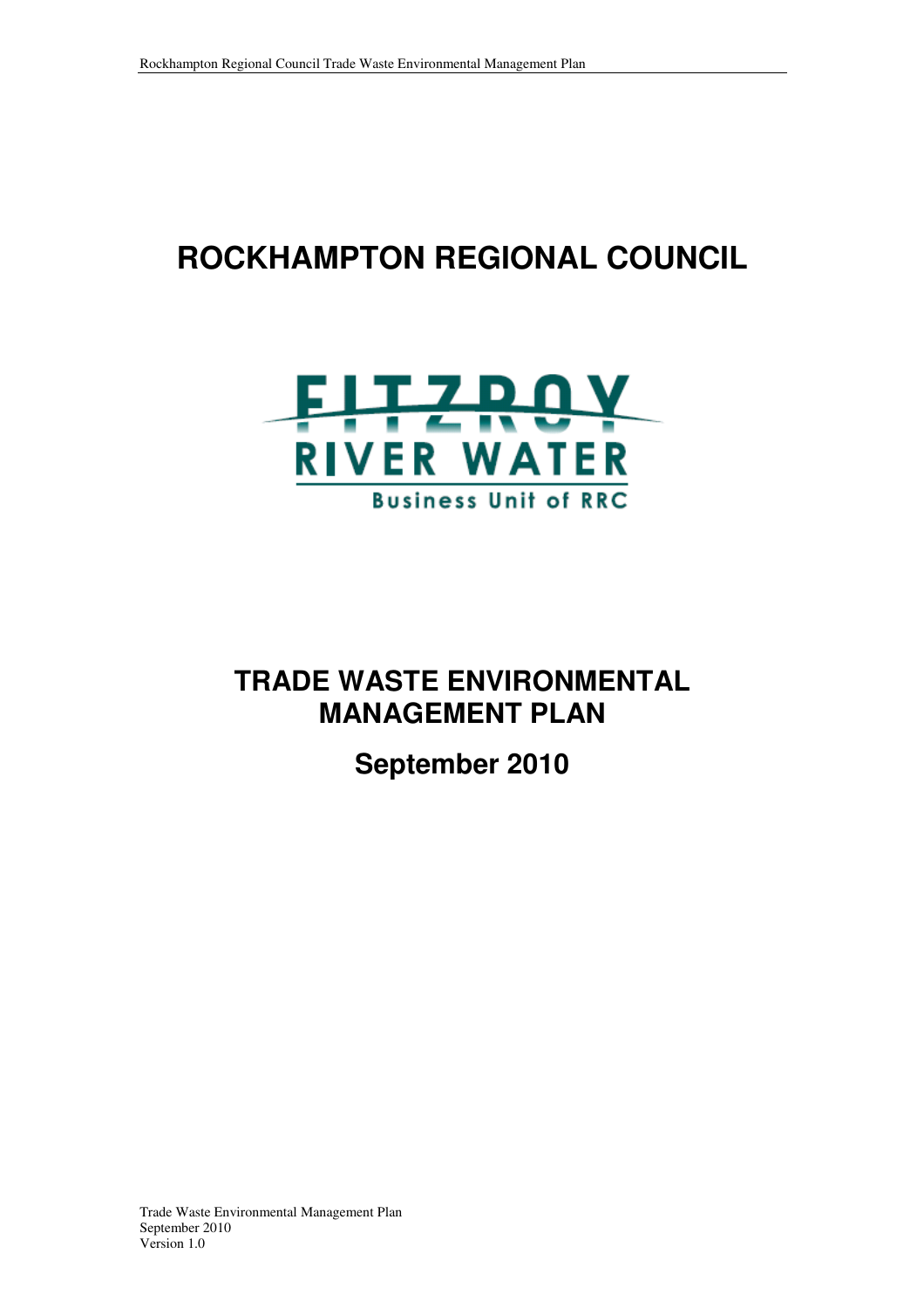## **Rockhampton Regional Council**

## **Trade Waste Environmental Management Plan**

## **Table of Contents**

| 1.              |                                                           |                                                                  |  |
|-----------------|-----------------------------------------------------------|------------------------------------------------------------------|--|
| 2.              |                                                           |                                                                  |  |
| 3.              |                                                           |                                                                  |  |
| 4.              |                                                           |                                                                  |  |
| 4.1<br>4.2      |                                                           |                                                                  |  |
| 5.              |                                                           |                                                                  |  |
| 5.1             |                                                           |                                                                  |  |
| 6.              |                                                           |                                                                  |  |
| 7 <sub>1</sub>  |                                                           |                                                                  |  |
| 7.1             | 7.1.1<br>7.1.2<br>7.1.3<br>7.2<br>7.2.1<br>7.2.2<br>7.2.3 | ADDITIONAL CHARGES FOR OVER LIMIT DISCHARGE (PENALTY CHARGE). 11 |  |
| 8.              |                                                           |                                                                  |  |
| 8.1<br>8.2      |                                                           |                                                                  |  |
| 9.              |                                                           |                                                                  |  |
| 9.1<br>9.2      |                                                           |                                                                  |  |
| 10 <sub>1</sub> |                                                           |                                                                  |  |
|                 | 10.1<br>10.2                                              |                                                                  |  |
| 11.             |                                                           |                                                                  |  |
|                 | 11.1                                                      |                                                                  |  |
| 12.             |                                                           |                                                                  |  |
|                 | 12.1<br>12.2                                              |                                                                  |  |
| 13.             |                                                           |                                                                  |  |
|                 | 13.1<br>13.2                                              |                                                                  |  |
| 14.             |                                                           | SPECIFIC REQUIREMENTS FOR COMMERCIAL AND INDUSTRIAL WASTES  19   |  |
|                 | 14.1<br>14.2                                              |                                                                  |  |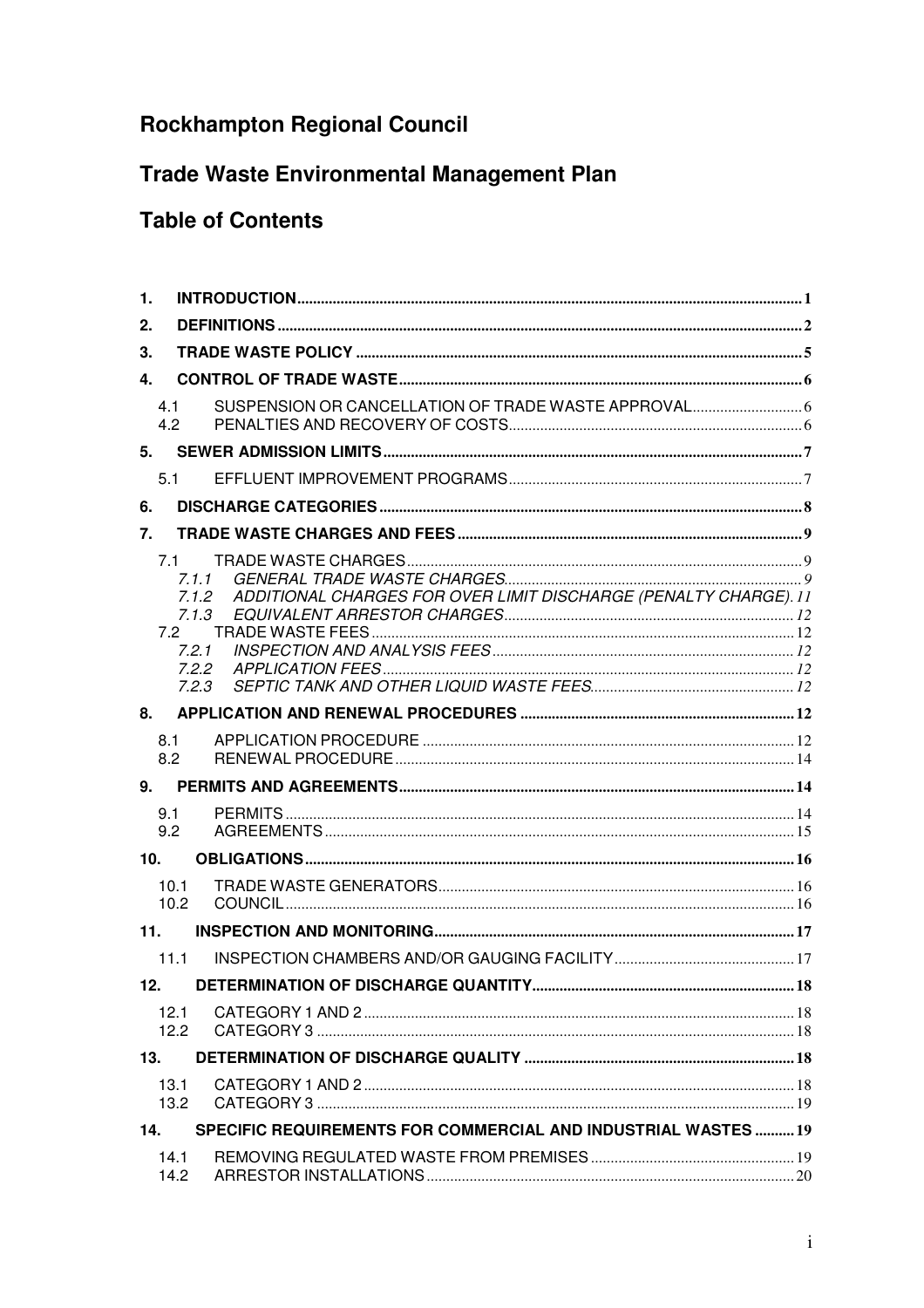|     | 14.2.1                                                                   |  |
|-----|--------------------------------------------------------------------------|--|
|     | 14.2.2                                                                   |  |
|     | 14.2.3                                                                   |  |
|     |                                                                          |  |
|     | 14.3.1                                                                   |  |
|     | 14.3.2                                                                   |  |
|     | 14.4                                                                     |  |
|     | 14.5                                                                     |  |
|     | MEDICAL, CLINICAL, VETERINARY AND INFECTIOUS WASTES 22<br>14.6           |  |
|     | 14.7                                                                     |  |
|     | DISCHARGE OF LIQUID WASTES FROM VESSELS, VEHICLES AND AIRCRAFT23<br>14.8 |  |
|     | 14.8.1                                                                   |  |
|     | 14.8.2<br>14.9                                                           |  |
|     | 1410                                                                     |  |
|     |                                                                          |  |
|     |                                                                          |  |
| 15. |                                                                          |  |
| 16. |                                                                          |  |
| 17. |                                                                          |  |
|     |                                                                          |  |
|     | SELECTED LEGISLATION AND STANDARDS RELEVANT TO TRADE WASTE 26            |  |
|     |                                                                          |  |
|     |                                                                          |  |
|     |                                                                          |  |
|     | MINIMUM PRE-TREATMENT REQUIREMENTS FOR TRADE WASTE GENERATING            |  |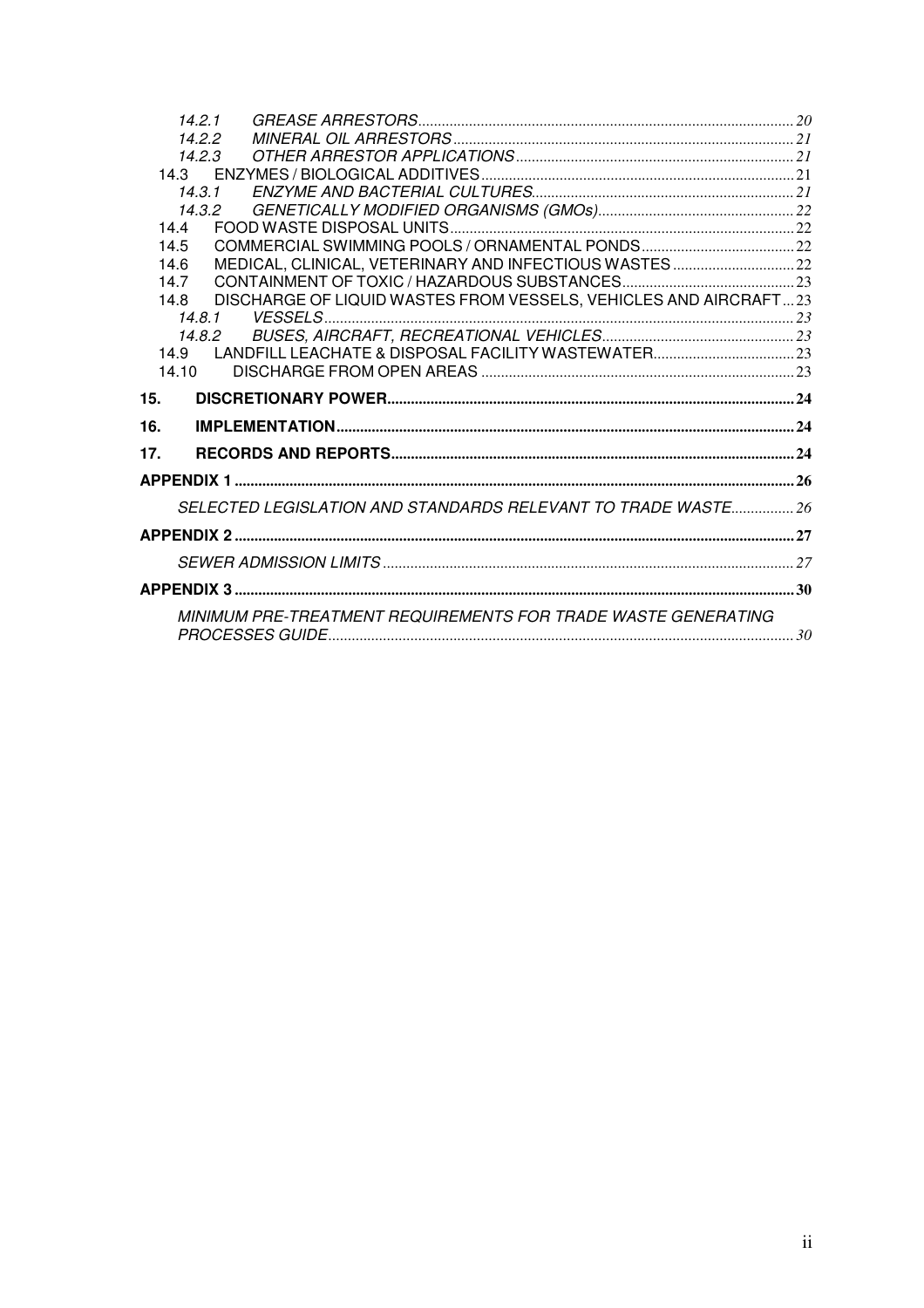## **1. INTRODUCTION**

Liquid wastes are produced by a variety of industrial, commercial and domestic activities. The Environmental Protection Act provides a general prohibition against the pollution of the environment by the discharge of such wastes, except where the person or agency holds an environmental authority permitting such discharge.

All discharges to receiving waters are required to be treated to a standard that will maintain or enhance receiving water quality and environmental values.

Liquid waste generated by industry, small business and commercial enterprises is referred to as trade waste. The Water Supply (Safety and Reliability) Act prohibits the unauthorised discharge of wastes, other than domestic sewage, into the sewerage system. The options for producers of trade waste are to have it treated at an approved treatment facility, obtain approval from Council to discharge to the sewerage system, or to obtain an environmental authority under the Environmental Protection Act to treat the waste themselves before discharge to the environment.

Rockhampton Regional Council provides a sewerage system primarily for transporting and treating domestic sewage. Payment for this service is collected through sewerage charges on each rateable property. This system may also be used, with the approval of Council, for the acceptance and treatment of trade waste. As trade waste imposes an additional load on the sewerage system, trade waste charges apply.

Council is required to meet the conditions of the environmental authority (licence), issued by the Department of Environment and Resource Management (DERM), for its sewerage system including the disposal and reuse of treated effluent and biosolids. Council is also required by the Water Supply (Safety and Reliability) Act and the Environmental Protection (Water) Policy (EPP (Water)) to fully assess the effect of trade waste on the sewerage system and the environment before issuing a trade waste approval.

The discharge of trade waste to stormwater drainage is prohibited under the Local Government Act. The stormwater system must only be used for the disposal of uncontaminated stormwater runoff. Under the Environmental Protection Act, Council is responsible for the investigation and where appropriate legal action against individuals and organisations that pollute waterways or stormwater systems.

Domestic sewage consists mostly of water which, after treatment to reduce biodegradable material, suspended solids and nutrients, can be disposed of in accordance with its environmental authority requirements. Council is actively seeking opportunities to reuse and recycle treated effluent and biosolids.

Trade waste may have an organic strength many times that of domestic sewage and may overload the treatment facility. Trade waste may also contain other substances such as high levels of fats and grease, heavy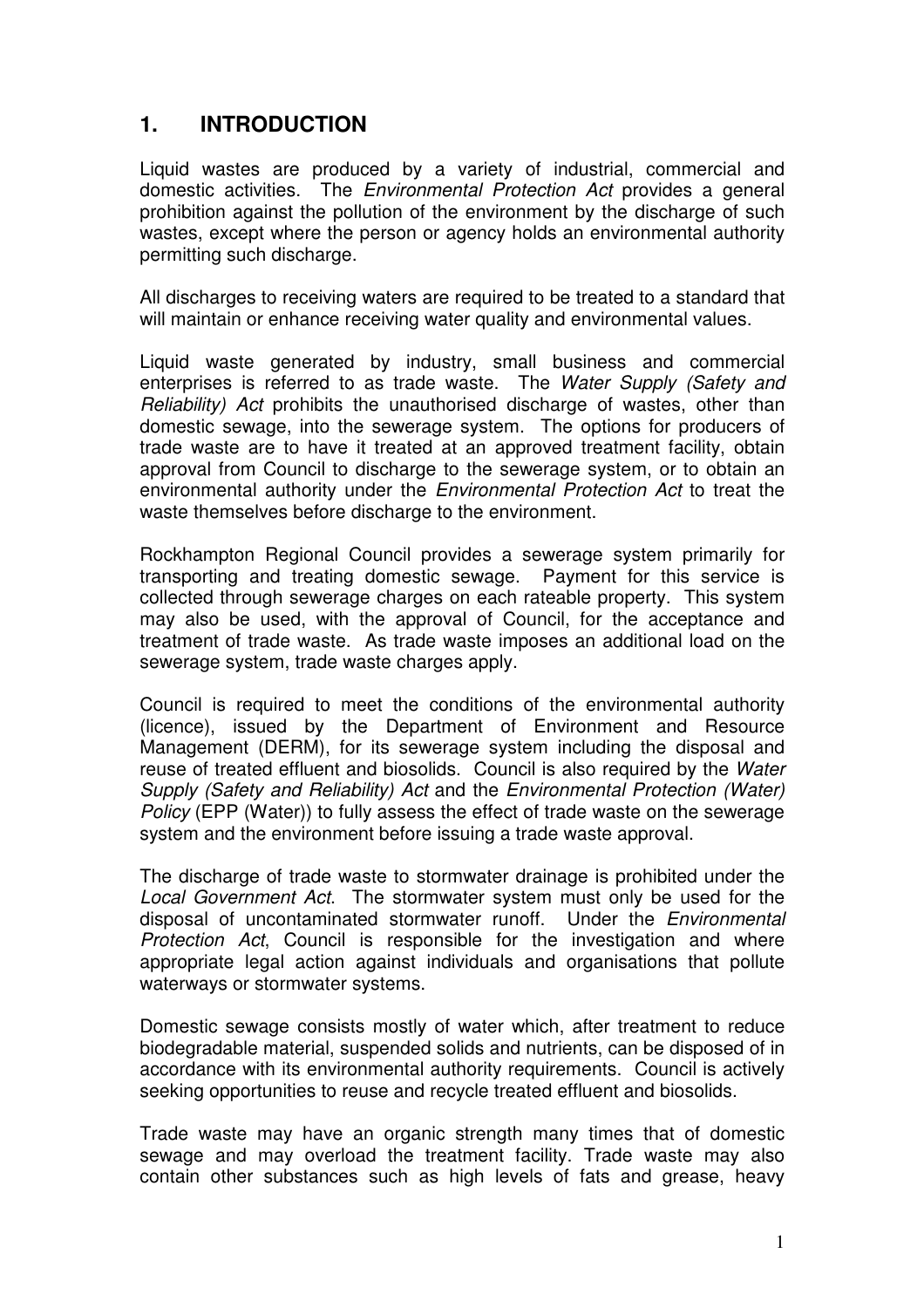metals, organic solvents and chlorinated organic substances which sewerage systems are not designed to treat. These substances may:

- pose a serious risk to the safety and health of sewerage workers;
- damage the infrastructure of the sewerage system;
- inhibit biological processes at the treatment plant;
- accumulate in biosolids, making their reuse difficult or impracticable; or
- pass through the plant untreated resulting in environmental contamination.

To ensure the continued protection of our environment and waterways, Council's policy is to accept, subject to conditions, biodegradable waste into the sewerage system provided that:

- the system is of adequate capacity to effectively collect, transport and treat the waste; and
- all practicable waste minimisation, recycling and reuse options have been applied by the trade waste generator.

Discharge of waste containing substances in amounts liable to be toxic or hazardous to the sewerage system, treatment process, personnel or the environment is prohibited. Council may consider the acceptance of trade waste containing toxic or hazardous substances and non-degradable pollutants to sewer only after the waste has been pre-treated by on site "best practicable treatment" to ensure sewer admission limits are not exceeded.

## **2. DEFINITIONS**

#### **Agreement**

See trade waste agreement

#### Arrestor

An apparatus designed to intercept and retain silt, sand, oil, grease, sludge and other substances in a waste discharge.

#### Council

In this plan a reference to Council means the Rockhampton Regional Council or any person appointed or authorised by the Rockhampton Regional Council to act on behalf of Council as the case may require.

#### **Biosolids**

The treated solids (sludge), mainly organic, produced by sewage treatment.

#### Discharge Factor

The percentage of the water supplied to the property, as measured by the water meter, which is discharged to the sewerage system. The discharge factor includes all domestic, commercial and industrial sewage that enters the sewerage system from a property. Discharge factors may range from 0 to 100% and in exceptional circumstances may be greater than 100% if additional material is added to the waste stream as part of the production process.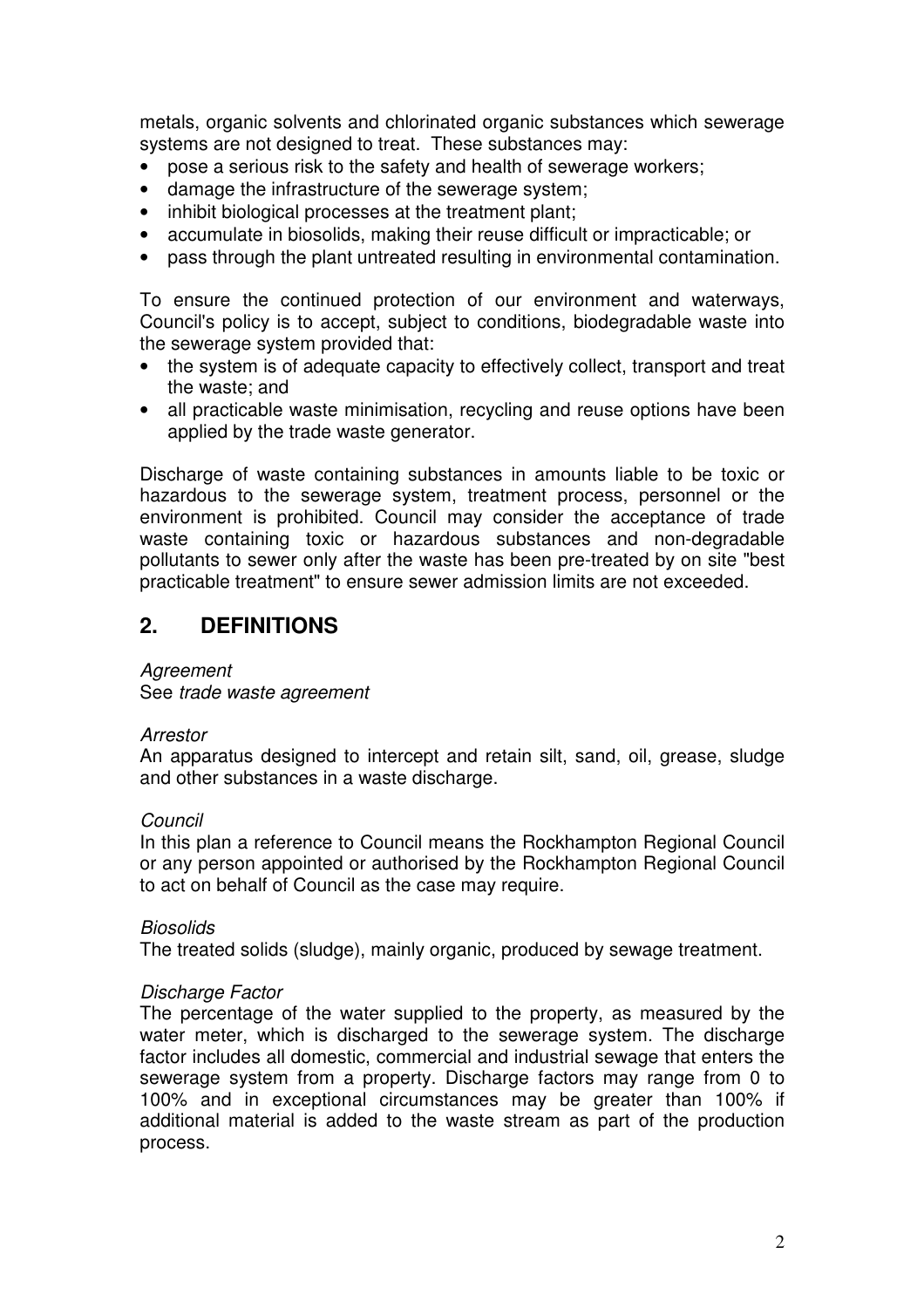#### Domestic sewage

Faecal matter and urine of human origin and liquid household wastes from water closet pans, sinks, baths, basins and similar fixtures designed for use in private dwellings.

**Effluent** The liquid discharged following a sewerage treatment process.

**Generator** See trade waste generator.

Human wastes Human faecal substances and urine.

Owner of land As defined in the Local Government Act.

Permit See trade waste permit.

#### Premises

A lot as defined in the Sustainable Planning Act, or for a lot under the Body Corporate and Community Management Act or the Building Units and Group Titles Act – the common property for the lot.

#### Prohibited substances

A substance prescribed in Schedule 1 of the Water Supply (Safety and Reliability) Act.

#### Regulated waste

Non–domestic waste as mentioned in Schedule 7 of the Environmental Protection Regulation (whether or not it has been treated or immobilised) and includes:

a) for an element – any chemical compound containing the element; and

b) anything that has contained the waste.

#### **Septage**

Refers to the entire contents of a septic tank, including the liquid and sludge.

#### **Sewage**

All faecal matter, urine, household and commercial waterborne discharges that contain human waste.

#### Sewerage or Sewerage System

A sewer, access chamber, vent, engine, pump, structure, machinery, outfall or other work used to receive, store, transport or treat sewage.

#### Sewer Admission Limits

The upper limits for the quality of trade waste discharge to the sewer (see Appendix 2)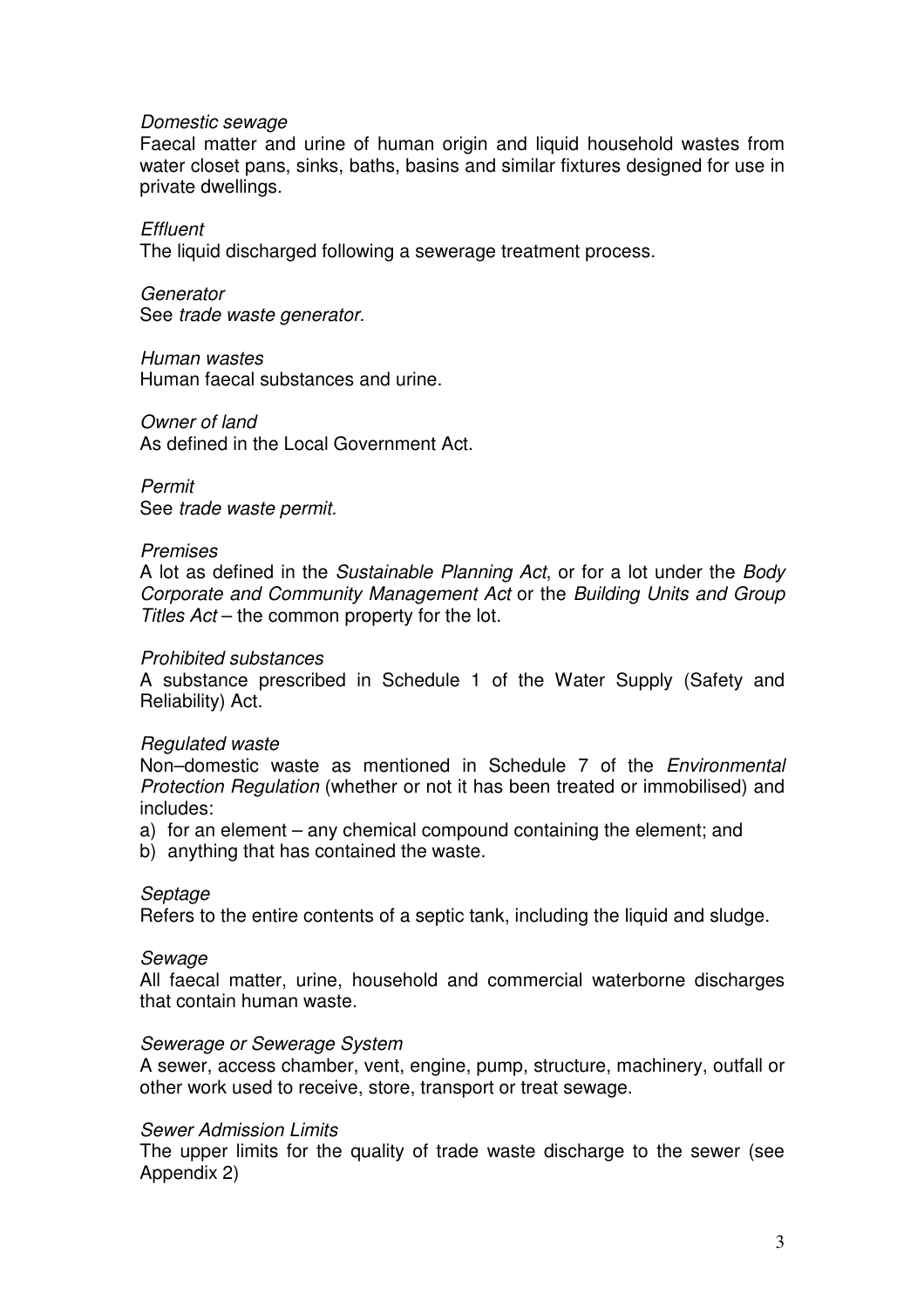#### Stormwater Drainage

A drain, channel, pipe, chamber, structure, outfall or other work used to receive, store, transport or treat stormwater.

#### Trade waste

The waterborne waste from business, trade or manufacturing premises, other than:

- a) waste that is a prohibited substance; or
- b) human waste; or
- c) stormwater.

#### Trade Waste Agreement (Agreement)

Trade waste approval for the discharge of liquid waste classified as Category 3. It states the terms and conditions to be met by the trade waste generator and the owner with respect to the discharge of trade waste into Council's sewerage system.

#### Trade waste approval

Written approval by Council for a person to discharge trade waste to Council's sewerage system. See trade waste agreement and trade waste permit.

#### Trade waste generator

Any person, owner, occupier, company or body whose activity produces or has the potential to produce trade waste.

#### Trade Waste Officer

Trade waste officer means a person appropriately delegated by the Rockhampton Regional Council.

#### Trade Waste Permit (Permit)

Trade waste approval for the discharge of liquid waste classified as Category 1 or 2. It states the terms and conditions to be met by the trade waste generator and the owner with respect to the discharge of trade waste into Council's sewerage system.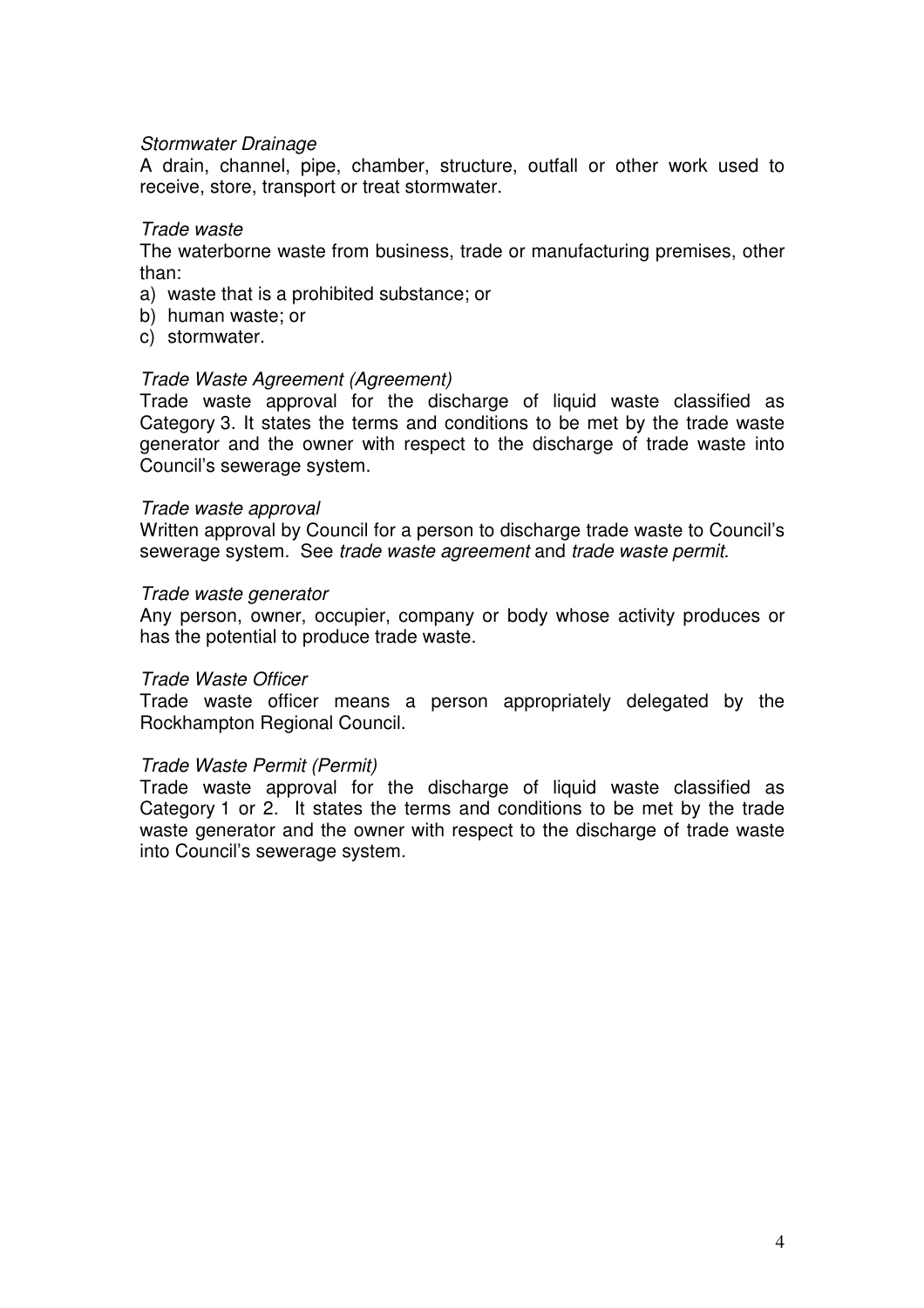## **3. TRADE WASTE POLICY**

#### **Purpose**

To provide a liquid waste disposal service for domestic, commercial and industrial waste in accordance with the principles of environmental sustainability and in a manner which safeguards public health and is consistent with Council's responsibilities and obligations under Queensland legislation.

### **Objectives**

- To safeguard public health and the environment.
- To prevent harm or injury to sewerage employees.
- To safeguard the sewerage system against damage, blockage or surcharging.
- To exclude non-biodegradable and potentially harmful substances that may:
	- lead to non-compliance with the conditions of Council's environmental authority issued by DERM;
	- cause the treatment process to fail;
	- render effluent or biosolids unacceptable for reuse or disposal;
	- cause physical damage to infrastructure; or
	- cause any other detriment to the environment.
- To equitably recover the cost of services to commerce and industry including the cost of conveyance, treatment and disposal and, maintenance and repair of damage to the sewerage system.
- To provide operational data on the volume and composition of industrial and commercial effluent to assist in the operation of the sewerage system, the design of augmentations or new sewerage systems, and waste management reporting.
- To encourage waste minimisation and cleaner production, including waste prevention, recycling, and pre-treatment.
- To promote water conservation.
- To assist Council to meet its statutory obligations.

#### **Process**

Council aims to achieve these objectives by a process which is transparent, equitable, accountable, consistent with best practice, and responsive to changing community needs and concerns.

#### **Policy instruments**

The objectives will be achieved using a combination of policy instruments, including:

- sewer admission limits (acceptable concentration/mass limits for sewerable wastes);
- conditional trade waste approvals (permits and agreements);
- "user pays" pricing;
- effluent improvement programs; and
- prohibition of discharge of substances and/or treatment devices.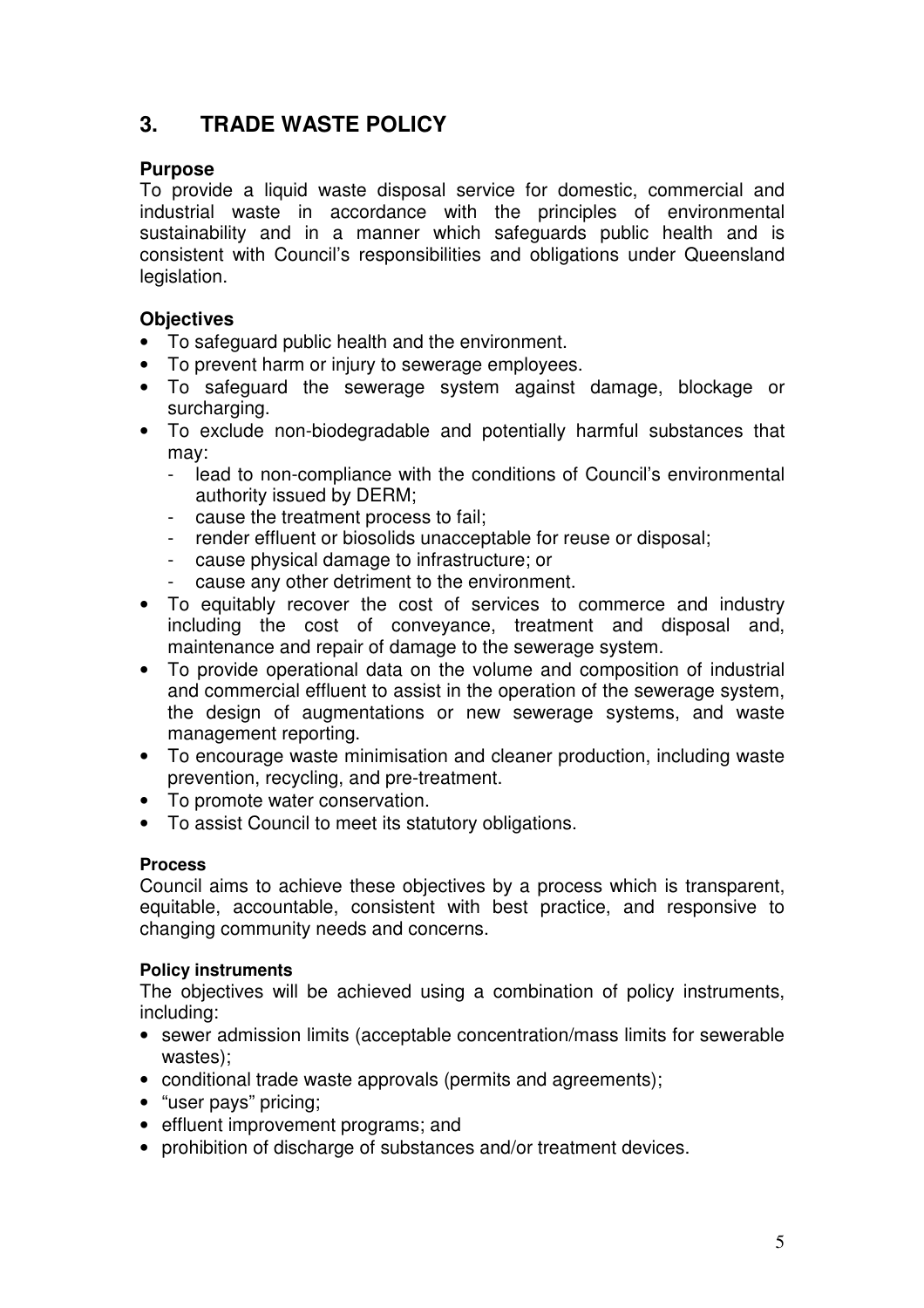## **4. CONTROL OF TRADE WASTE**

A list of legislation relevant to trade waste control and acceptance to sewerage system is given in Appendix 1. This is not a complete listing of all legislation pertaining to the control of trade waste.

It is an offence to discharge trade waste to the sewerage system unless a trade waste approval has been issued by Council under the Water Supply (Safety and Reliability) Act. Any person wishing to discharge trade waste to the sewerage system must apply for a trade waste approval (see section 8).

A trade waste approval is the written approval from Council that states the requirements and conditions under which discharge to sewerage system is allowed. Two types of approval are referred to in this plan – a Trade Waste Permit (Permit) for Category 1 and 2 discharges and a Trade Waste Agreement (Agreement) for Category 3 discharges.

It is an offence for a person to discharge waste (including trade waste) other than uncontaminated stormwater to stormwater drainage.

### **4.1 SUSPENSION OR CANCELLATION OF TRADE WASTE APPROVAL**

Grounds and procedures for suspension or cancellation of a trade waste approval are defined in the Water Supply (Safety and Reliability) Act.

Terms and conditions of a trade waste approval in respect of any matter occurring before the suspension or cancellation, including the payment of charges owing, will continue to have force and effect after the suspension or cancellation of the trade waste approval.

### **4.2 PENALTIES AND RECOVERY OF COSTS**

Council may prosecute any person who commits a breach of the appropriate provisions of the Water Supply (Safety and Reliability) Act , Local Government Act or the *Environmental Protection Act* and its subordinate legislation, or who refuses or neglects to comply with any direction or requirement by Council pursuant to the above legislation. Penalties are set out in the above legislation, and include substantial fines.

Council may recover costs of repairing the damaged sewerage or stormwater system from a person causing damage to the system by discharging a prohibited substance or acting in a manner contrary to the relevant legislation.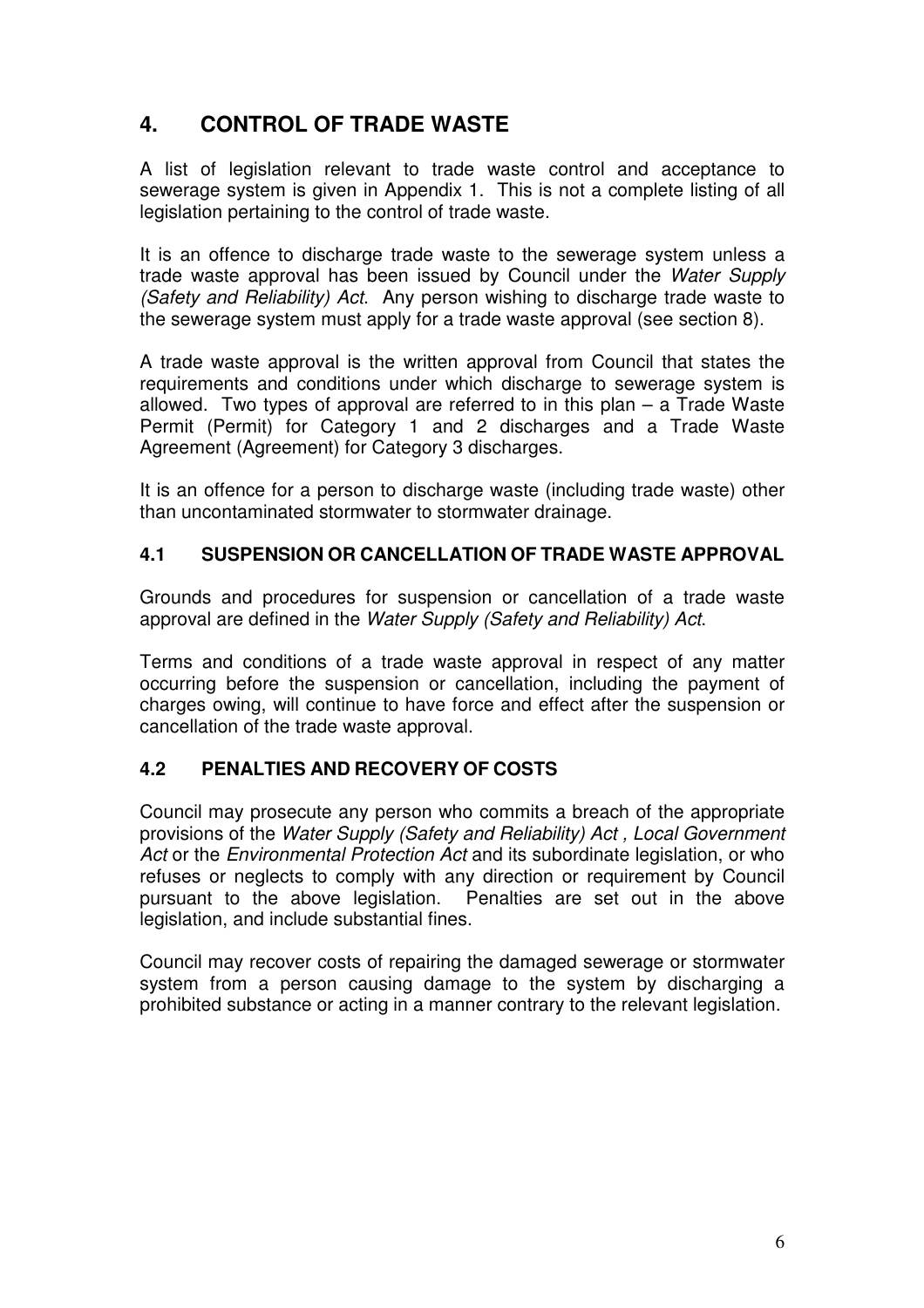## **5. SEWER ADMISSION LIMITS**

Any waste discharged to Council's sewerage system must comply with the Trade Waste Sewer Admission Limits as set out in Appendix 2 unless otherwise specified in the trade waste approval. These limits are subject to periodic review.

The sewer admission limits, unless otherwise specified in the trade waste approval, are absolute maximums.

The trade waste stream and domestic sewage stream should, wherever practicable, discharge separately to the sewerage system. Where there is a common sanitary drain, an allowance for the domestic component will be made to estimate the actual trade waste component strength.

Council requires that trade waste generators implement waste minimisation practices and install best practice pre-treatment processes to reduce both the volume and the contaminant load of discharges to the sewerage system.

The dilution of trade waste with water to achieve compliance with the sewer admission limits is prohibited. Council has obligations to avoid sewer overflows and consequently will impose limits on the rate and timing of trade waste discharges.

### **5.1 EFFLUENT IMPROVEMENT PROGRAMS**

For Category 1 and 2 discharges, the installation of a properly sized, approved best practicable pre-treatment device, together with an acceptable maintenance program in accordance with the trade waste approval conditions will be deemed to provide a satisfactory effluent with respect to the Sewer Admission Limits.

Council may, at its discretion, negotiate with a Category 3 trade waste generator to accept discharges to the sewerage system that exceeds any of the Sewer Admission Limits. Additional charges may apply for such parameters.

Where such an agreement is made, Council may require the trade waste generator to undertake an effluent improvement program. This program should include:

- a description of the effluent quantity and quality;
- provision for monitoring and reporting waste quantity and quality;
- an examination of waste prevention and recycling options;
- an examination of options for the conservation of water;
- a program involving the development of waste reduction and pre-treatment aimed at reducing contaminant levels over a period of not more than three years to the prescribed admission limits with an action program including expected outcomes, timelines and milestones; and
- a report for Council, including a summary of achievements and options.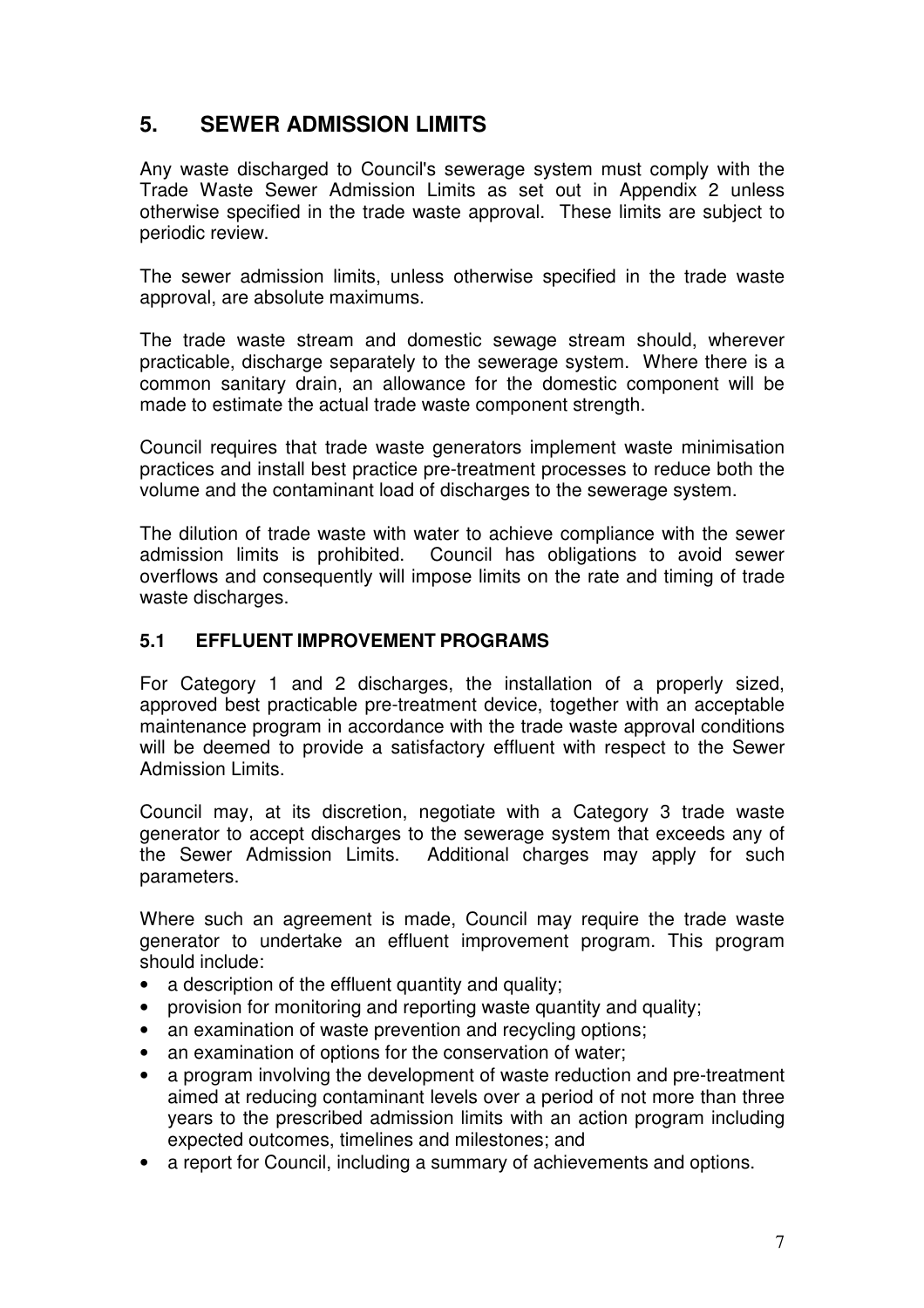Category 3 trade waste generators will be advised, in writing, if Council requires them to develop an effluent improvement program. If, at the time the trade waste approval falls due for renewal, the holder of the approval has not completed a satisfactory effluent improvement program, the approval holder is required to request in writing from Council an extension of time and provide an explanation as to why the effluent improvement program has not been completed.

Council may issue a new trade waste approval, subject to conditions that:

- a) a satisfactory effluent improvement program be submitted within 60 days; and
- b) the trade waste approval may be varied after submission of the effluent improvement program as necessary to enforce the implementation of the program.

## **6. DISCHARGE CATEGORIES**

All trade waste accepted to the sewerage system will be classified according to the following three categories for the purposes of a trade waste approval and charging.

| <b>Parameter</b>                                       | Category 1<br>low strength / low<br>volume | <b>Category 2</b><br>low strength / high<br>volume                                                     | Category 3<br>high strength / any<br>volume                                                                               |
|--------------------------------------------------------|--------------------------------------------|--------------------------------------------------------------------------------------------------------|---------------------------------------------------------------------------------------------------------------------------|
| <b>Biochemical Oxygen</b><br>Demand $(BOD5)$ ,<br>mg/L | < 300                                      | < 300                                                                                                  | >300                                                                                                                      |
| Chemical Oxygen<br>Demand (COD),<br>mg/L               | < 600                                      | < 600                                                                                                  | >600                                                                                                                      |
| Suspended Solids,<br>mg/L                              | < 300                                      | < 300                                                                                                  | > 300                                                                                                                     |
| <b>Total Kjeldahl</b><br>Nitrogen, mg/L N              | < 80                                       | ~< 80                                                                                                  | > 80                                                                                                                      |
| Total Phosphorus,<br>$mg/L$ P                          | < 15                                       | < 15                                                                                                   | >15                                                                                                                       |
| Volume, kL/annum                                       | < 250                                      | > 250                                                                                                  | Any volume                                                                                                                |
| Trade waste<br>approval                                | Permit                                     | Permit                                                                                                 | Agreement                                                                                                                 |
| Charges                                                | Annual Charge<br>(see<br>section 7.1.1)    | Quantity based<br>$\bullet$<br>charge (see<br>section 7.1.1)<br>Minimum charge<br>$\bullet$<br>applies | Quantity/ Quality<br>$\bullet$<br>charge on total<br>annual load (see<br>section 7.1.1)<br>Minimum charge<br>٠<br>applies |

Acceptance of waste under any category is conditional on the discharge meeting Council's Sewer Admission Limits (Appendix 2) unless otherwise specified in the trade waste approval.

It is the responsibility of the trade waste generator to install, operate and maintain best practicable pre-treatment devices or processes to ensure sewer admission limits are not exceeded.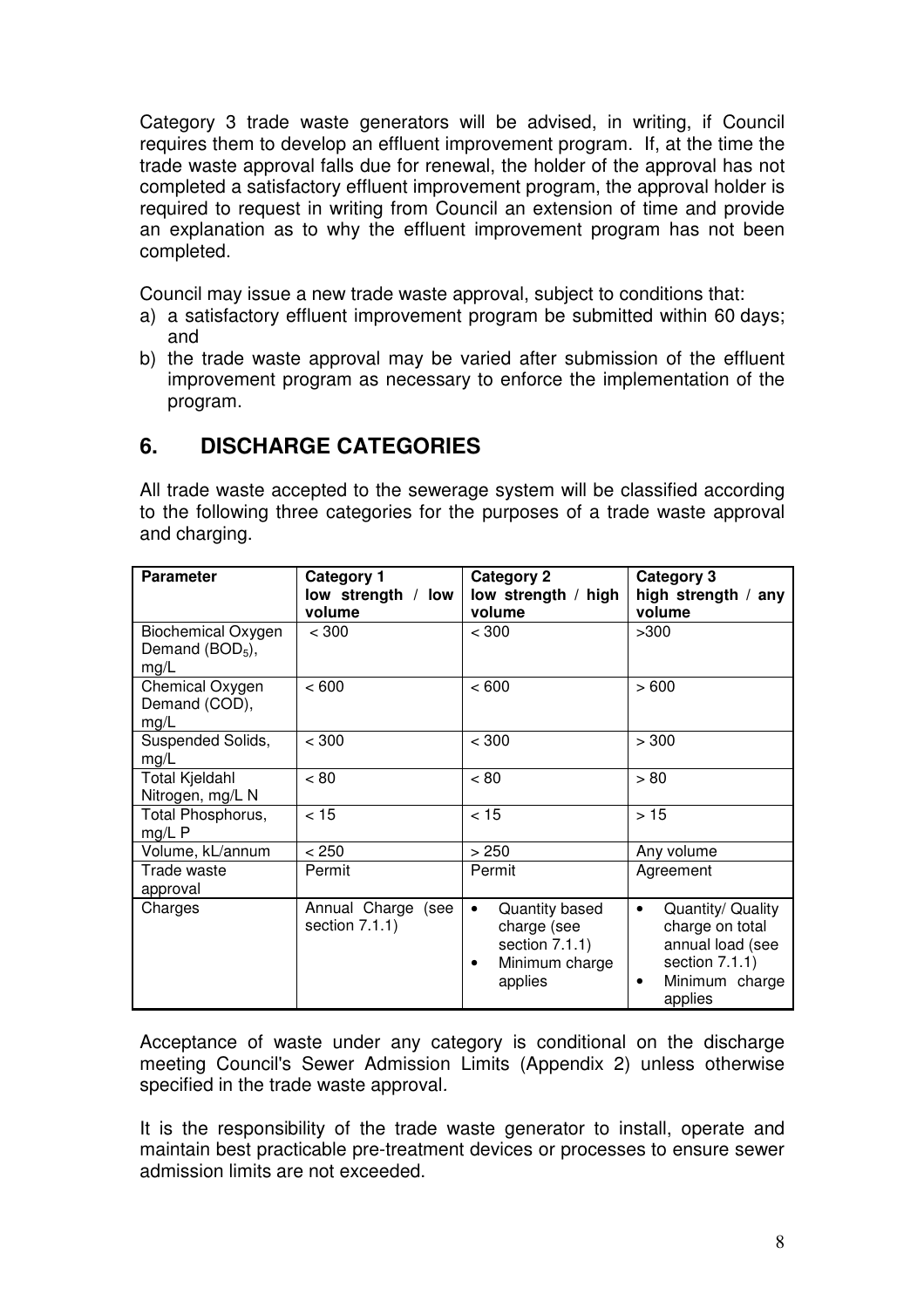In the event of a significant change in the strength or volume of a waste approved under Category 1 or Category 2, the waste will be treated as a Category 3 waste for the purposes of charging and monitoring.

## **7. TRADE WASTE CHARGES AND FEES**

Trade waste fees are levied under sections 92 and 97 of the Local Government Act. Trade Waste Charges and associated fees will be as contained within Council's Fees and Charges as set by Council resolution.

Trade waste charges and fees as applicable from time to time are listed in the Schedule of Fees and Charges on the FRW website (www.frw.com.au) and are also available from Council's Customer Service Centre on request.

### **7.1 TRADE WASTE CHARGES**

Trade waste is divided into three categories for charging purposes (section 6). Charges cover the cost of treatment and recurring administration and overhead costs associated with trade waste control.

Accounts for trade waste discharged to sewer will be:

- a) forwarded annually for Category 1;
- b) forwarded quarterly for Category 2 and Category 3;
- c) if not paid within 30 days, thereafter bear interest at such rate per centum per annum as will be fixed by the Council; and
- d) recoverable as a debt to Council.

### **7.1.1 GENERAL TRADE WASTE CHARGES**

Charges are based on the actual quality and quantity of discharge for the period, not on figures described in the trade waste approval.

Where there is no flow monitoring device in place, measurement of flow will be inferred from other information including pump run hours. An agreed factor will be defined in each case to take in to account the specifics of the infrastructure at individual sites in order to calculate the flow measurement.

Charges will be determined as follows:

### **Category 1:**

• An annual charge to cover the cost of administration, compliance inspections and overhead costs associated with trade waste control will apply.

### **Category 2:**

• A quantity charge on the total annual volume of trade waste discharged to the sewer to be calculated as follows: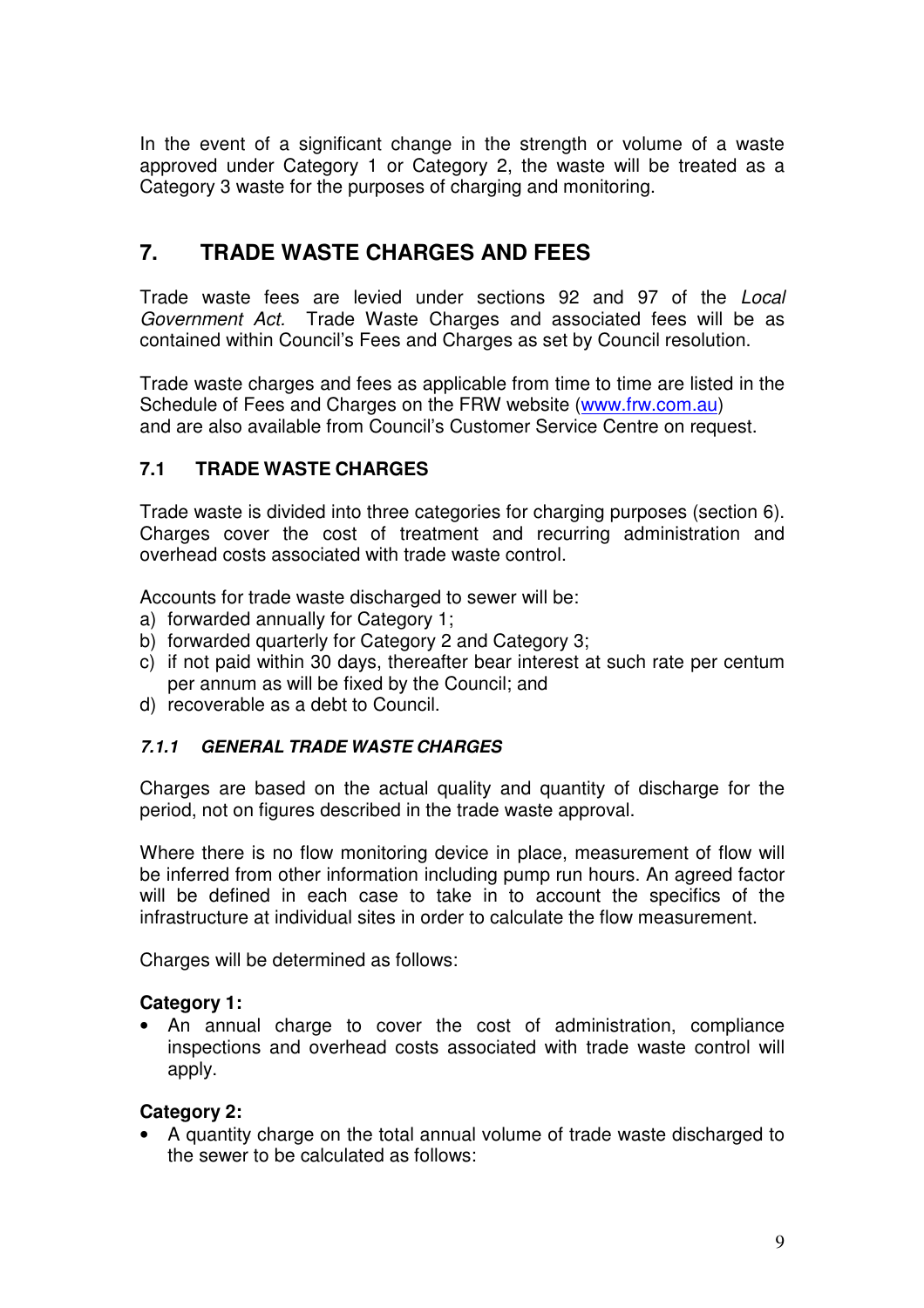Calculating Trade Waste Fees (including BOD)

 $VR + BOD Rate = C$ 

Where:

 $VR = Q \times a$ BOD Rate =  $((Q \times BOD) / 1000) \times BOD$  Charge

VR = Volumetric Rate Q = Volume (Quarterly Consumption) a = Current Fees and Charges Rate for Volumetric Rate BOD = Self-assessed by Permit holder BOD Charge = Current Fees and Charges BOD Rate  $C =$ Charged amount

Calculating Trade Waste Fees (excluding BOD)

 $VR = Q \times a = C$ 

**Where** 

VR = Volumetric Rate Q = Volume (Quarterly Consumption) a = Current Fees and Charges Rate for Volumetric Rate  $C =$ Charged amount

• A minimum charge will be established and listed in the Schedule of Fees and Charges on the FRW website (www.frw.com.au) and are also available from Council's Customer Service Centre on request.

#### **Category 3:**

• A quantity and quality charge on the total annual discharge of trade waste to the sewer to be calculated as follows:

Calculating Trade Waste Fees (including BOD)

 $VR + BOD Rate = C$ 

Where:

 $VR = Q \times a$ BOD Rate =  $((Q \times BOD) / 1000) \times BOD$  Charge VR = Volumetric Rate Q = Volume (Quarterly Consumption) a = Current Fees and Charges Rate for Volumetric Rate BOD = Self-assessed by Permit holder BOD Charge = Current Fees and Charges BOD Rate  $C =$ Charged amount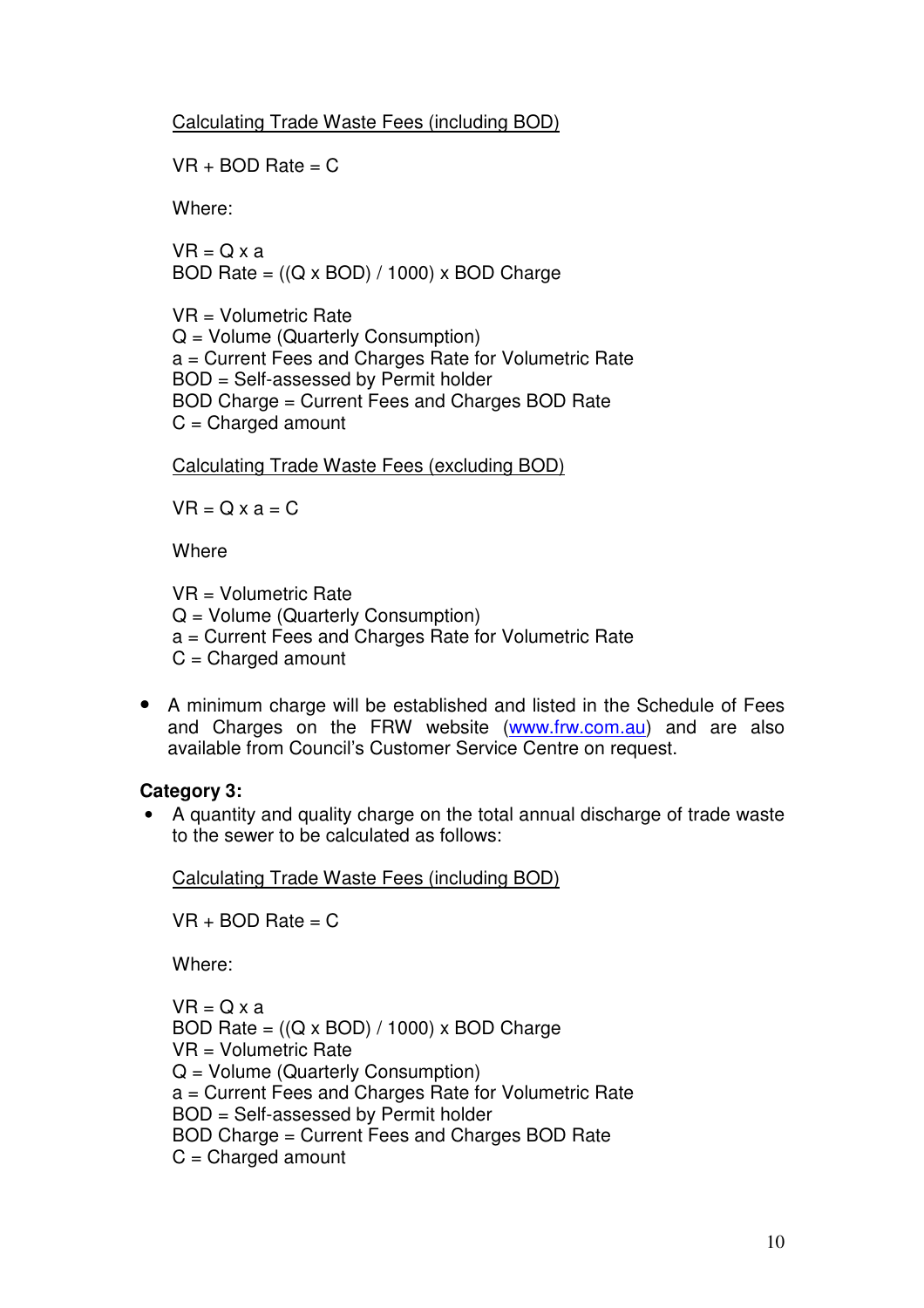### Calculating Trade Waste Fees (excluding BOD)

 $VR = Q \times a = C$ 

**Where** 

VR = Volumetric Rate Q = Volume (Quarterly Consumption) a = Current Fees and Charges Rate for Volumetric Rate  $C =$ Charged amount

• A minimum charge will be established and listed in the Schedule of Fees and Charges on the FRW website (www.frw.com.au) and are also available from Council' Customer Service Centre on request.

#### **7.1.2 ADDITIONAL CHARGES FOR OVER LIMIT DISCHARGE (PENALTY CHARGE)**

This penalty charge applies:

- a) Where Council agrees to accept to sewerage, discharge which has properties in excess of the Sewer Admission Limits and these conditions of acceptance are defined in the trade waste approval.
- b) Where a trade waste generator continually discharges to sewerage system in excess of the limits defined in the trade waste approval or the Sewer Admission Limits (Appendix 2) without approval to exceed the limits.

This penalty charge will apply to each non-complying parameter in addition to the general charges under section 7.1.1.

The formula for calculation is:

Charge = (actual/approved)  $\times$  d  $\times$  charge rate (\$/kg)  $\times$  kg pollutant

**Where** 

- d is a constant to be determined by Council;
- the minimum ratio for actual/approved (as it refers to any volume or concentration) is 1.0; and
- approved means the sewer admission limit value or other negotiated value defined in the trade waste approval.

The period of the charge will be the time period, based on the sampling frequency, between the identification of the exceedance and the rectification of that exceedance. The type and frequency of sampling will be specified in the Trade Waste Permit or Agreement.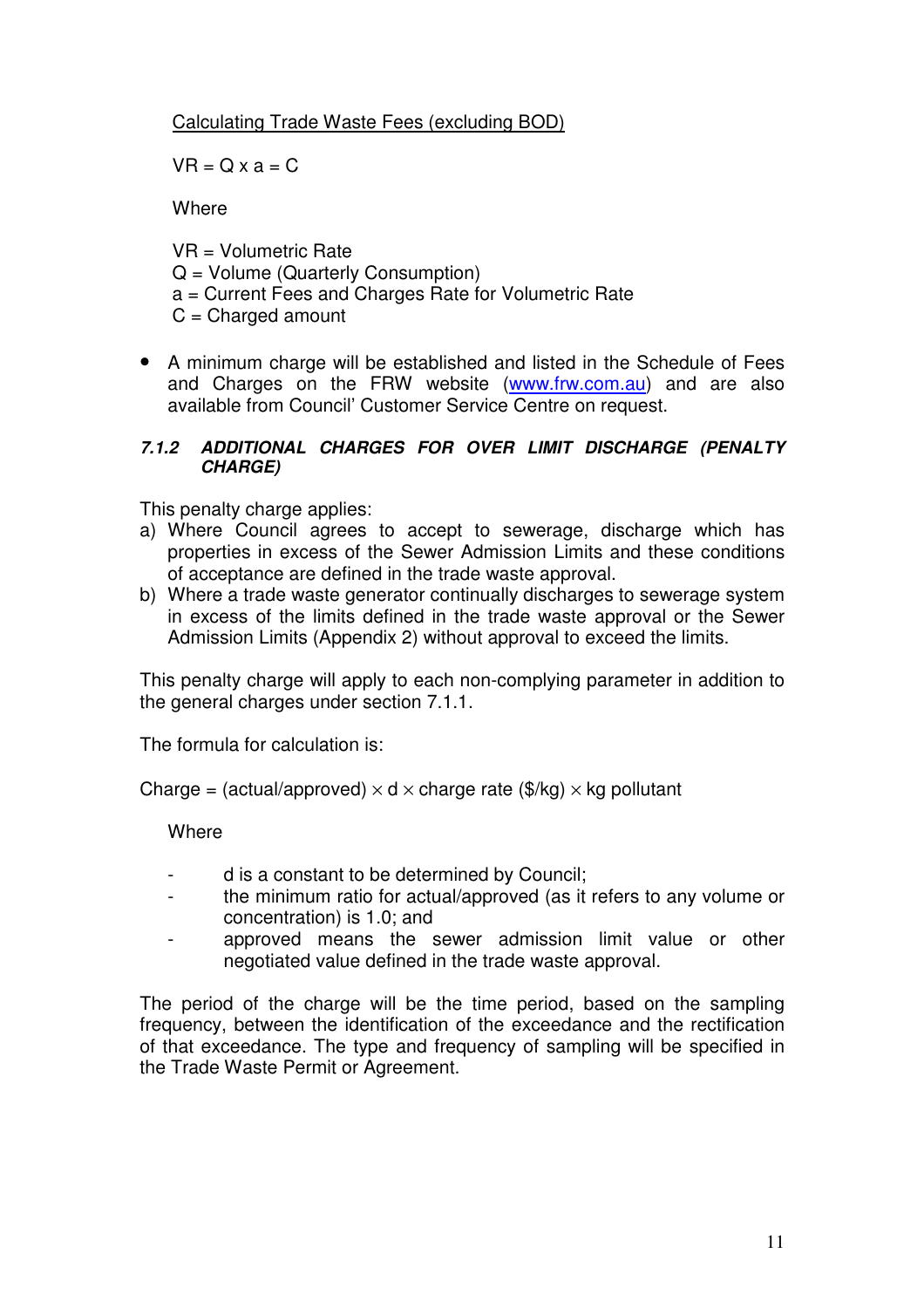### **7.1.3 EQUIVALENT ARRESTOR CHARGES**

This charge applies where an existing waste stream requires the installation of an arrestor to provide best practice pre-treatment for Category 1 or Category 2 discharges, but site-specific conditions do not allow for appropriate devices to be installed.

In addition to the normal Category 1 or Category 2 charges, a charge equal to the average cost paid by other trade waste generators of similar discharge type and quantity, to have arrestors regularly cleaned, will apply.

### **7.2 TRADE WASTE FEES**

#### **7.2.1 INSPECTION AND ANALYSIS FEES**

The trade waste charges in all categories allow for compliance inspections and auditing analyses conducted by Council. Where additional inspections and laboratory analyses are required because of non-compliance with trade waste approval conditions, full costs will be recovered from the trade waste generator who is the holder of the approval.

The cost of inspection is as listed in the Schedule of Fees and Charges on the FRW website (www.frw.com.au) and are also available from Council's Customer Service Centre on request.

### **7.2.2 APPLICATION FEES**

Applications for approval to discharge trade waste must be accompanied by the prescribed application fee.

### **7.2.3 SEPTIC TANK AND OTHER LIQUID WASTE FEES**

Licensed bulk waste transporters and other persons disposing of septic tank, portable toilet or other approved liquid waste to the sewer or sewerage treatment plant under approved conditions will be charged on a calculated volume basis (\$/kL) which takes account of both the volume and concentration of the waste.

## **8. APPLICATION AND RENEWAL PROCEDURES**

### **8.1 APPLICATION PROCEDURE**

Any person wishing to discharge trade waste to sewerage system must make written application for an approval to discharge. Applicants should contact Council's Customer Service Centre for information on trade waste applications.

Applications should be lodged prior to commencement of trading. Examples of appropriate times for lodging applications may include: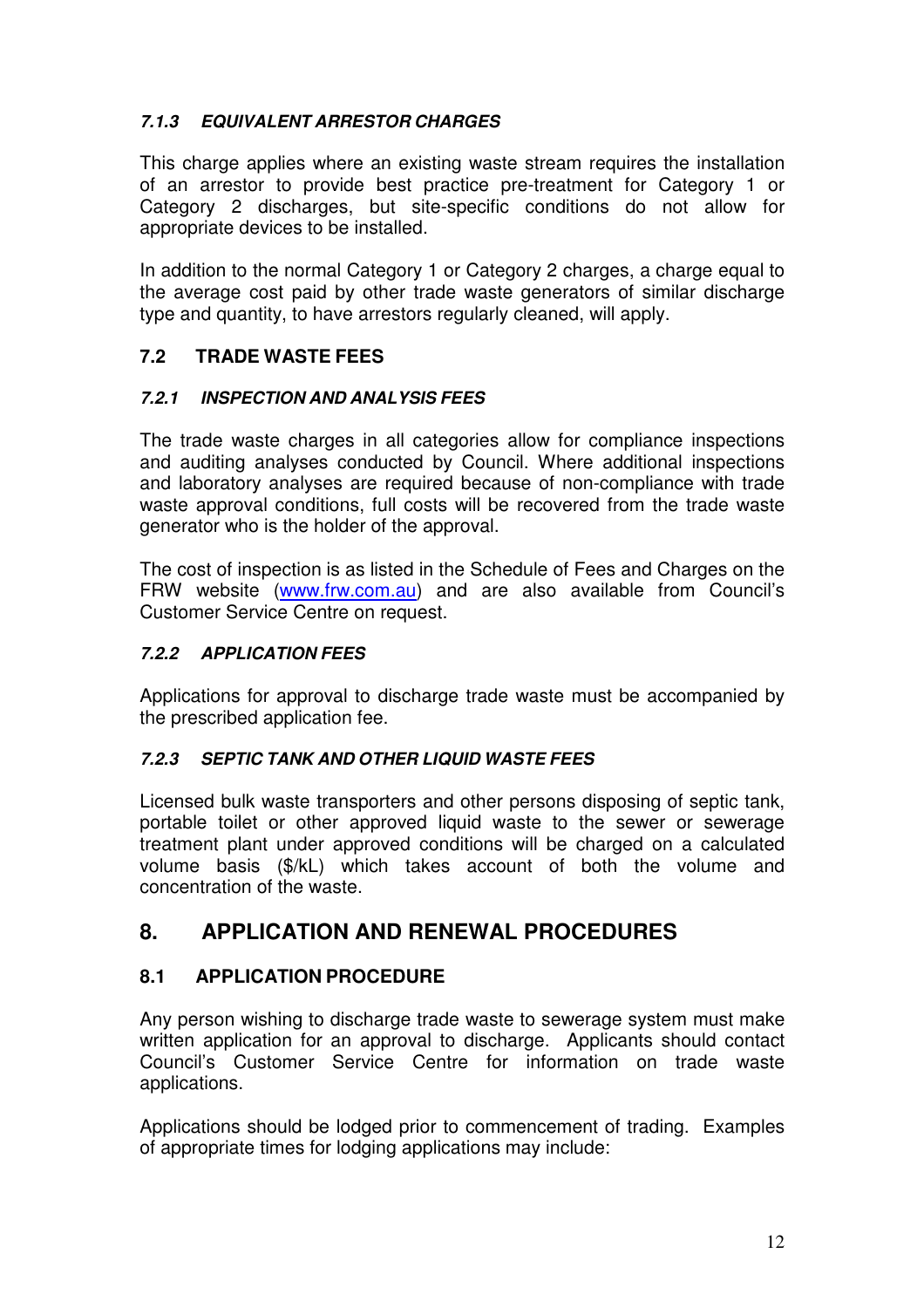- during the processing of a building application for new premises or extensions intended for industrial and/or commercial usage;
- change in tenancy of such premises;
- change of ownership of such premises;
- shop fit-outs of such premises;
- during the processing of an application to strata title such premises;
- existing premises where trade waste is generated and no trade waste approval has been issued; or
- where a change in process technology occurs.

Liquid waste disposal contractors wishing to discharge septic tank, portable toilet waste or other approved holding tank or liquid waste to the sewer or sewerage treatment plant must be licensed and must apply for an approval.

An application form and advice on how to complete the form may be obtained in person from:

- Council's Customer Service Centres in Gracemere, Mt Morgan, Rockhampton or Yeppoon;
- The website: www.frw.com.au; or
- can be forwarded on request by telephoning 1300 225 577, or by email request to admin@frw.com.au.

Failure to provide all required information will result in delays in approvals.

Applications for approval to discharge Category 3 waste are subject to an Agreement being negotiated and must be accompanied by the application fee.

Applications should include details of the proposed method of pre-treatment to be used to ensure discharge meets sewer admission limits. One (1) copy of treatment plans should be forwarded with the application.

Any plumbing and drainage work associated with installing any treatment process must be in accordance with the Plumbing and Drainage Act, the Standard Plumbing and Drainage Regulation, the National Plumbing and Drainage Codes (AS/NZS 3500) and the approved sewerage drainage plan for the premises. The plumbing and drainage work must be carried out by a licensed plumber and drainer.

Applicants are referred to Minimum Pre-Treatment Requirements for Trade Waste Generating Processes Guideline (Appendix 3) for further guidance.

Where a discharge is deemed to be unacceptable, an approval will **not** be issued and alternative arrangements for disposal will have to be made. Detailed advice on treatment and disposal options for unacceptable discharge should be sought from appropriately qualified private consultants.

Where a trade waste generator is found to be discharging to Council's sewerage system without approval, Council will respond in accordance with approved procedures.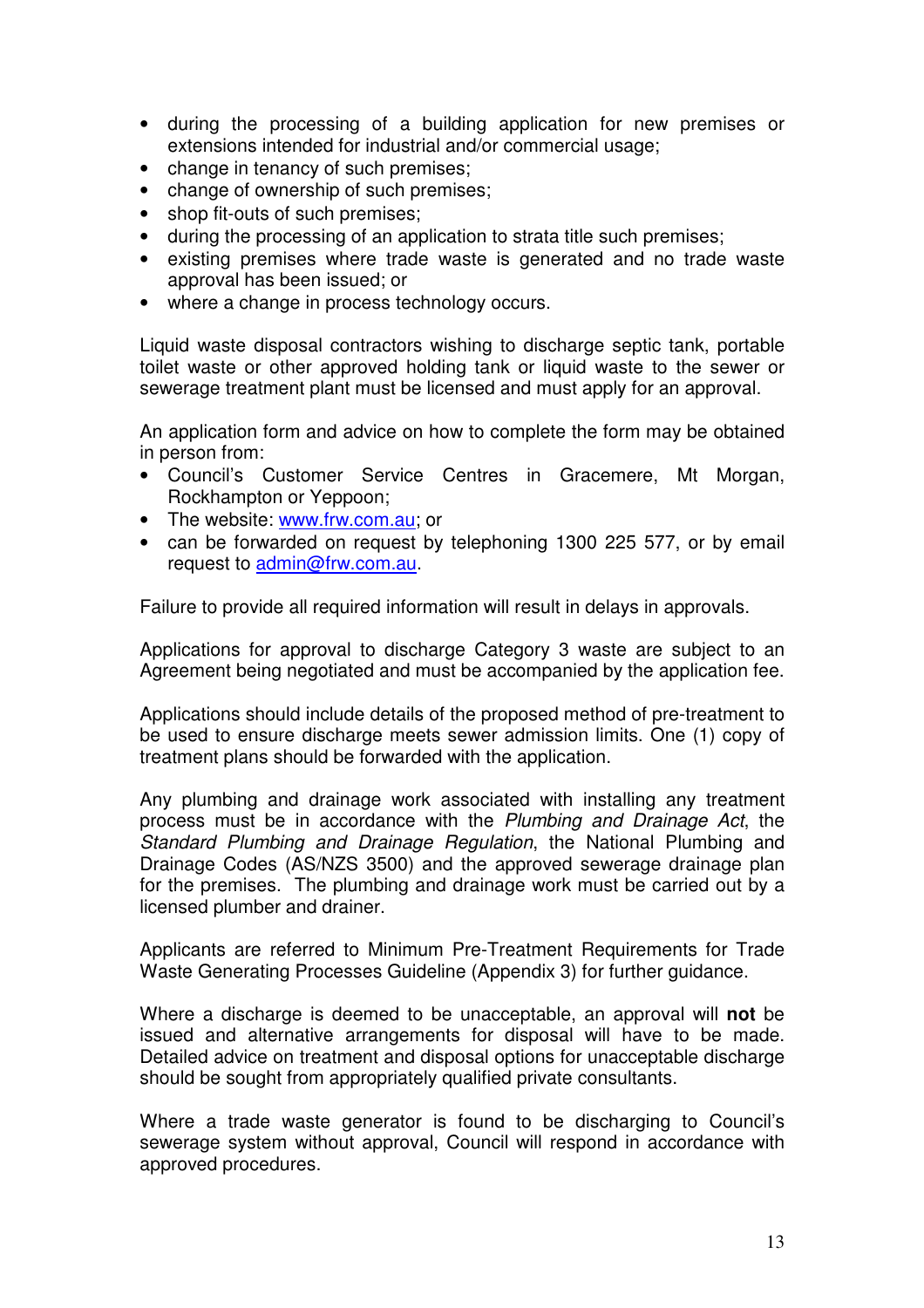### **8.2 RENEWAL PROCEDURE**

Council will issue a renewal notice not less than four (4) weeks prior to the expiry of a trade waste approval.

A review of trade waste discharge will be undertaken during the renewal. Where details have changed and/or discharge quantity or quality have changed to the point of category, the renewal will be treated as a new application and new application fees will apply.

A renewal must be properly made, failure to provide all required information will result in delays in renewal approval.

Where a trade waste generator fails to renew their application by the due date, Council will respond in accordance with approved procedures.

## **9. PERMITS AND AGREEMENTS**

### **9.1 PERMITS**

A trade waste generator producing waste assessed as suitable for sewer discharge and classified as Category 1 or Category 2 may be issued with a written trade waste approval in the form of a Permit which will remain in force for the specified period unless cancelled sooner.

Permits are not transferable.

The Permit states the terms and conditions which the trade waste generator must comply with in order to discharge trade waste to Council's sewerage system. These include, but are not limited to:

- expiry/renewal date;
- the location of the premises and nature of the occupancy;
- the type and composition of trade waste that may be discharged;
- a statement that the quality of waste will comply with Council's sewer admission limits as specified in Appendix 2 of the Trade Waste Environmental Management Plan (or attached to the permit) and details of any allowed variations;
- the quantity of trade waste that may be discharged;
- the rate of discharge, including maximum rate of discharge;
- the time when trade waste may be discharged;
- the period for which trade waste may be discharged;
- the method for estimating or measuring discharge volume;
- provisions for measuring and sampling discharge (including type and frequency of sampling) prior to entry to sewer;
- details of any pre-treatment required;
- conditions for maintenance of and removal of waste from pre-treatment equipment including the frequency of cleaning and nominated waste transporter;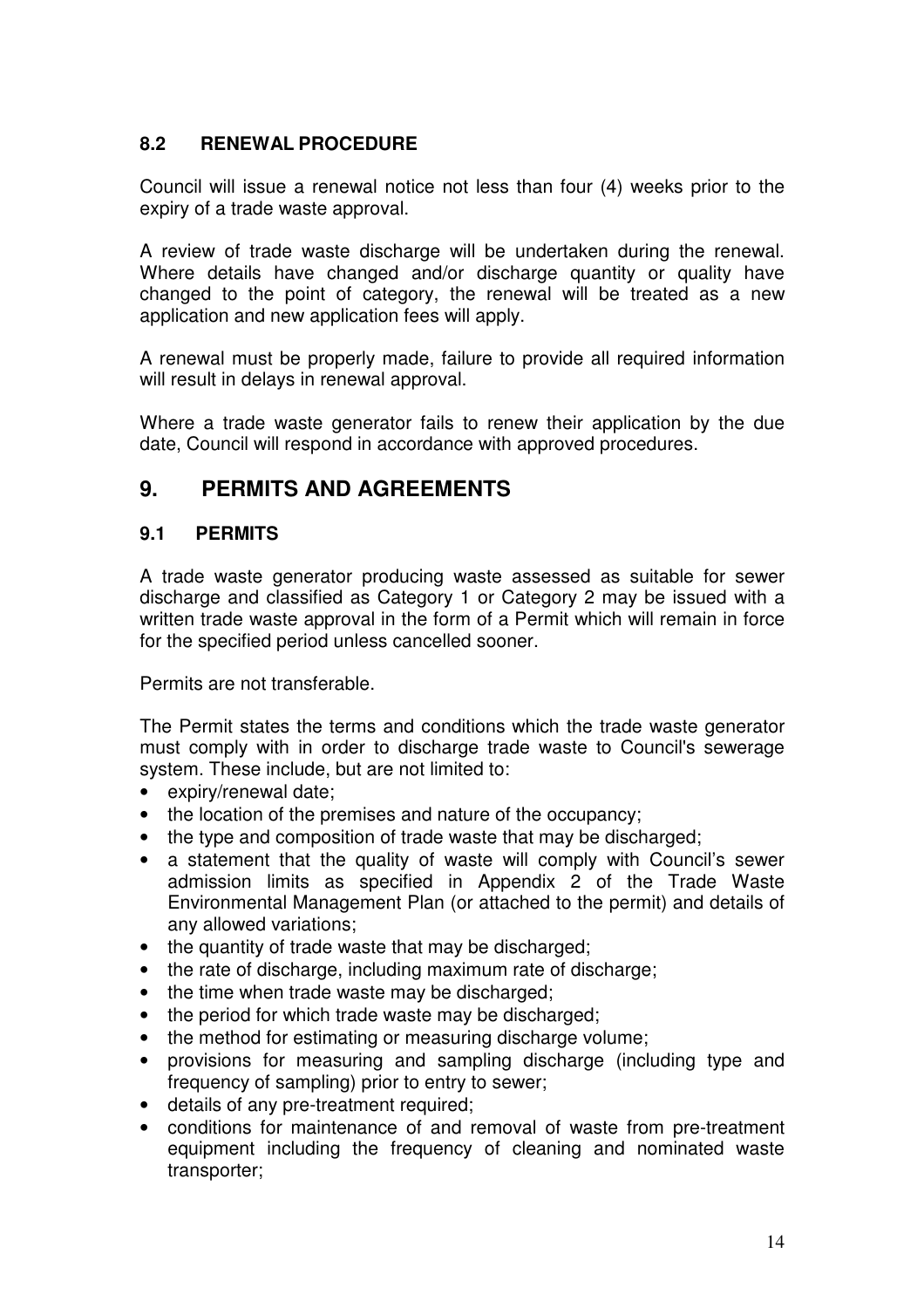- records to be kept concerning the cleaning and maintenance of pretreatment equipment; and
- reporting requirements related to the above.

### **9.2 AGREEMENTS**

A trade waste generator producing waste assessed as suitable for sewer discharge and classified as Category 3 may be issued with a written trade waste approval in the form of an Agreement. The Agreement will remain in force for the specified period unless terminated by either party in accordance with the Trade Waste Environmental Management Plan.

Agreements are not transferable.

The Agreement states the terms and conditions which the trade waste generator must comply with, in order to discharge trade waste to Council's sewerage system. These include but are not limited to:

- expiry/renewal date;
- the location of the premises and nature of the occupancy;
- the type and composition of trade waste that may be discharged;
- a statement that the quality of waste will comply with Council's sewer admission limits as specified in Appendix 2 of the Trade Waste Environmental Management Plan (or attached to the permit) and details of any allowed variations;
- the quantity of trade waste that may be discharged;
- the rate of discharge, including maximum rate of discharge;
- the time when trade waste may be discharged;
- the period for which trade waste may be discharged:
- the method for estimating or measuring discharge volume;
- provisions for measuring and sampling discharge (including type and frequency of sampling) prior to entry to sewer;
- details of any pre-treatment required;
- conditions for maintenance of and removal of waste from pre-treatment equipment including the frequency of cleaning and nominated waste transporter;
- records to be kept concerning the cleaning and maintenance of pretreatment equipment; and
- reporting requirements related to the above.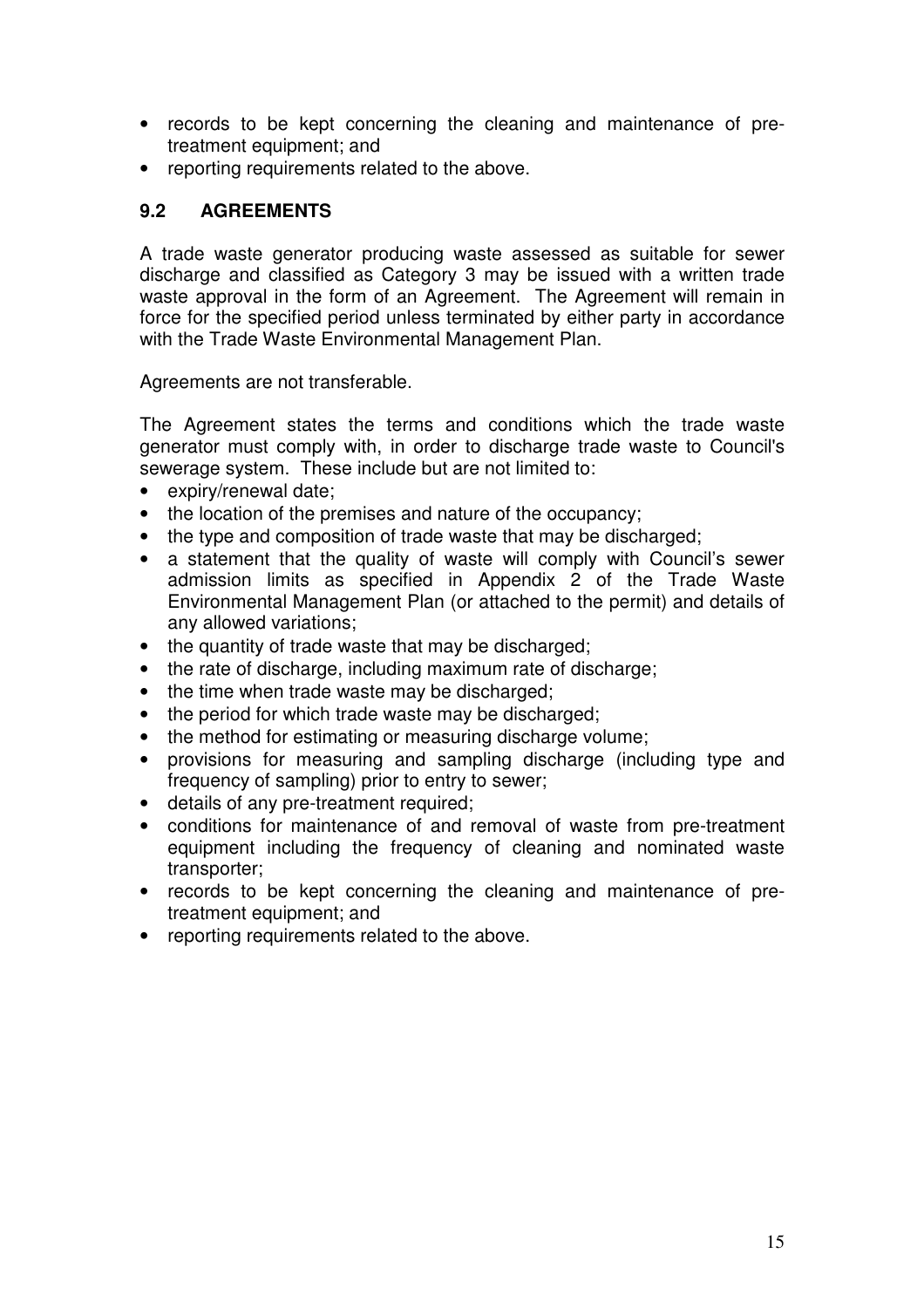## **10. OBLIGATIONS**

Both Council and the trade waste generator have legal obligations and obligations under the trade waste approval. Key obligations are highlighted below.

### **10.1 TRADE WASTE GENERATORS**

The trade waste generator is responsible for requesting approval to discharge trade waste to the sewerage system and to comply with relevant legislation, approval conditions and this Trade Waste Environmental Management Plan.

Once Council approves the discharge of trade waste into the sewerage system, the trade waste generator is responsible for installing, operating and maintaining best practice pre-treatment devices and processes to reduce the volume and the contaminant load of wastes discharged to sewer.

The trade waste generator must advise Council of any change to the quality and/or quantity of trade waste generated.

Upon request, the trade waste generator must supply the following documents:

- trade waste approval;
- record of maintenance:
- disposal dockets;
- MSDS documents; and
- any other relevant documents and notices.

### **10.2 COUNCIL**

Where unauthorised discharge of trade waste to the sewerage system is detected, it is Council's responsibility to ensure that the unauthorised discharge is responded to in accordance with Council policy and procedures.

It is Council's responsibility for receiving and processing applications to discharge trade waste to the sewer and where appropriate, issue trade waste approvals and renewals in accordance with adopted procedures.

It is Council's role to monitor trade waste generator(s) compliance with trade waste approval(s), manage trade waste in accordance with Policy and to respond to breaches of approvals as per Council policy and procedures.

Council will communicate changes to policy, procedures and other documentation that may impact on trade waste generators through appropriate communication media.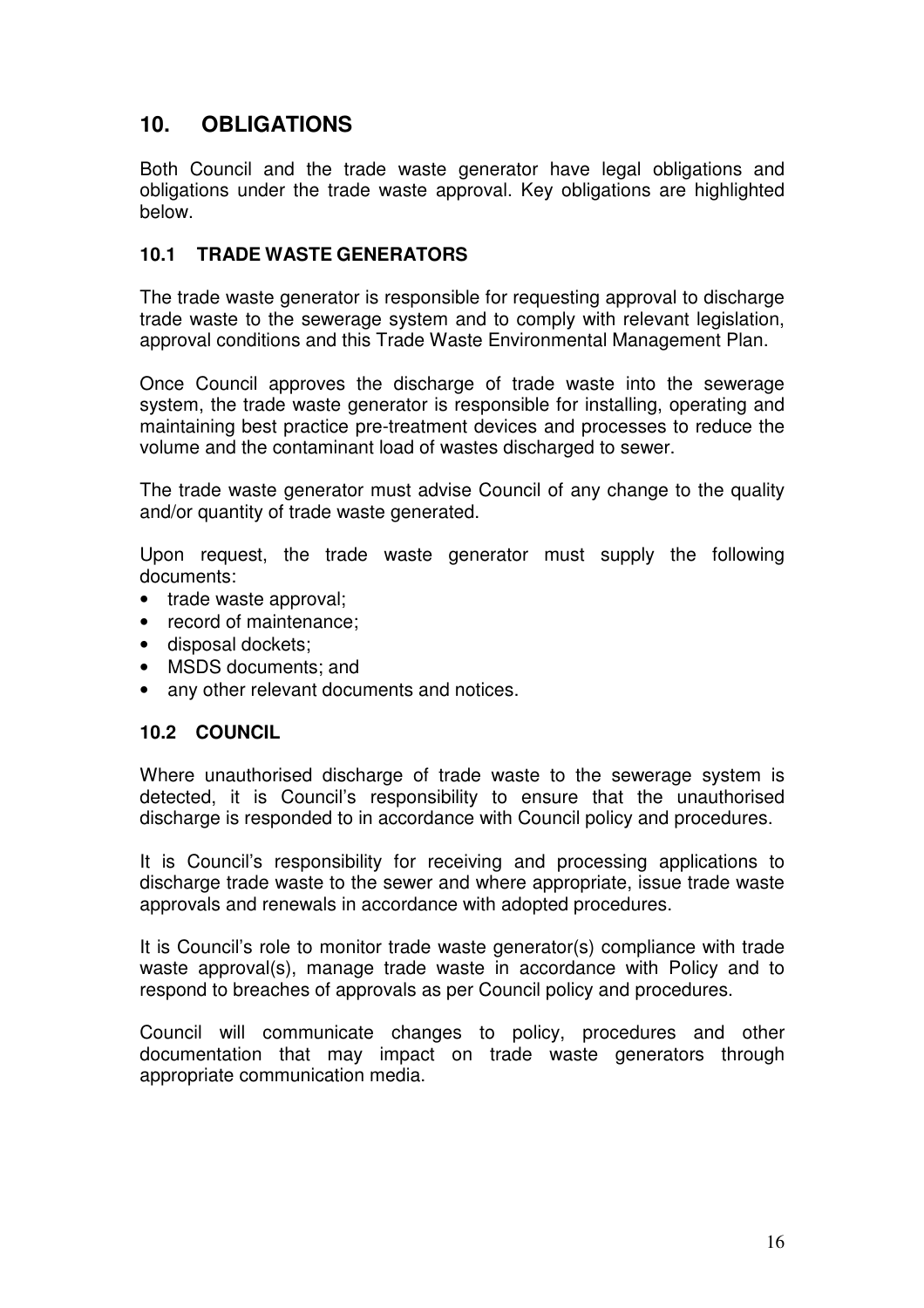## **11. INSPECTION AND MONITORING**

It is the responsibility of the trade waste generator to ensure that they comply with the trade waste permit or agreement conditions. For the purpose of monitoring and auditing the conditions of discharge, Council may routinely and randomly inspect all premises occupied by the holder of a trade waste approval.

Inspections may include, but not be limited to, the following:

- Inspection of maintenance records;
- Inspection of sampling and discharge data records (if relevant);
- Check of all chemical storage areas to ensure that they are appropriately bunded and connected to sewer;
- Check to ensure that there are no stormwater connections to the trade waste system or sewerage system;
- Check to ensure that there are no illegal trade waste connections to stormwater or sewer and there is no potential for trade waste discharge to overflow improperly to sewer, stormwater or waterways;
- Check to ensure that pre-treatment facilities are regularly and properly serviced and standby equipment is available where necessary; and
- Assessment of work practices to ensure that they do not result in a breach of the trade waste approval.

### **11.1 INSPECTION CHAMBERS AND/OR GAUGING FACILITY**

Category 3 discharges will be permitted to enter Council's sewerage system through a suitable inspection chamber and/or gauging facility. The inspection chamber and/or gauging facility will be located on the trade waste discharge line in an area accessible at all times to Council, allowing for sampling and/or monitoring equipment to be installed and operated.

A suitable 240 volt power outlet and a standard water supply outlet with a back-flow prevention device, installed in accordance with AS 3500 Part 1 and AS 2845., is required at all gauging facility sites.

For new Category 2 and 3 discharges the trade waste discharge line must be separate from the domestic waste discharge line.

For existing approved facilities retrofitting is not required except where it may be done during any proposed upgrading or alterations.

If commercial or industrial premises generate trade waste but do not discharge trade waste to Council's sewerage system, a suitable inspection point must be installed on the sanitary drain. It must be in an accessible location within the property boundary prior to the Council sewerage system connection. This is to enable checks to be made to ensure that trade waste is not being discharged to sewer.

Arrestor trap installations and other pre-treatment devices on premises discharging Category 1 and 2 discharge must have an inspection opening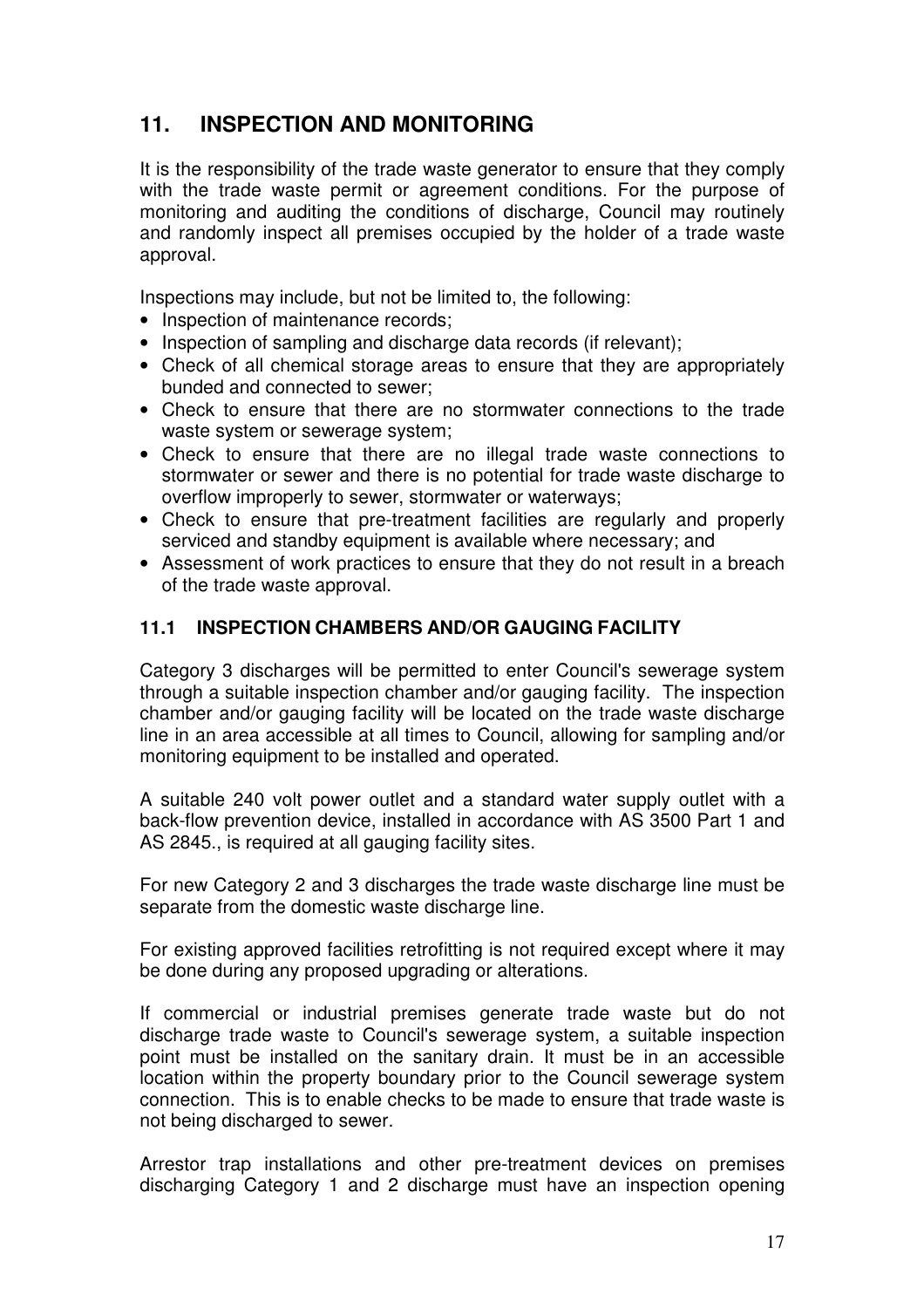provided externally to the building, within the premises, at finished ground level.

## **12. DETERMINATION OF DISCHARGE QUANTITY**

## **12.1 CATEGORY 1 AND 2**

In the absence of an approved trade waste flow meter, the volume of trade waste discharged will be estimated from total metered water consumption, less an allowance for domestic waste based on 136 kL/annum per pedestal and an allowance for water consumed on the property, based on a discharge factor.

Investigations have established a basis for estimating the proportion of water consumption discharged as trade waste by various types of trade and manufacturing processes. This estimated proportion will be used to determine the volume of discharge considered when a permit is issued unless the trade waste generator can provide justification for another volume to be considered.

Category 2 trade waste generators may, and are encouraged to, install an approved flow measurement device.

### **12.2 CATEGORY 3**

The volume of trade waste discharged to the sewerage system must be measured by an approved flow measurement device. This should be located on the trade waste discharge stream, which should be separate from the domestic waste discharge stream.

Where the flow measured includes domestic waste, an allowance as determined by Council per pedestal shall be made.

Trade waste generators exempt from installing a flow measurement device will have the volume of discharge estimated as under section 12.1.

## **13. DETERMINATION OF DISCHARGE QUALITY**

### **13.1 CATEGORY 1 AND 2**

Measurements relating to discharge quality for Category 1 and 2 discharges are required for compliance checks only and in accordance with the Permit. It is the responsibility of the trade waste generator to undertake measurements and analysis and provide the results as detailed in the Trade Waste Permit or upon request.

Where additional inspection and testing is required because of a suspected non-compliance that is later substantiated, the additional costs incurred must be met by the trade waste generator. Council will provide indicative cost estimates to the trade waste generator prior to completion of the testing.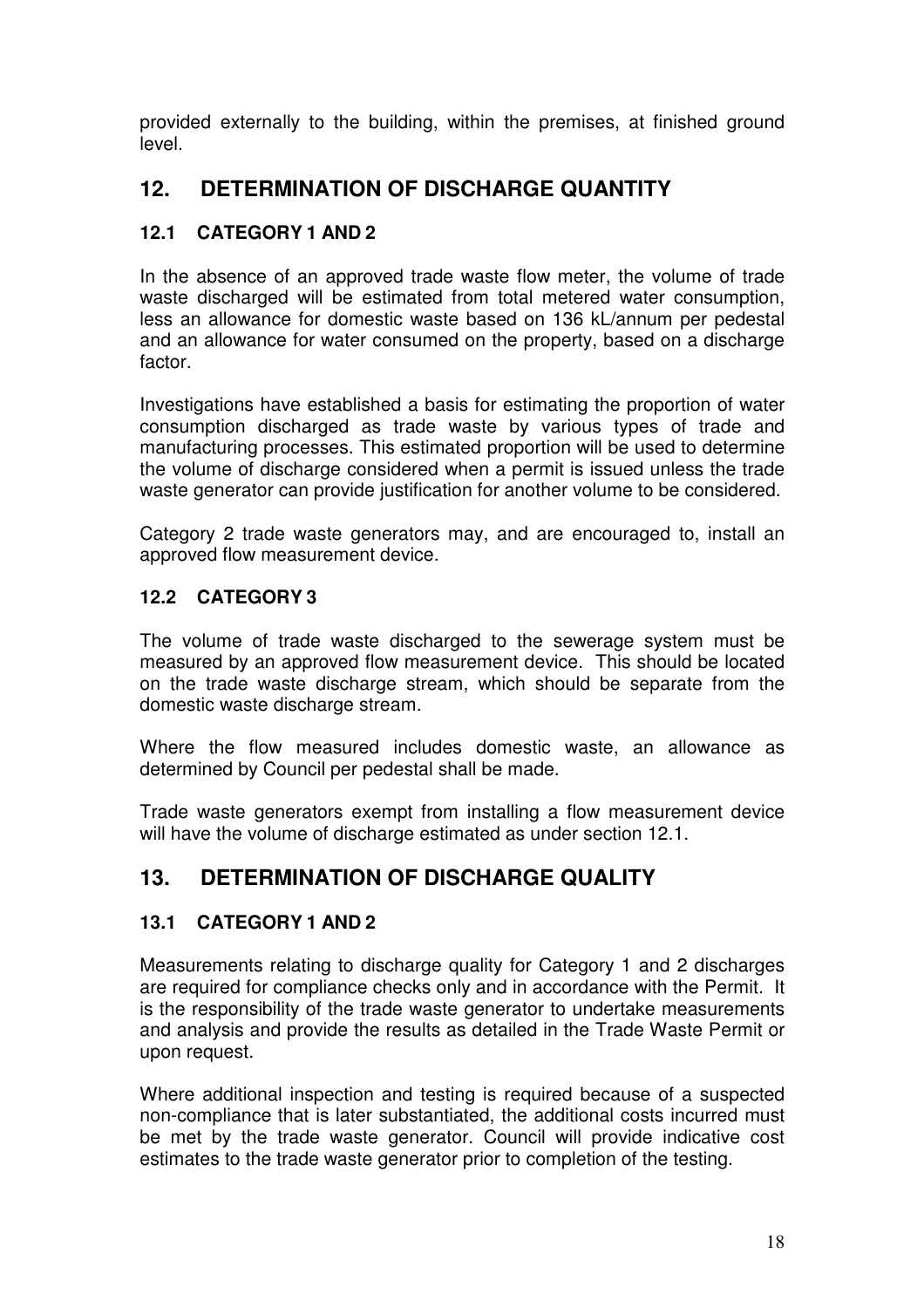## **13.2 CATEGORY 3**

Measurements relating to discharge quality for Category 3 discharges are required for compliance checks, charging and in accordance with the Agreement.

Council will inspect the premises and collect and analyse samples for overall assessment of compliance with sewer admission limits and agreement conditions as part of its inspection and monitoring program.

Where additional inspection and testing is required because of a suspected non-compliance that is later substantiated, the additional costs incurred must be met by the trade waste generator. Council will provide indicative cost estimates to the generator prior to completion of the testing.

## **14. SPECIFIC REQUIREMENTS FOR COMMERCIAL AND INDUSTRIAL WASTES**

#### **14.1 REMOVING REGULATED WASTE FROM PREMISES**

Removal of over 250kg of regulated waste in a single load from a premises must only be carried out where the transportation is undertaken on a commercial basis, by waste transporters licensed in accordance with the Environmental Protection Act and the Environmental Protection Regulation and transported, stored, treated or disposed of in accordance with the requirements of the Environmental Protection Regulation Act and the Environmental Protection (Waste Management) Regulation.

No person will discharge or cause to be discharged directly or indirectly to the sewerage system, waste from any waste transport vehicle, without a trade waste approval.

Removing and disposing of septic tank waste, portable toilet waste and holding tank waste will only be done by a licensed waste transporter. Such waste may be disposed of to the sewerage system in accordance with approval conditions.

Waste from grease and oil arrestors, other than treated effluent from approved installations (section 14.2), must not be disposed of to the sewerage system. Such wastes must be disposed of in a manner and/or at a site approved in accordance with requirements of the Environmental Protection Act and the Environmental Protection Regulation and the Environmental Protection (Waste Management) Regulation.

All waste transporters will be required to maintain records as prescribed by Council, to account for all waste collected and disposed of within or outside Council's local government area.

Trade waste charges will apply to all transported liquid and sludge waste approved for discharge to the sewerage system.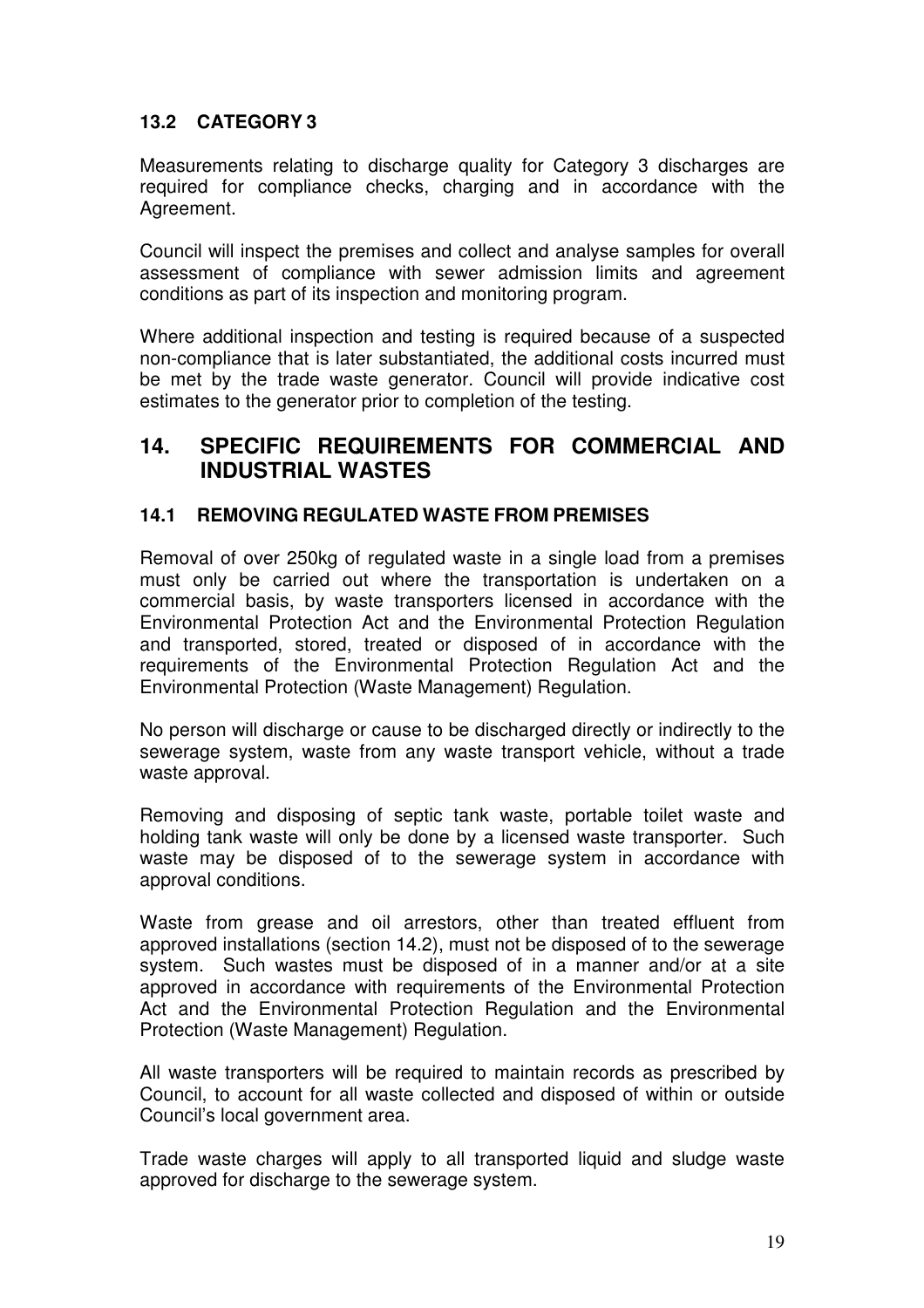### **14.2 ARRESTOR INSTALLATIONS**

Where arrestor installations are required to pre-treat waste before discharge to sewer they must be of a design and capacity approved by Council.

#### **14.2.1 GREASE ARRESTORS**

The maximum capacity of an individual grease arrestor will be 5000 litres subject to approval. Where the capacity requirement for premises is greater than 5000 litres, additional arrestors will be used, with each arrestor to be a discrete installation separately treating a defined waste stream.

Where possible, multiples of smaller sized grease arrestors are recommended.

Where it is intended that several trade waste generators share the use of a grease arrestor, the following information is required to be clearly tabled on the plan submitted with the application for approval:

- the size of the arrestor;
- details of the loading to be discharged by each trade waste generator; and
- the names of the businesses and shop number(s) sharing the arrestor.

Grease arrestors must be located so as to allow appropriate access for inspection, pump out and cleaning. Where practicable, a hose cock with suitable backflow prevention is to be provided for cleaning. The location must be approved by Council prior to installation.

All grease arrestors will be fitted with full length and width opening, gas tight covers and frames.

The use of solvents, enzymes, mutant or natural bacterial cultures, odour control agents or pesticides in grease arrestors is prohibited unless specifically approved by Council. Conditional approval may be given to allow the trade waste generator to demonstrate to Council that the product to be used does not adversely impact on the sewerage system or the environment.

Maintenance and cleaning of grease arrestors must be carried out on a regular basis in accordance with conditions of the trade waste approval by a waste transporter licensed under the Environmental Protection Act and the Environmental Protection Regulation.

In a situation where a grease arrestor is required for pre-treatment but cannot be installed because of specific site constraints an equivalent arrestor charge will apply.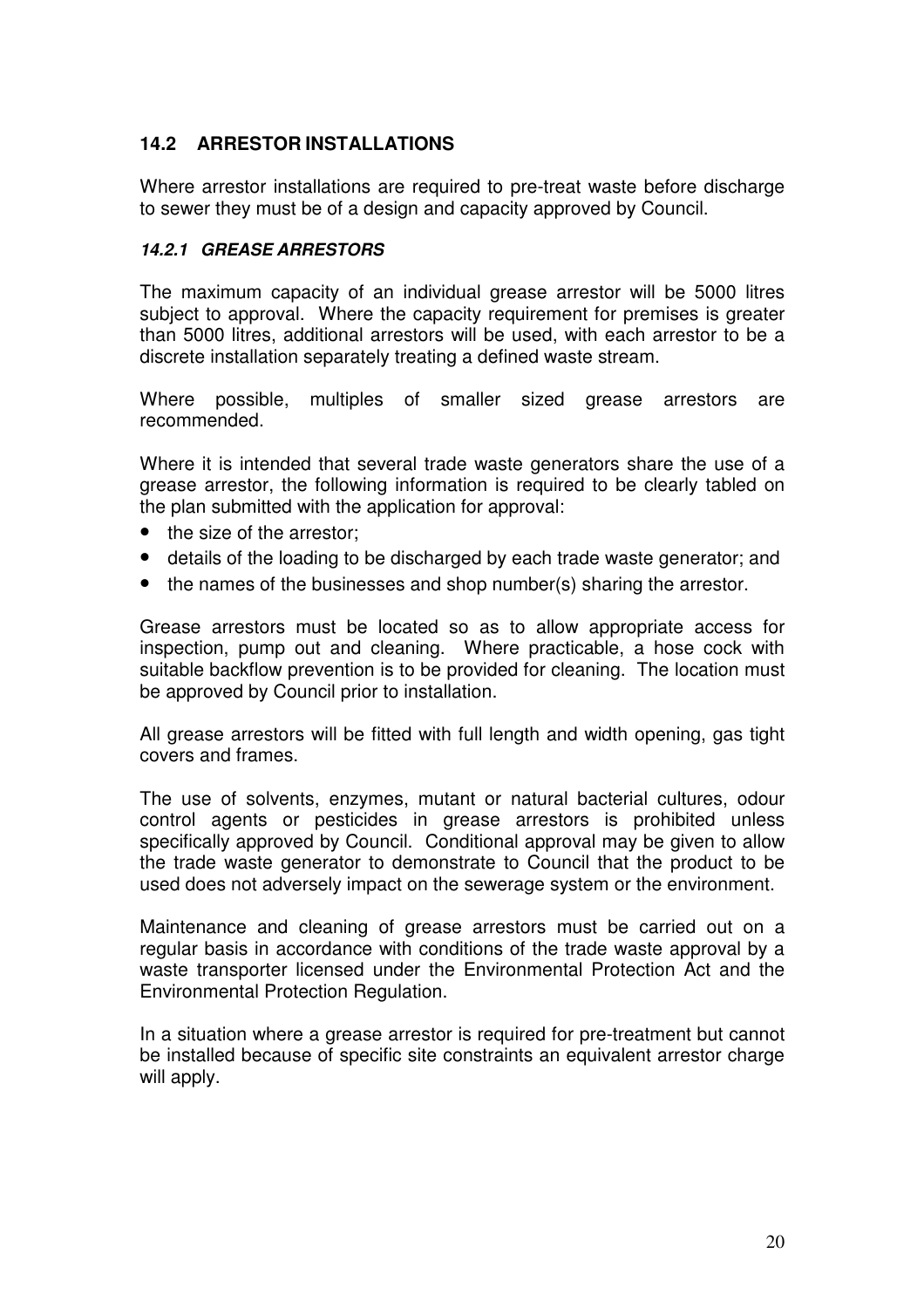#### **14.2.2 MINERAL OIL ARRESTORS**

Appropriately sized mineral (petroleum) oil arrestors for the treatment of oily discharge will be approved in most circumstances. Acceptable methods include:

- coalescing plate separators;
- membrane technology;
- dissolved air flotation (DAF):
- chemical precipitation;
- hydrocyclones;
- triple stage interceptors; and
- other apparatus /methods.

Each application will be assessed on the nature of the oily discharge to be treated, the proposed treatment method and site location.

Subject to recommendations by the manufacturers of plate separators, "Quick Break Detergents" may be used with plate separation units.

Maintenance and cleaning of mineral oil arrestors must be carried out on a regular basis in accordance with conditions of the trade waste approval. Removal of oily discharge must be carried out by a waste transporter licensed under the Environmental Protection Act and the Environmental Protection Regulation.

#### **14.2.3 OTHER ARRESTOR APPLICATIONS**

Arrestor installations may be used for other trade waste treatment applications such as:

- silt separation;
- oil and grease (non petroleum);
- cooling;
- neutralisation; and
- other specific applications approved by Council.

Each application will be assessed on the nature of the discharge to be treated, the proposed treatment method and site location.

Maintenance and cleaning of arrestors must be carried out on a regular basis in accordance with conditions of the trade waste approval by a waste transporter licensed under the Environmental Protection Act and the Environmental Protection Regulation.

### **14.3 ENZYMES / BIOLOGICAL ADDITIVES**

#### **14.3.1 ENZYME AND BACTERIAL CULTURES**

Enzyme and mutant or natural bacterial cultures may be permitted for use in certain biological pre-treatment systems by way of specific application to Council.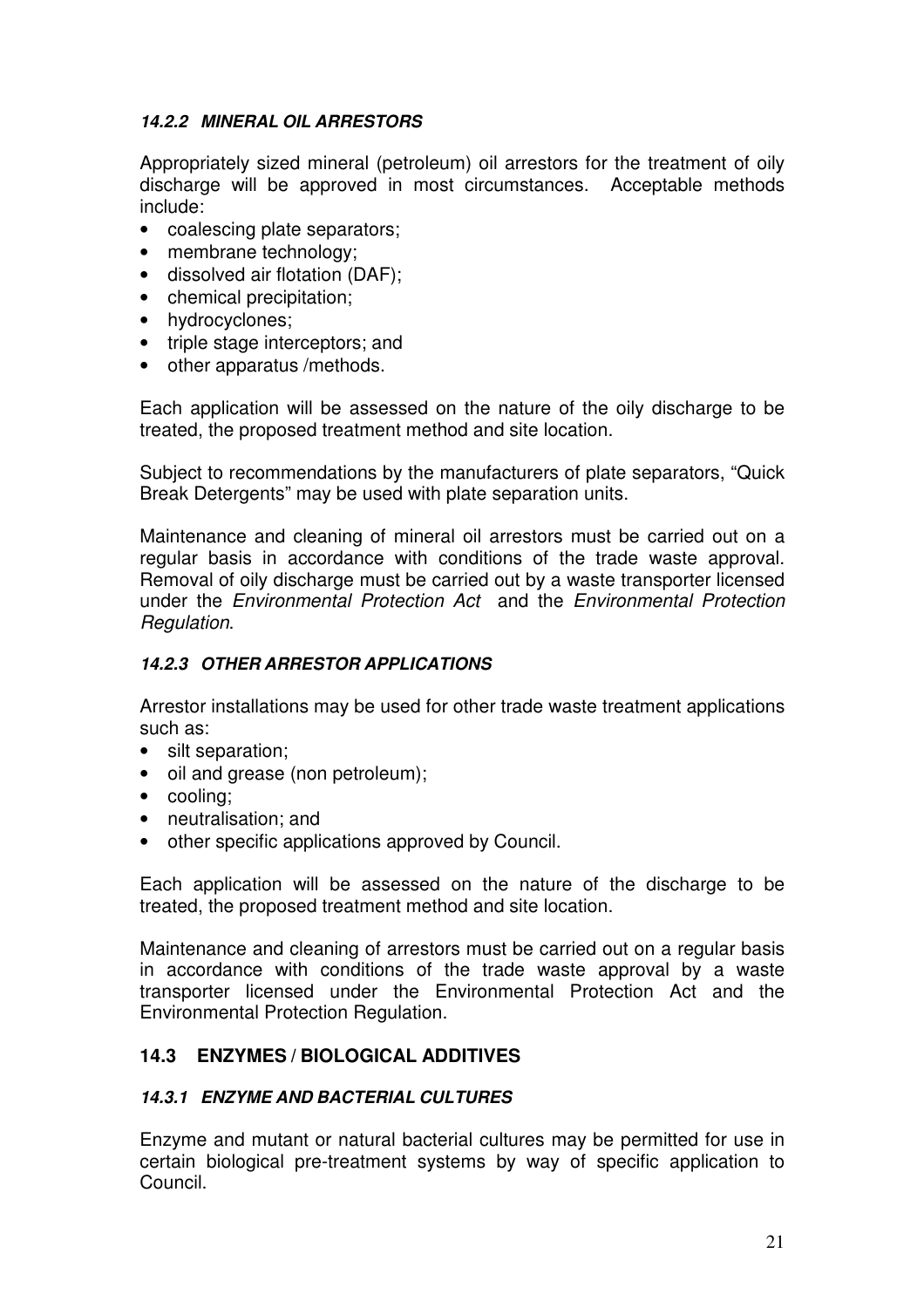Applicants will need to demonstrate to Council that the product to be used does not adversely impact on the sewerage system or the environment.

### **14.3.2 GENETICALLY MODIFIED ORGANISMS (GMOS)**

Any person wishing to discharge commercial products containing genetically modified organisms to sewerage must first obtain approval for release to coastal and inland waters from the Office of the Gene Technology Regulator, Canberra. Council may then grant approval for discharge to the sewerage system.

Laboratories and other facilities which culture, package or transport GMOs should have in place sufficient procedures and pre-treatment equipment to ensure that no live GMOs are discharged to the sewerage system.

### **14.4 FOOD WASTE DISPOSAL UNITS**

Food waste disposal units (garbage grinders / sink-to-sewer disposal units) may be approved for non-domestic use by specific application to the Council. Where installation is approved, the annual charge shall be based on motor power for Category 1 and 2 approvals.

### **14.5 COMMERCIAL SWIMMING POOLS / ORNAMENTAL PONDS**

Filter backwash water and water from commercial and public swimming pools and ornamental ponds may not be discharged to sewer without approval through the issue of a trade waste approval. Trade waste charges in accordance with the discharge category will apply.

### **14.6 MEDICAL, CLINICAL, VETERINARY AND INFECTIOUS WASTES**

Clinical and related waste should be managed in accordance with the requirements of the Environmental Protection (Waste Management) Regulation.

Solid wastes from any hospital, clinic, office or surgery of a medical or veterinary facility or laboratory, convalescent or nursing home or health transport facility including, but not limited to, hypodermic needles, syringes, instruments, utensils, swabs, dressings, bandages, or any paper or plastic item of a disposable nature, or any portions of human or animal anatomy, shall not be discharged to the sewer.

Infectious or hazardous liquid wastes deemed to pose a threat to public health and safety must not be discharged to the sewer without approval from Council. Such wastes will require treatment to render them non-infectious or non-hazardous prior to discharge. When approved for discharge, trade waste charges will apply.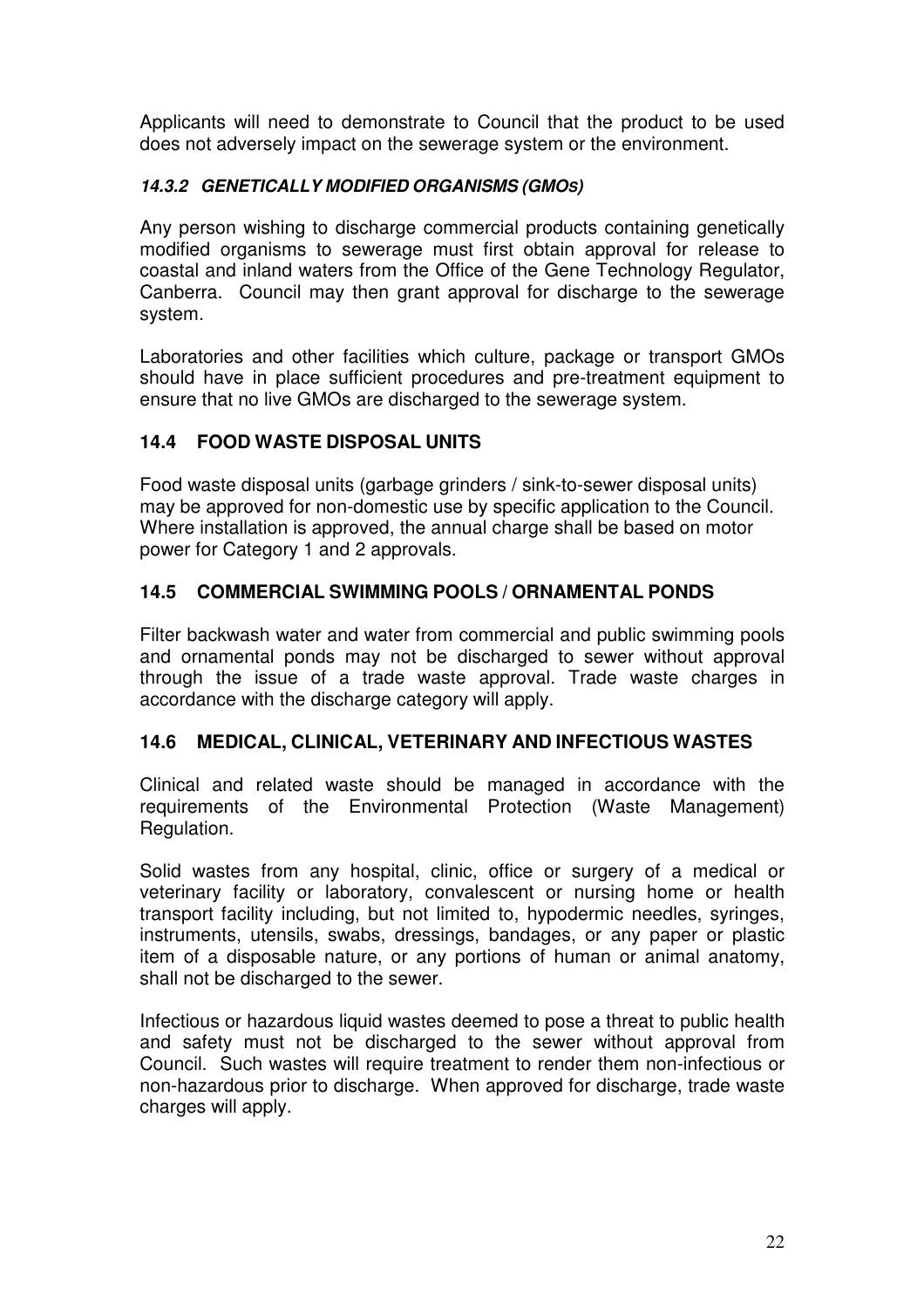### **14.7 CONTAINMENT OF TOXIC / HAZARDOUS SUBSTANCES**

Any potentially toxic or hazardous substances must be stored in bunded areas where leaks, spillage, or overflows cannot be drained by gravity or by any automated mechanical means to the sewerage system or the stormwater drainage system.

Bunding of toxic or hazardous substances must meet recommendations of applicable best practice guidelines, standards, or codes of practice.

#### **14.8 DISCHARGE OF LIQUID WASTES FROM VESSELS, VEHICLES AND AIRCRAFT**

#### **14.8.1 VESSELS**

Depending on the quality, the discharge of certain galley and toilet wastes from vessels may be permitted via approved "pump out" facilities at ports and marinas. The operator of such facilities must hold an approval for discharge to the sewerage system.

Charges will apply.

The discharge of untreated bilge water to the sewer is prohibited.

#### **14.8.2 BUSES, AIRCRAFT, RECREATIONAL VEHICLES**

The discharge of toilet waste from buses, aircraft or recreational vehicles may be permitted at approved discharge locations. The owner of the premises on which such facilities are located must hold an approval for discharge to sewerage and discharge must be in accordance with the approval conditions.

Charges will apply.

#### **14.9 LANDFILL LEACHATE & DISPOSAL FACILITY WASTEWATER**

Leachate from landfill sites and effluent from waste treatment/disposal facilities constitutes a trade waste and must not be discharged to sewer without approval through the issue of a trade waste approval.

Charges in accordance with the discharge category classification will apply.

#### **14.10 DISCHARGE FROM OPEN AREAS**

The discharge of rainwater and stormwater to the sewerage system is prohibited.

The ingress of surface water from a potentially contaminated open area to sewerage can cause severe operational problems for Council. However, there may be circumstances when it is environmentally beneficial to accept these wastes to the sewer under strict controls.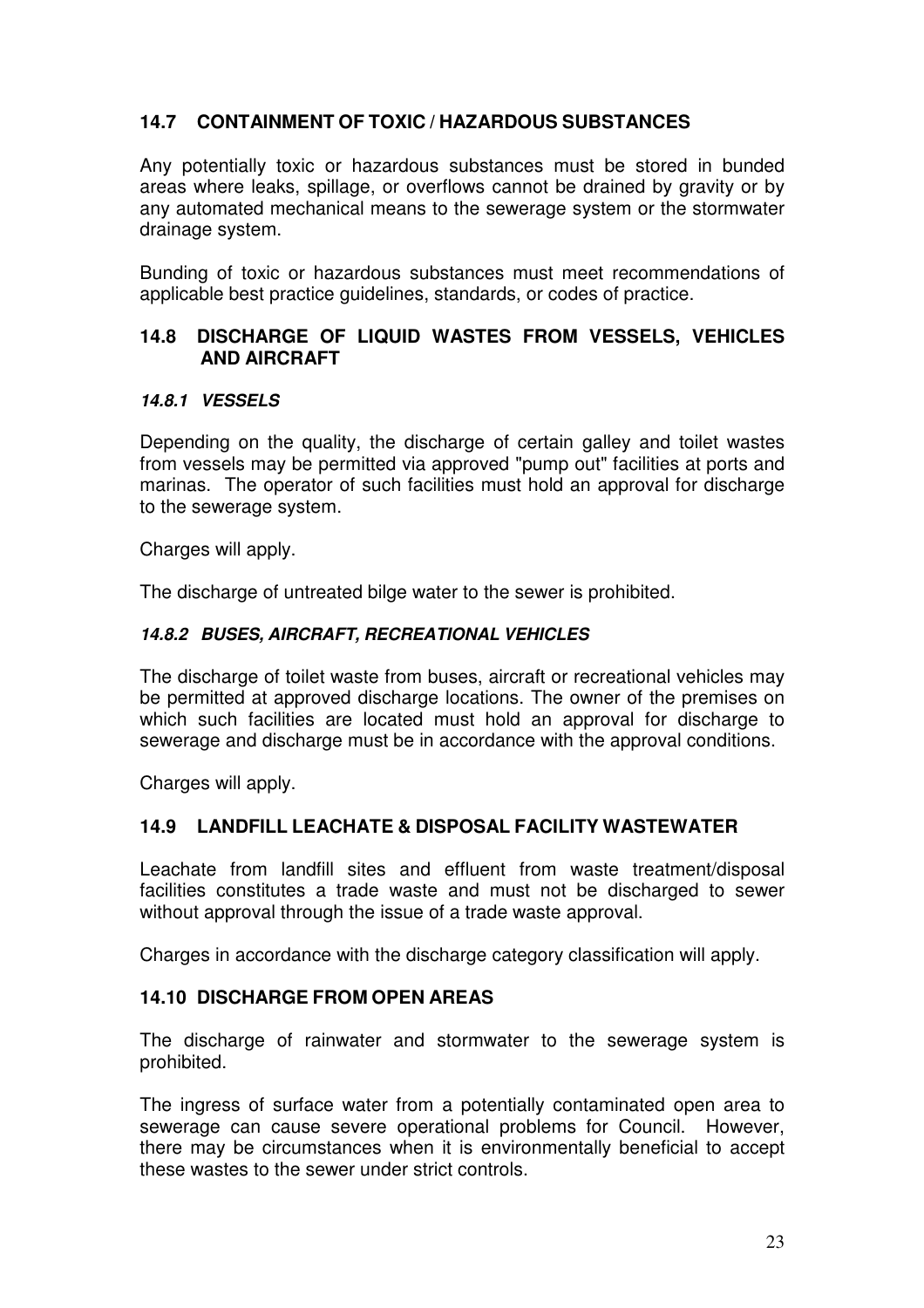The discharge to sewer from any potentially contaminated open area that is raised or bunded may be considered, provided the quality and quantity requirements of this plan are met.

Applicants should note that an open area approval is not an alternative to the appropriate management of polluted areas such as roofing or other methods to keep water away from the open area. Applicants must demonstrate to Council that all appropriate measures to keep runoff water away from the potentially contaminated open area have been taken.

A trade waste approval is required to discharge such waste.

All applications for sewer discharge from open areas must have controls incorporated in the design that will, in the opinion of Council ensure that:

- all contaminated liquid waste is pumped to sewer at a rate acceptable to Council;
- all discharge to sewer ceases automatically after a predetermined level of rainfall volume (mm) and/or intensity (mm/hour) to be set by Council;
- the "first flush" volume is collected and segregated during wet weather with additional runoff directed to the stormwater system. Applicants should seek advice from Council on the required "first flush" volume to be collected;
- the "first flush" volume collected is pumped to sewer, after any necessary pre-treatment, no sooner than one (1) hour after the rain stops; and
- a suitable device for the determination of sewer discharge flow and volume to be installed.

Charges in accordance with the discharge category classification will apply.

## **15. DISCRETIONARY POWER**

Notwithstanding the provisions of this plan, due to the complexity of many industrial wastes and the need to protect Council's sewerage system, employees, and the environment, acceptance of any given trade waste to sewer will always be at the discretion of Council.

## **16. IMPLEMENTATION**

This plan will become effective from the date adopted by Council. Businesses commencing after the plan being adopted will be required to fully comply with the policy from their date of commencement.

Businesses that generate trade waste, operating prior to the adoption of this plan, will be required to comply as per approved Council policies and procedures.

## **17. RECORDS AND REPORTS**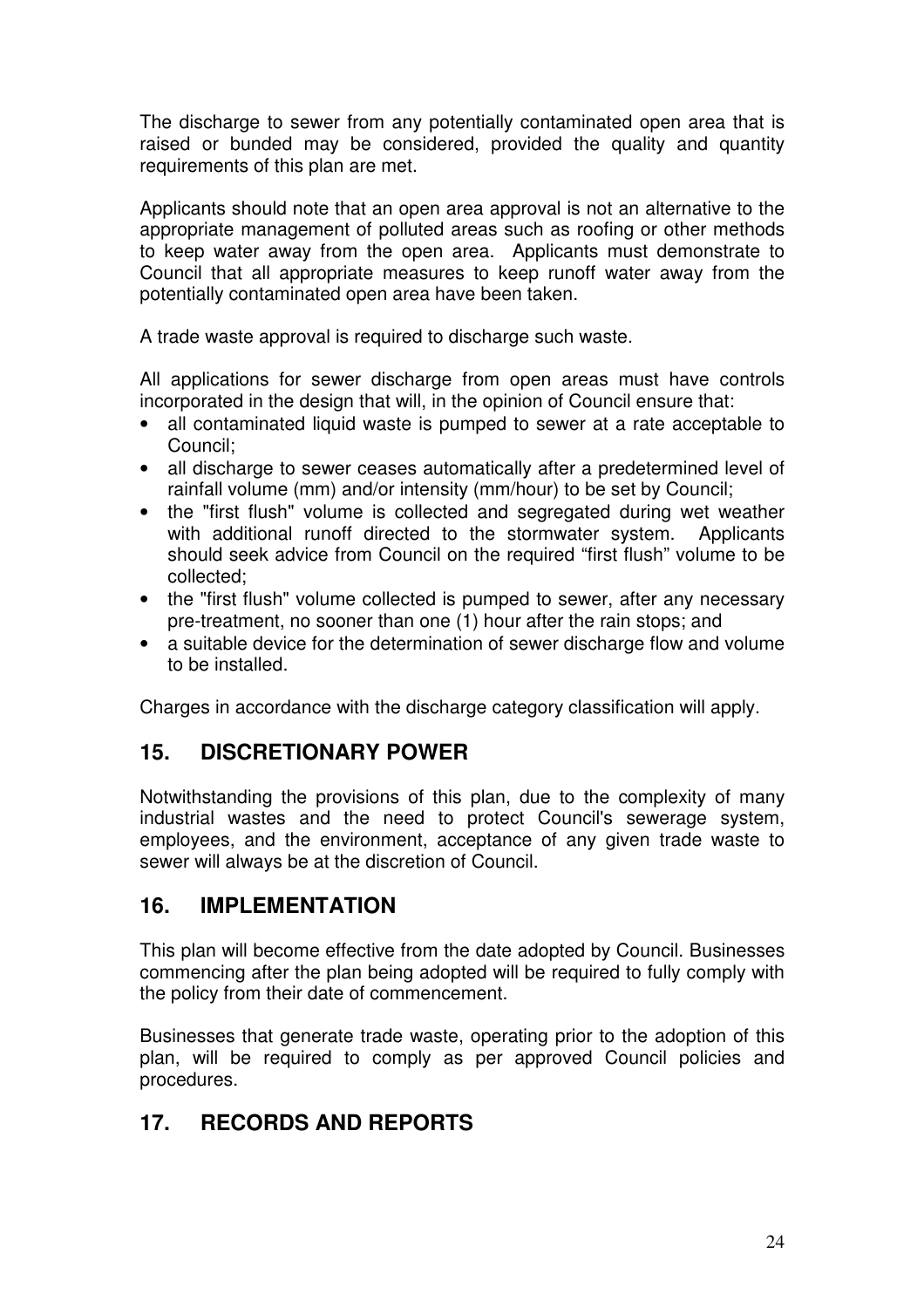Council will capture and record details of quality and quantity of trade waste discharge from each trade waste generator and report annually on the implementation of its Trade Waste Environmental Management Plan to DERM.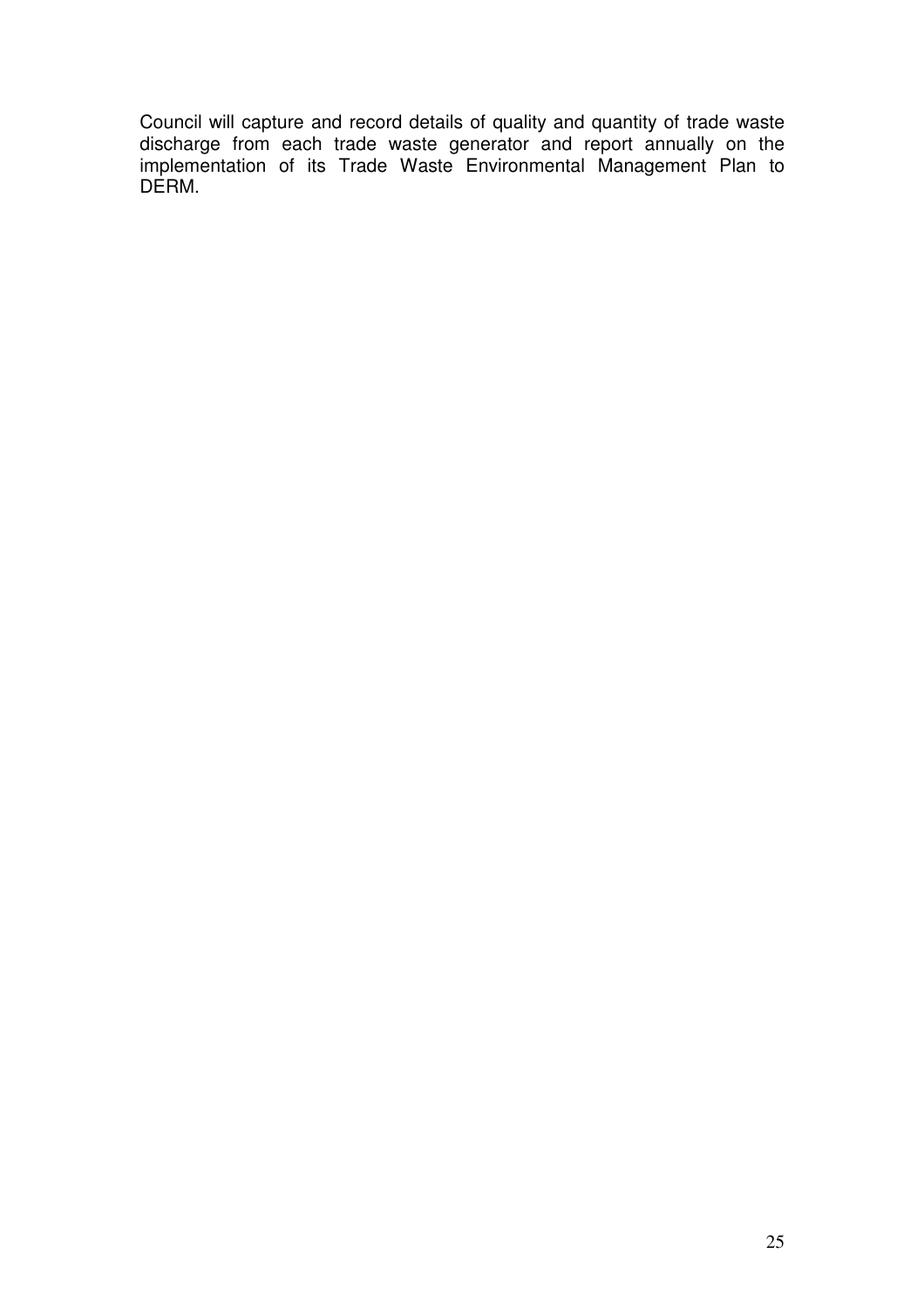## **APPENDIX 1**

#### **SELECTED LEGISLATION AND STANDARDS RELEVANT TO TRADE WASTE**

Water Supply (Safety and Reliability) Act Environmental Protection Act Environmental Protection (Water) Policy Environmental Protection Regulation Environmental Protection (Waste Management) Policy Environmental Protection (Waste Management) Regulation Local Government Act Plumbing and Drainage Act Standard Plumbing and Drainage Regulation Sustainable Planning Act

AS 3500.1 2003 Plumbing and Drainage - Water Services AS 2845.3 Water Supply—Backflow Prevention Devices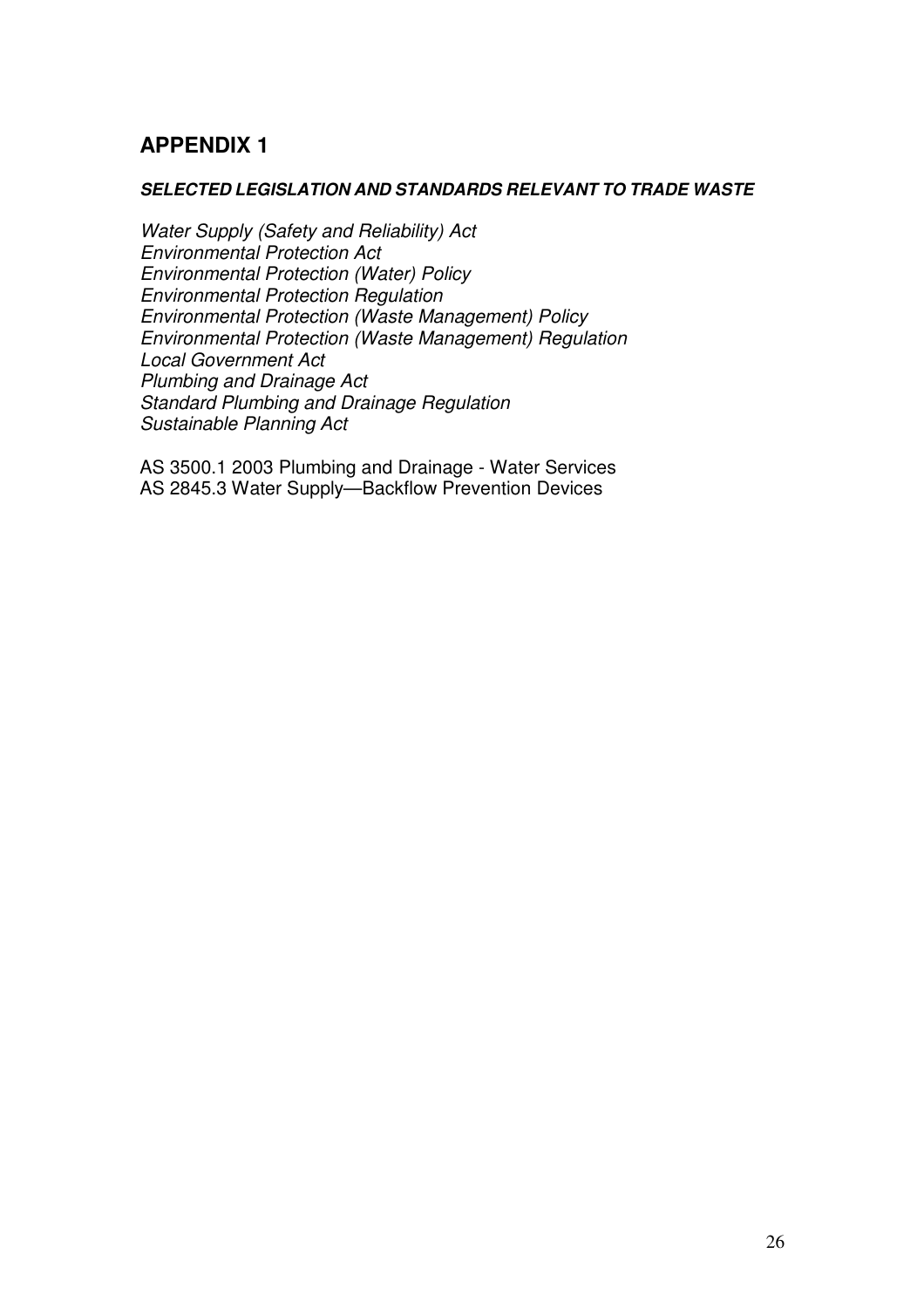## **APPENDIX 2**

#### **SEWER ADMISSION LIMITS**

The upper limits for the quality of trade waste discharged to the sewer for all categories are set out below.

#### **Schedule I GENERAL LIMITS**

| <b>Parameter</b>                   | Concentration - mg/L                                                                                                                        |
|------------------------------------|---------------------------------------------------------------------------------------------------------------------------------------------|
| Temperature                        | $45^{\circ}$ C                                                                                                                              |
| pH                                 | $6 - 10$                                                                                                                                    |
| Biochemical Oxygen Demand (BOD5)   | 600 mg/L                                                                                                                                    |
| Chemical Oxygen Demand (COD)       | 1500 mg/L                                                                                                                                   |
| Total Organic Carbon (TOC)         | 1200 mg/L                                                                                                                                   |
| Total Suspended Solids (TSS) #     | 600 mg/L                                                                                                                                    |
| Total dissolved solids (TDS) #     | 10000 mg/L                                                                                                                                  |
| Total oil/grease                   | 200 mg/L                                                                                                                                    |
| Gross solids                       | non faecal gross solids shall have a<br>maximum linear dimension of less than<br>20 mm and a quiescent settling rate of<br>less than 3 m/hr |
| Colour                             | limited such as<br>not to give<br>anv<br>discernible colour in treatment works                                                              |
| Odour                              | discharge<br>not detectable in 1% dilution or causing<br>odour<br>problem<br>Council's<br>in<br>an                                          |
| Chlorine (as Cl2)                  | sewerage system<br>$10$ mg/L                                                                                                                |
| Sulphate (as SO-)#                 | 1500 mg/L                                                                                                                                   |
| Sulphite (as SO3)                  | 15 $mg/L$                                                                                                                                   |
| Surfactants - Anionic (MBAS)       | 500 mg/L                                                                                                                                    |
| Aluminum (asAl)                    | 100 mg/L                                                                                                                                    |
| Iron (as total Fe) #               | 100 mg/L                                                                                                                                    |
| Ammonia plus ammonium ion (as NH3) | 100 mg/L                                                                                                                                    |
| Total Kjeldahl Nitrogen (as N)     | 150 mg/L                                                                                                                                    |
| Phosphorus (total P) #             | 50 mg/ $L$                                                                                                                                  |

# Council may in some circumstances accept waste containing higher concentrations of these substances. Additional charges for treatment will apply.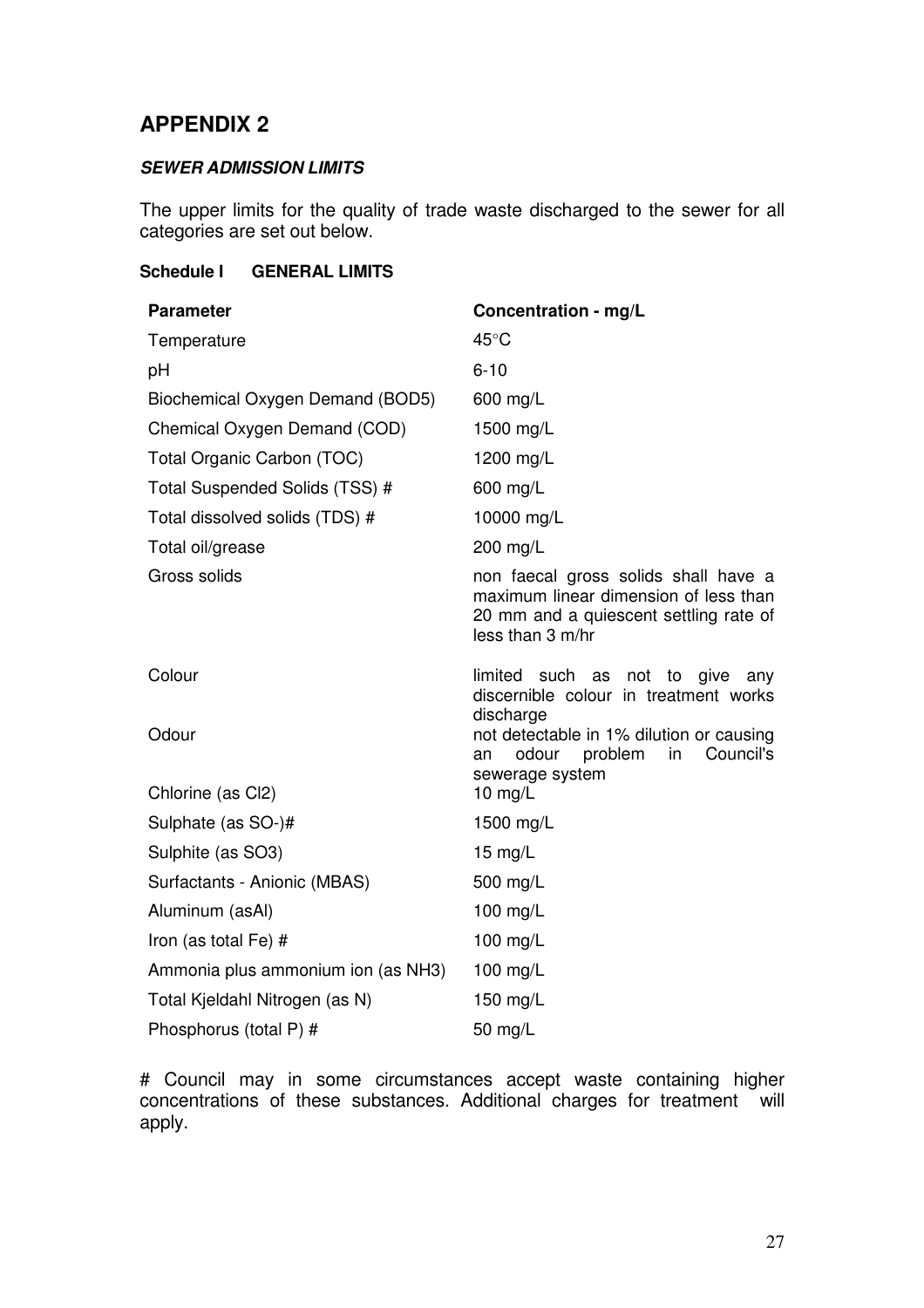#### **Schedule II PROHIBITED DISCHARGES**

- Prohibited substances as defined in the Water Supply (Safety and Reliability) Act.
- Flammable/explosive substances.
- Radioactive substances except as allowed for under the Queensland Radioactive Substances Act 1958.
- Pathological and infectious waste and Cytotoxic waste.
- Genetically modified (engineered) organisms other than as provided for in this Plan.
- Rainwater, stormwater and uncontaminated water.

#### **Schedule III SPECIFIC LIMITS - INORGANIC**

| <b>Parameter</b> | <b>Concentration</b> |
|------------------|----------------------|
| Boron (B)        | 100 mg/L             |
| Bromine (Br2)    | 10 mg/ $L$           |
| Fluoride (F)     | $30 \text{ mg/L}$    |
| Cyanide (CN-)    | $5 \text{ mg/L}$     |
| Sulphide (S--)   | $5 \text{ mg/L}$     |

#### **Schedule IV SPECIFIC LIMITS - METALS**

| <b>Parameter</b>    | <b>Maximum</b><br><b>Concentration</b><br>mg/L | <b>Maximum</b><br><b>Mass Load</b><br>$g$ /day++ |
|---------------------|------------------------------------------------|--------------------------------------------------|
| Arsenic (As)        | 5                                              | 15                                               |
| Cadmium (Cd)        | 2                                              | 6                                                |
| Chromium (Total Cr) | 10                                             | 30                                               |
| Cobalt (Co)         | 10                                             | 30                                               |
| Copper (Cu)         | 10                                             | 30                                               |
| Lead (Pb)           | 10                                             | 30                                               |
| Manganese (Mn)      | 100                                            | 30                                               |
| Mercury (Hg)        | 0.05                                           | 0.15                                             |
| Nickel (Ni)         | 10                                             | 30                                               |
| Selenium (Se)       | 5                                              | 15                                               |
| Silver (Ag)         | 5                                              | 15                                               |
| Tin (Sn)            | 10                                             | 30                                               |
| Zinc(Zn)            | 10                                             | 30                                               |

++ Either the concentration or mass load method may be utilised, however once the mass load is exceeded only the concentration is to be used.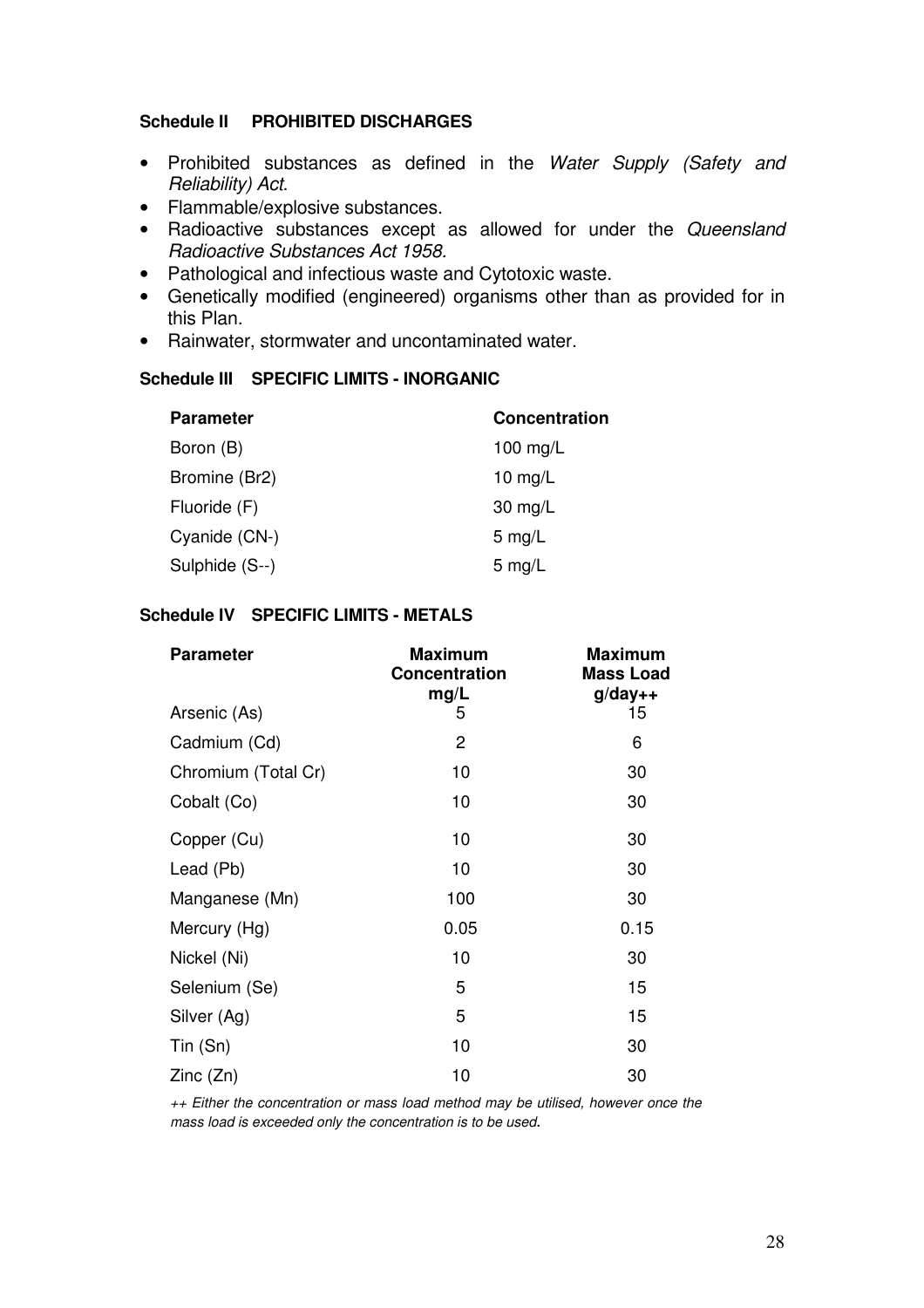#### **Schedule V SPECIFIC LIMITS - ORGANIC**

 Council may request specific demonstrable evidence based on degradability and toxicity concerning substances listed below.

| <b>Parameter</b>                   | Concentration<br>mg/L |
|------------------------------------|-----------------------|
| Formaldehyde (HCHO)                | 50                    |
| Phenolic compounds (as Phenol)     | 100                   |
| Pentachlorophenol                  | 5                     |
| Petroleum hydrocarbons             | 30                    |
| Halogenated Aliphatic hydrocarbons | 5                     |
| Halogenated Aromatic Hydrocarbons  | 0.002                 |
| (HAH)                              |                       |
| - Polychlorinated biphenyls (PCB)  | 0.002                 |
| - Polybrominated biphenyls (PBB)   | 0.002                 |
| Polynuclear Aromatic Hydrocarbons  | 5                     |
| (PAH)                              |                       |
| Pesticides                         |                       |
| General (insecticides/ herbicides/ | 1                     |
| fungicides)                        |                       |
| - Organophosphates                 | 0.1                   |
| - Organochlorines                  |                       |
| Aldrin                             | 0.001                 |
| Chlordane                          | 0.006                 |
| <b>DDT</b>                         | 0.003                 |
| Dieldrin                           | 0.001                 |
| Heptachlor                         | 0.003                 |
| Lindane                            | 0.1                   |

#### **Schedule VI OTHER**

Any substance not listed in the above tables is a prohibited discharge and may not be discharged without prior approval of Council. Council may request specific demonstrable evidence based on degradability and toxicity for any substance when assessing acceptance to the sewerage system.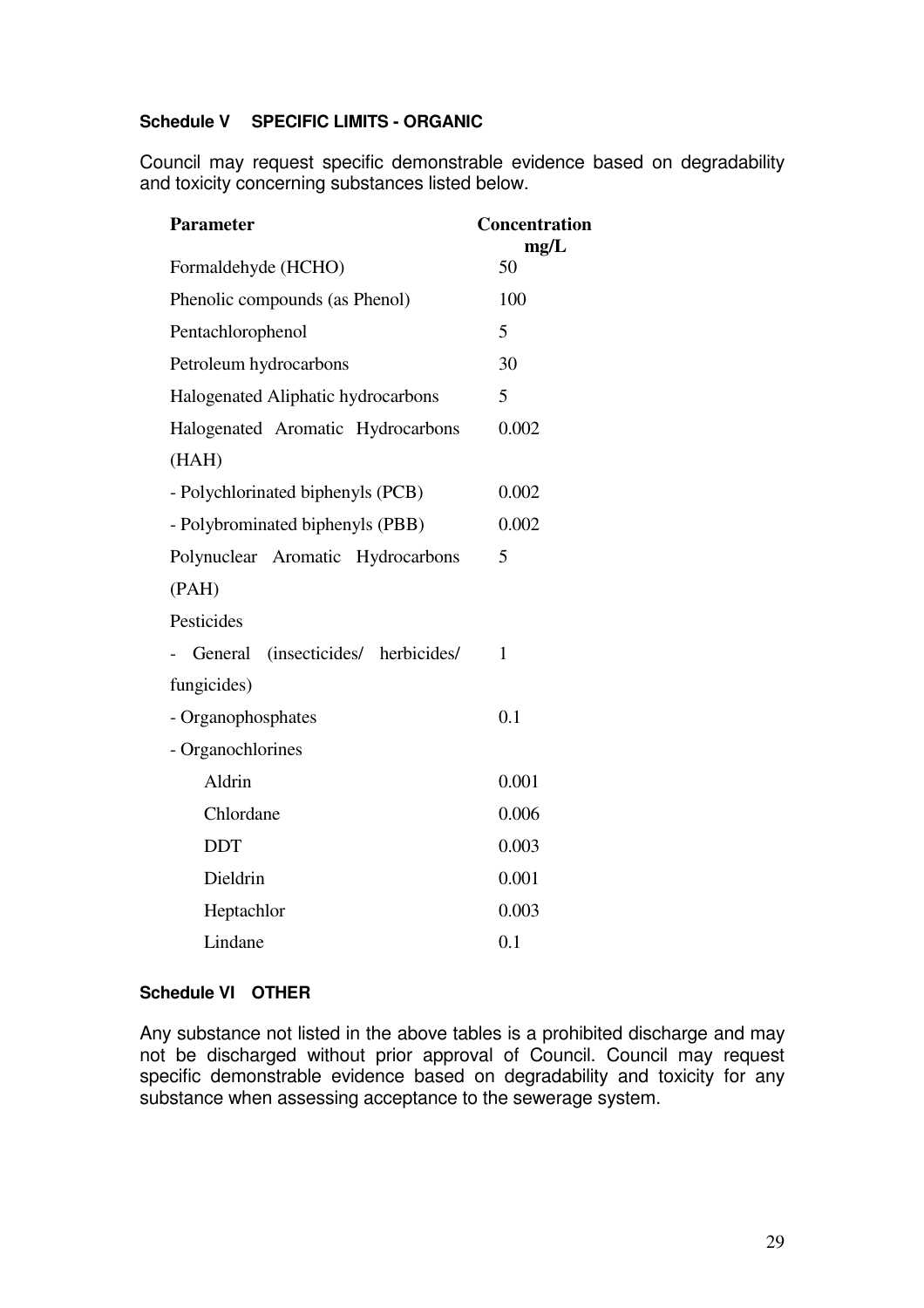## **APPENDIX 3**

#### **MINIMUM PRE-TREATMENT REQUIREMENTS FOR TRADE WASTE GENERATING PROCESSES GUIDE**

*This information has been provided as an indication of minimum pre-treatment requirments that may be required, however you are strongly advised to seek advice from a consulting engineer or ensure strict compliance with guidelines provided by the manufacturer of the arresting device or similar installation.* 

| <b>Process</b>               | <b>Threats to Sewerage</b> | <b>Minimum Pre-</b>           |
|------------------------------|----------------------------|-------------------------------|
|                              | <b>System</b>              | <b>Treatment Requirements</b> |
| Abattoir                     |                            | <b>Trade Waste Consultant</b> |
|                              |                            | Recommended                   |
| Adhesives/Latex              |                            | <b>Trade Waste Consultant</b> |
| Manufacture                  |                            | Recommended                   |
| <b>Auto Dismantling</b>      | Oil, Petroleum,            | Hydrocyclone or triple        |
|                              | Hydrocarbons, Metals,      | interceptor (TI) sized        |
|                              | Suspended Solids, Grease   | according to the influent     |
|                              |                            | flow rate. TI minimum         |
|                              |                            | 1kL/hour.                     |
|                              |                            | Consultants/Equipment         |
|                              |                            | Suppliers must provide        |
|                              |                            | their sizing calculations     |
|                              |                            | and a recommended             |
|                              |                            | Maintenance Schedule for      |
|                              |                            | the customer to present to    |
|                              |                            | Trade Waste Officer.          |
| Bakery (Retail) – Hot        | BOD, Suspended Solids,     | Dry floor sweeping before     |
| Bread, Cakes. (No pies or    | Grease                     | washing, basket/bucket        |
| sausage rolls cooked on      |                            | trap/arrestor if floor        |
| site)                        |                            | wastes in food preparation    |
|                              |                            | area. Written declaration     |
|                              |                            | required that no meat         |
|                              |                            | products are/will be made.    |
| Bakery (Retail) – Pies,      | BOD, Suspended Solids,     | Grease trap 1000L             |
| Sausage Rolls (Cooked on     | Grease                     | minimum capacity.             |
| site)                        |                            | Basket/bucket trap/arrestor   |
|                              |                            | if floor wastes in food       |
|                              |                            | preparation and handling      |
|                              |                            | areas. Grease trap size       |
|                              |                            | will be related to size of    |
|                              |                            | operation.                    |
| <b>Boarding House/Hostel</b> | BOD, Suspended Solids,     | Grease trap 1000L             |
| Kitchen                      | Grease                     | minimum capacity.             |
|                              |                            | Basket/bucket trap/arrestor   |
|                              |                            | if floor wastes in food       |
|                              |                            | preparation and handling      |
|                              |                            | areas. Grease trap size       |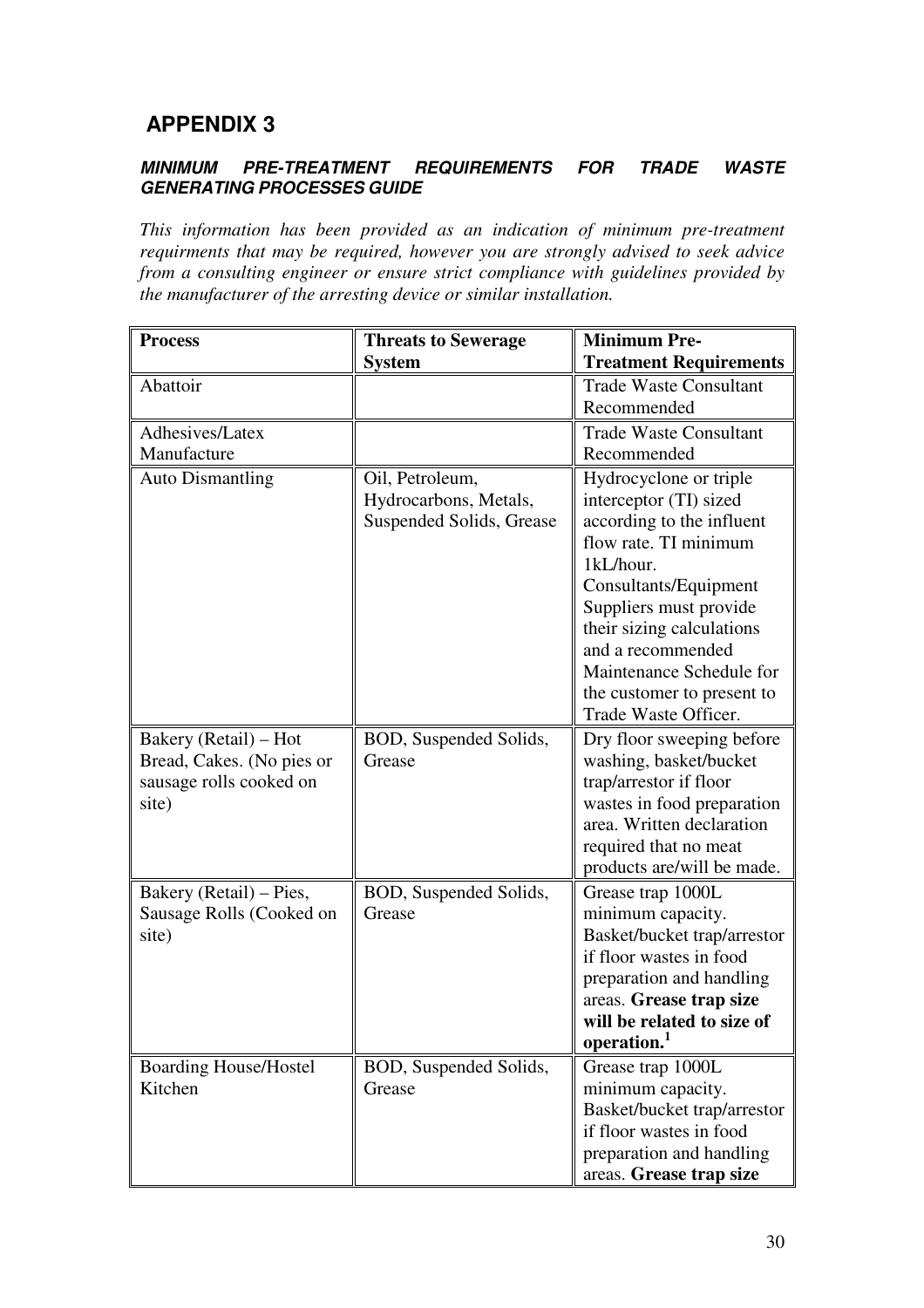| <b>Process</b>                                                           | <b>Threats to Sewerage</b>                                 | <b>Minimum Pre-</b>                                                                                                                                                                                     |
|--------------------------------------------------------------------------|------------------------------------------------------------|---------------------------------------------------------------------------------------------------------------------------------------------------------------------------------------------------------|
|                                                                          | <b>System</b>                                              | <b>Treatment Requirements</b>                                                                                                                                                                           |
|                                                                          |                                                            | will be related to size of                                                                                                                                                                              |
|                                                                          |                                                            | operation.                                                                                                                                                                                              |
| <b>Boiler Blowdown</b>                                                   | <b>Total Dissolved Solids,</b><br>Metals, High Temperature | Cooling pit/tank to reduce<br>wastewater temperature to<br>less than 38°C. If volume                                                                                                                    |
|                                                                          |                                                            | of the cooling pit/tank is<br>less than three times the<br>maximum blowdown<br>volume, cooling                                                                                                          |
|                                                                          |                                                            | calculations are to be<br>provided by the<br>applicant/consultant.                                                                                                                                      |
| Butcher - Retail                                                         | BOD, Suspended Solids,<br>Grease                           | All drainage from sinks<br>and floor wastes to pass<br>through a basket/bucket<br>trap/arrestor. Grease trap<br>1000L minimum capacity.<br>Grease trap size will be<br>related to size of<br>operation. |
| Butcher – Wholesale<br>(cutting and dismantling)<br>pork and poultry)    | BOD, Suspended Solids,<br>Grease                           | Sweep up solids prior to<br>wet cleaning. 3000L<br>grease trap. Basket/bucket<br>trap/arrestor if floor<br>wastes in meat cutting and<br>storage areas.                                                 |
| Butcher – Wholesale<br>(cutting and dismantling)<br>not pork or poultry) | BOD, Suspended Solids,<br>Grease                           | Sweep up solids prior to<br>wet cleaning. 2000L<br>grease trap. Basket/bucket<br>trap/arrestor if floor<br>wastes in meat cutting and<br>storage areas.                                                 |
| Café/Canteen/Cafeteria<br>Hot food cooked and<br>served                  | BOD, Suspended Solids,<br>Grease                           | Grease trap 1000L<br>minimum capacity.<br>Basket/bucket trap/arrestor<br>if floor wastes in food                                                                                                        |
|                                                                          |                                                            | preparation and handling<br>areas. Grease trap size<br>will be related to size of<br>operation. <sup>1</sup>                                                                                            |
| Car Body Repairs                                                         |                                                            | See Panel Beating                                                                                                                                                                                       |
| Car Detailing                                                            | Oil, Grease, Suspended<br>Solids                           | Hydrocyclone or triple<br>interceptor (TI) sized<br>according to the influent<br>flow rate. TI minimum<br>size 1kL/hour.<br>Consultants/Equipment                                                       |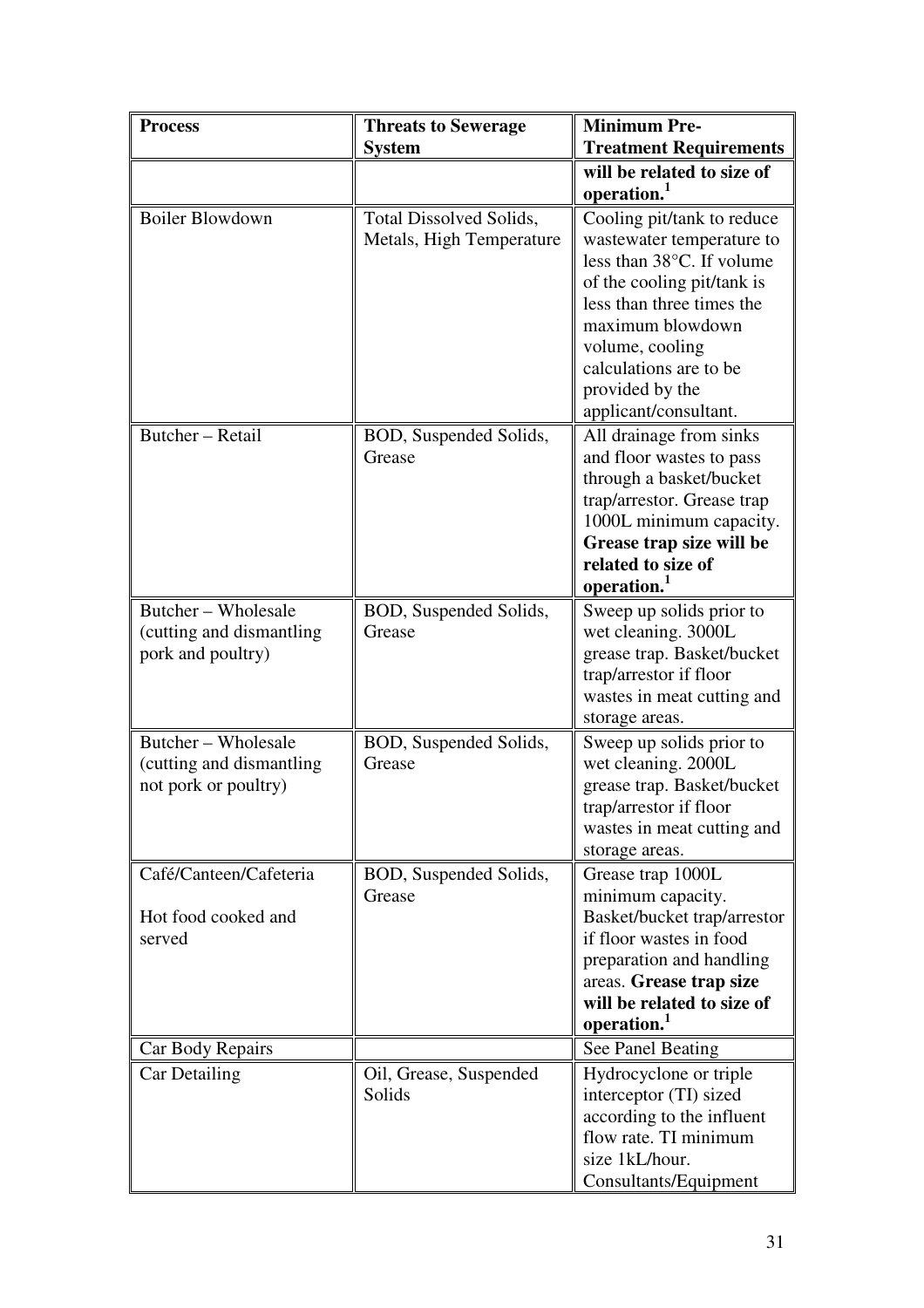| <b>Process</b>                                                                | <b>Threats to Sewerage</b>       | <b>Minimum Pre-</b>                                                                                                                                                                                                  |
|-------------------------------------------------------------------------------|----------------------------------|----------------------------------------------------------------------------------------------------------------------------------------------------------------------------------------------------------------------|
|                                                                               | <b>System</b>                    | <b>Treatment Requirements</b>                                                                                                                                                                                        |
|                                                                               |                                  | Suppliers must provide<br>their sizing calculations<br>and a recommended<br>Maintenance Schedule for<br>the customer to present to<br>the Trade Waste Officer.                                                       |
| Carpet Cleaning -                                                             |                                  | <b>Trade Waste Consultant</b>                                                                                                                                                                                        |
| Industrial                                                                    |                                  | Recommended                                                                                                                                                                                                          |
| <b>Chemical Factory</b>                                                       |                                  | <b>Trade Waste Consultant</b><br>Recommended                                                                                                                                                                         |
| Chicken (BBQ/Charcoal)                                                        | BOD, Suspended Solids,           | Grease trap 1000L                                                                                                                                                                                                    |
| Cooking on site                                                               | Grease                           | minimum capacity.<br>Basket/bucket trap/arrestor<br>if floor wastes in food<br>preparation and handling<br>areas. Grease trap size<br>will be related to size of<br>operation.                                       |
| Chicken (fresh) retail only,<br>with cutting and<br>preparation of fresh meat | BOD, Suspended Solids,<br>Grease | All drainage from sinks<br>and floor wastes to pass<br>through a basket/bucket<br>trap/arrestor. Grease trap<br>1000L minimum capacity.<br>Grease trap size will be<br>related to size of<br>operation. <sup>1</sup> |
| Coffee Shop/Sandwich<br>Shop<br>No cooking on site                            | <b>Suspended Solids</b>          | Basket/bucket trap/arrestor<br>if floor wastes in food<br>preparation and handling<br>areas. Written declaration<br>that no hot food is/will be                                                                      |
|                                                                               |                                  | prepared or served.                                                                                                                                                                                                  |
| Coffee Shop<br>Food cooked on site                                            | BOD, Suspended Solids,<br>Grease | Grease trap 1000L<br>minimum capacity.<br>Basket/bucket trap/arrestor<br>if floor wastes in food<br>preparation and handling<br>areas. Grease trap size<br>will be related to size of<br>operation.                  |
| Commercial                                                                    | BOD, Suspended Solids,           | Grease trap 1000L                                                                                                                                                                                                    |
| Kitchen/Caterer                                                               | Grease                           | minimum capacity.<br>Basket/bucket trap/arrestor<br>if floor wastes in food<br>preparation and handling<br>areas. Grease trap size<br>will be related to size of                                                     |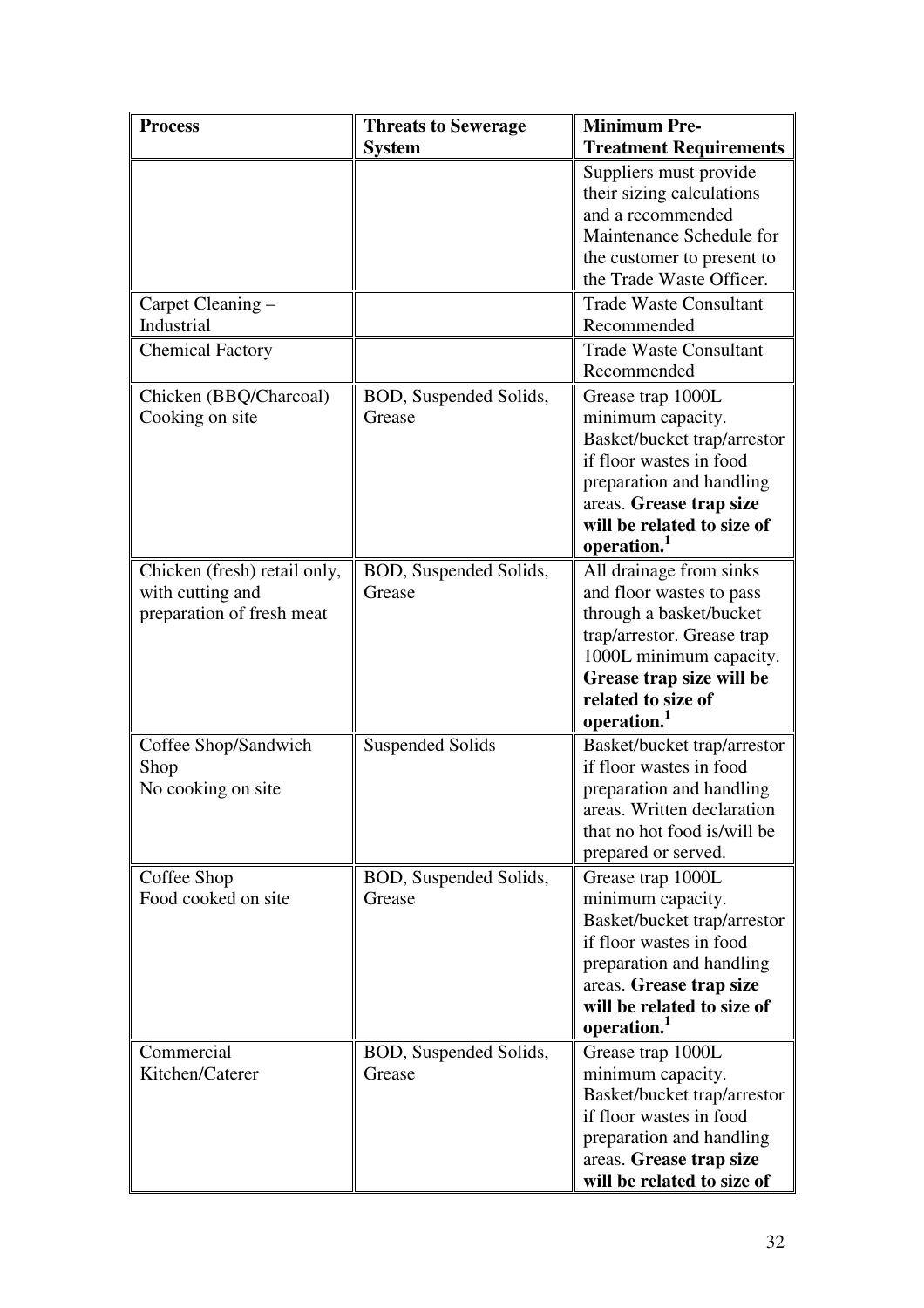| <b>Process</b>                                                                                                         | <b>Threats to Sewerage</b>       | <b>Minimum Pre-</b>                                                                                                                                                                                 |
|------------------------------------------------------------------------------------------------------------------------|----------------------------------|-----------------------------------------------------------------------------------------------------------------------------------------------------------------------------------------------------|
|                                                                                                                        | <b>System</b>                    | <b>Treatment Requirements</b>                                                                                                                                                                       |
|                                                                                                                        |                                  | operation.<br>If volume of wastewater<br>exceeds 16kL/day a<br>consultant is<br>recommended.                                                                                                        |
| <b>Community Hall Kitchens</b><br>Food cooked on site                                                                  | BOD, Suspended Solids,<br>Grease | Grease trap 1000L<br>minimum capacity.<br>Basket/bucket trap/arrestor<br>if floor wastes in food<br>preparation and handling<br>areas. Grease trap size<br>will be related to size of<br>operation. |
| Confectionery                                                                                                          |                                  | <b>Trade Waste Consultant</b><br>Recommended                                                                                                                                                        |
| Cooling Tower Bleed Off<br>No treatment chemicals<br>containing chromium to be<br>used                                 |                                  | Beneficial re-use should<br>be considered. No pre-<br>treatment. Discharge rate<br>to be limited to suit sewer<br>capacity.                                                                         |
| Crafts/Hobbies<br>Less than 200L per day                                                                               | <b>Suspended Solids</b>          | No pre-treatment                                                                                                                                                                                    |
| Crafts (eg clubs, clay,<br>pottery, gem stones,<br>jewellery) 200L to<br>1000L/day                                     | <b>Suspended Solids</b>          | <b>Plaster Arrestor</b>                                                                                                                                                                             |
| Crafts (secondary schools,<br>cottage industries, clay<br>pottery, gem stones,<br>jewellery) in excess of<br>1000L/day | <b>Suspended Solids</b>          | 1000L General Purpose<br>Pit                                                                                                                                                                        |
| Dairy Products including<br>milk, butter, cheese,<br>yoghurt, ice-cream                                                |                                  | <b>Trade Waste Consultant</b><br>Recommended                                                                                                                                                        |
| Day Care Centre<br>With food cooked and<br>served on site                                                              | BOD, Suspended Solids,<br>Grease | Grease trap 1000L<br>minimum capacity.<br>Basket/bucket trap/arrestor<br>if floor wastes in food<br>preparation and handling<br>areas. Grease trap size<br>will be related to size of<br>operation. |
| Day Care Centre<br>No hot food prepared or<br>served                                                                   |                                  | Basket/bucket trap/arrestor<br>if floor wastes in food<br>preparation and handling<br>areas.                                                                                                        |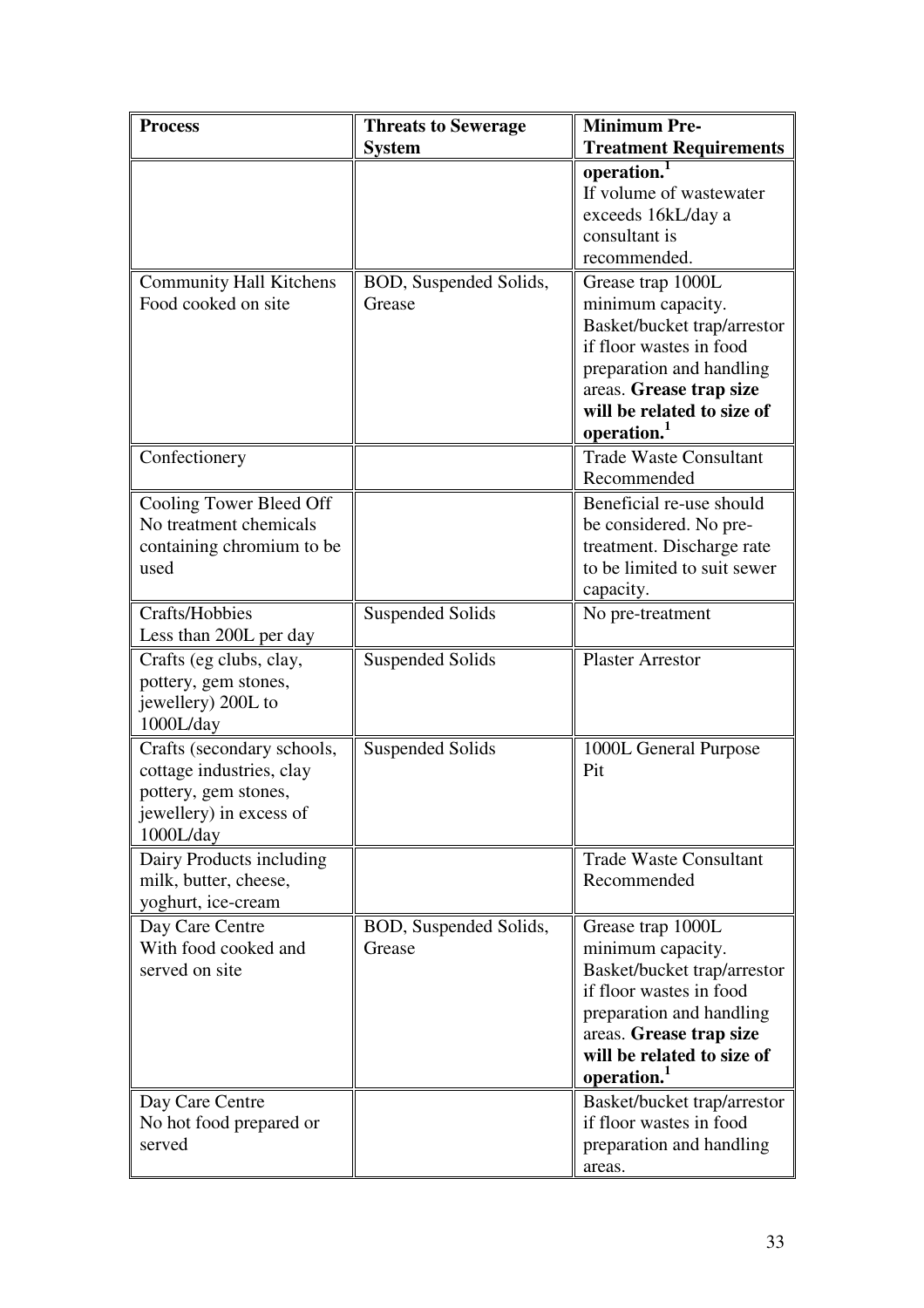| <b>Process</b>             | <b>Threats to Sewerage</b> | <b>Minimum Pre-</b>                                   |
|----------------------------|----------------------------|-------------------------------------------------------|
|                            | <b>System</b>              | <b>Treatment Requirements</b>                         |
| Delicatessen               | BOD, Suspended Solids,     | Grease trap 1000L                                     |
| Food cooked on site        | Grease                     | minimum capacity.                                     |
|                            |                            | Basket/bucket trap/arrestor                           |
|                            |                            | if floor wastes in food                               |
|                            |                            | preparation and handling                              |
|                            |                            | areas. Grease trap size                               |
|                            |                            | will be related to size of<br>operation. <sup>1</sup> |
| Delicatessen – no meat     |                            | Written declaration that no                           |
| cooked on site. No hot     |                            | food is/will be prepared or                           |
| food prepared or served.   |                            | served. Basket/bucket                                 |
|                            |                            | trap/arrestor if floor                                |
|                            |                            | wastes in food preparation                            |
|                            |                            | and handling areas.                                   |
| <b>Dental Surgery</b>      | Suspended Solids,          | Amalgam separator built                               |
| dental chairs,             | Amalgam                    | into cuspidor by                                      |
|                            |                            | manufacturer.                                         |
| Plaster casts              |                            | <b>Plaster Arrestor</b>                               |
| X-rays                     |                            | See Photographic                                      |
| <b>Dental Technician</b>   | <b>Suspended Solids</b>    |                                                       |
|                            |                            |                                                       |
| Plaster casts              |                            | <b>Plaster Arrestor</b>                               |
| X-rays                     |                            | See Photographic                                      |
| <b>Dessert Restaurants</b> |                            | <b>See Restaurants</b>                                |
| Doctor's Surgery           |                            |                                                       |
| Plaster casts              |                            | <b>Plaster Arrestor</b>                               |
| X-rays                     |                            | See Photographic                                      |
| Doughnuts – cooking        | Grease                     | Grease trap 1000L                                     |
|                            |                            | minimum capacity. All                                 |
|                            |                            | floor wastes to drain                                 |
|                            |                            | through the grease trap.                              |
|                            |                            | Grease trap size will be                              |
|                            |                            | related to size of                                    |
|                            |                            | operation.                                            |
| Dry Cleaning               |                            | No application required                               |
|                            |                            | unless boiler blowdown                                |
|                            |                            | and/or washing machines                               |
|                            |                            | on site. Any floor drain                              |
|                            |                            | must be protected by                                  |
|                            |                            | bunding to prevent any<br>dry cleaning fluid entering |
|                            |                            | the sewer.                                            |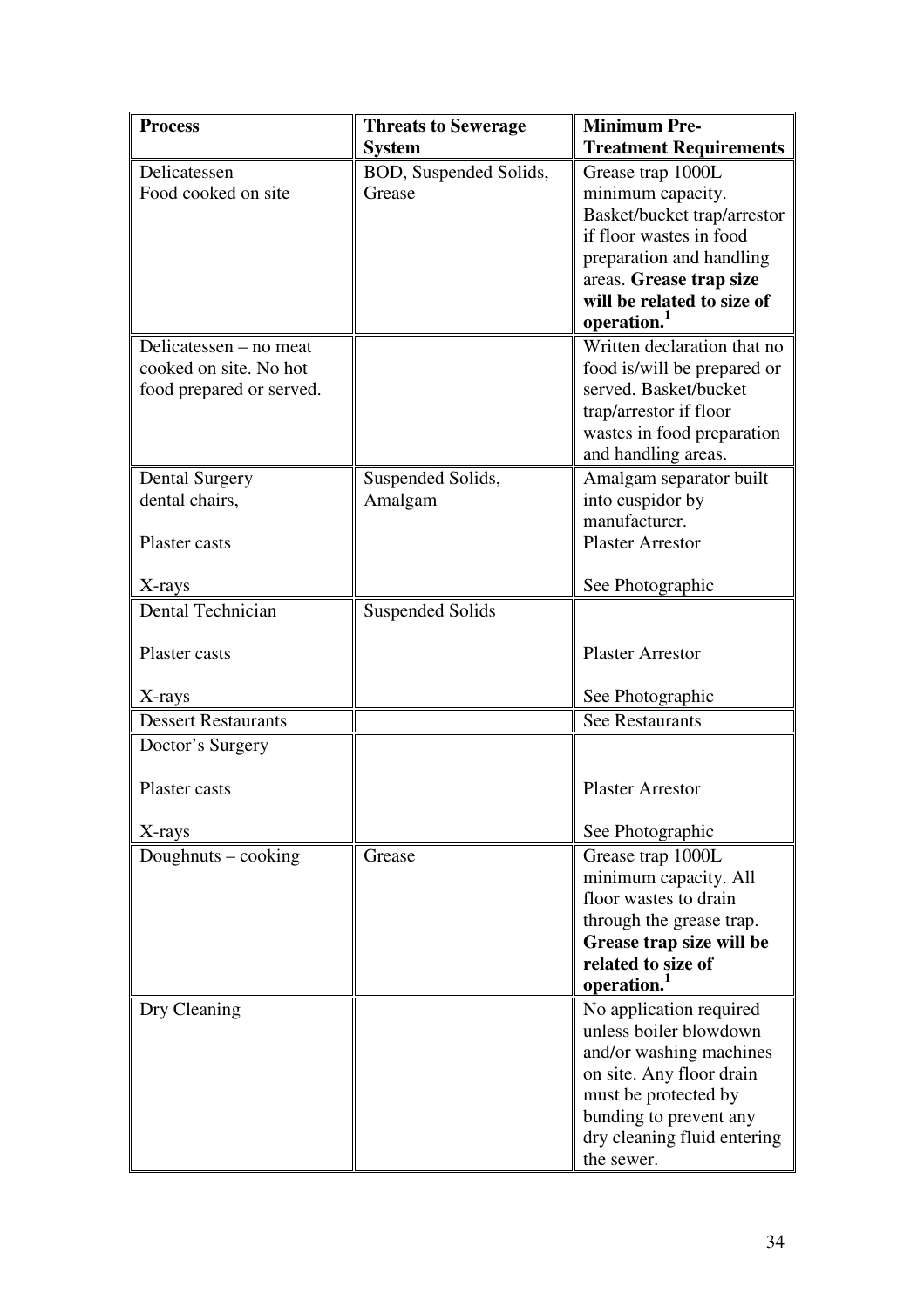| <b>Process</b>                                                                   | <b>Threats to Sewerage</b>                       | <b>Minimum Pre-</b>                                                                                                                                                                                                                                                                                                                                                                                                                                                                                  |
|----------------------------------------------------------------------------------|--------------------------------------------------|------------------------------------------------------------------------------------------------------------------------------------------------------------------------------------------------------------------------------------------------------------------------------------------------------------------------------------------------------------------------------------------------------------------------------------------------------------------------------------------------------|
|                                                                                  | <b>System</b>                                    | <b>Treatment Requirements</b>                                                                                                                                                                                                                                                                                                                                                                                                                                                                        |
| Engine/Gearbox<br>Reconditioning, Parts<br>Washing                               | Lead, Kerosene, Oil,<br>Grease, Suspended Solids | Hydrocyclone or triple<br>interceptor (TI) sized<br>according to the influent<br>flow rate. TI minimum<br>1kL/hour.<br>Consultants/Equipment<br>Suppliers must provide<br>their sizing calculations<br>and a recommended<br>Maintenance Schedule for<br>the customer to present to<br>Trade Waste Officer. Acid<br>cracking, dissolved air<br>flotation, pH correction,<br>pH monitoring, flow<br>measurement, trade waste<br>sampling facility may be<br>required.<br><b>Trade Waste Consultant</b> |
|                                                                                  |                                                  | Recommended                                                                                                                                                                                                                                                                                                                                                                                                                                                                                          |
| <b>Equipment Hire Company</b>                                                    | Kerosene, Suspended<br>Solids, Oil, Grease       | Gross solids settlement,<br>hydrocyclone or triple<br>interceptor (TI) sized<br>according to the influent<br>flow rate. TI minimum<br>1kL/hour.<br>Consultants/Equipment<br>Suppliers must provide<br>their sizing calculations<br>and a recommended<br>Maintenance Schedule for<br>the customer to present to<br>Trade Waste Officer.                                                                                                                                                               |
| <b>Fast Food Outlets</b><br>(McDonalds/KFC/Pizza<br>Hut/Dominos/Hungry<br>Jacks) | BOD, Suspended Solids,<br>Grease                 | Grease trap minimum size<br>1500L. Basket/bucket<br>trap/arrestor if floor<br>wastes in food preparation<br>and handling areas.<br>Grease trap size will be<br>related to size of<br>operation. <sup>1</sup>                                                                                                                                                                                                                                                                                         |
| <b>Fast Photo Processing</b>                                                     |                                                  | See Photographic                                                                                                                                                                                                                                                                                                                                                                                                                                                                                     |
| (mini lab with wash water                                                        |                                                  |                                                                                                                                                                                                                                                                                                                                                                                                                                                                                                      |
| for film and paper                                                               |                                                  |                                                                                                                                                                                                                                                                                                                                                                                                                                                                                                      |
| processors)<br><b>Fast Photo Processing</b>                                      |                                                  | See Photographic                                                                                                                                                                                                                                                                                                                                                                                                                                                                                     |
|                                                                                  |                                                  |                                                                                                                                                                                                                                                                                                                                                                                                                                                                                                      |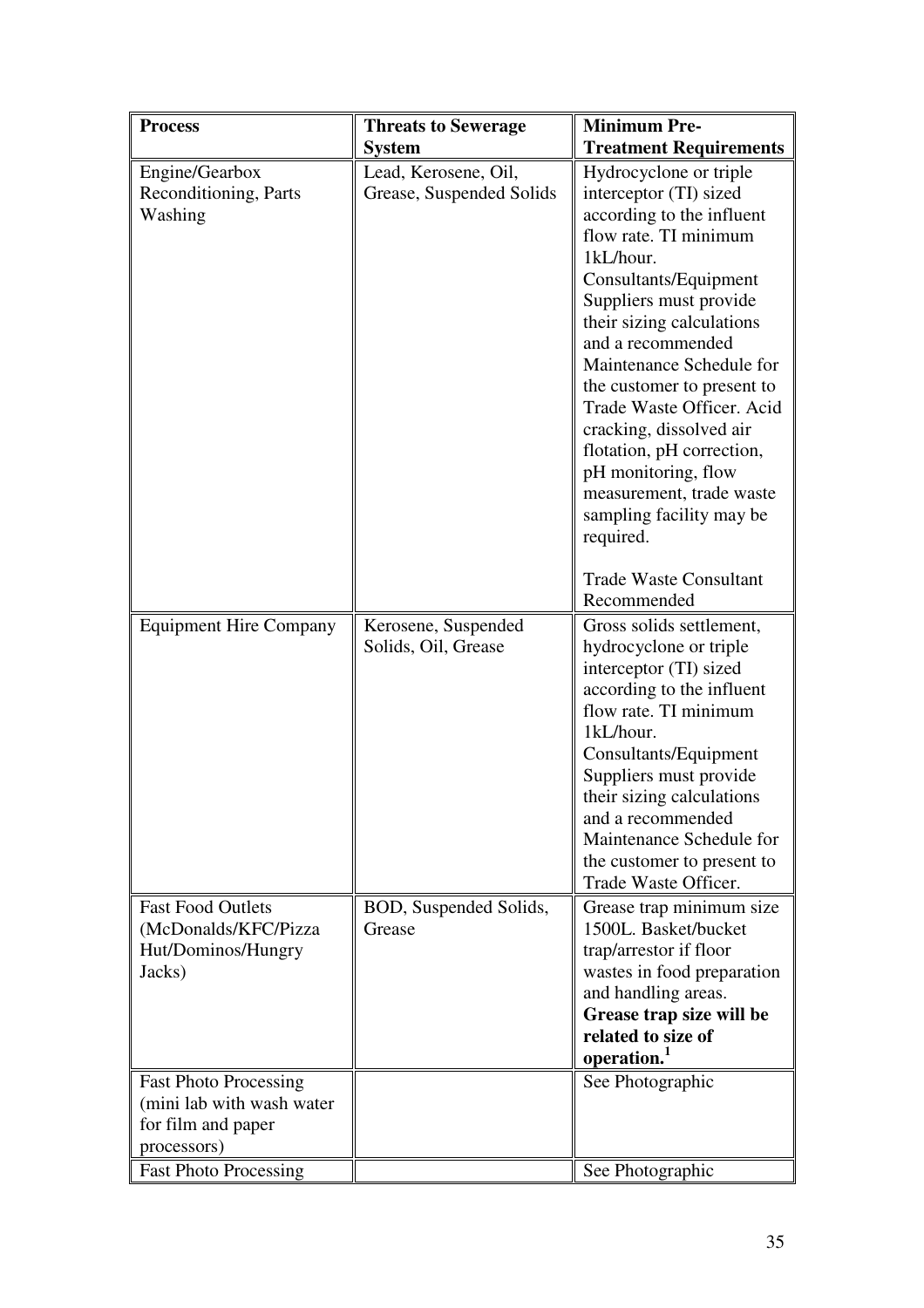| <b>Process</b>                                 | <b>Threats to Sewerage</b>       | <b>Minimum Pre-</b>                                    |
|------------------------------------------------|----------------------------------|--------------------------------------------------------|
|                                                | <b>System</b>                    | <b>Treatment Requirements</b>                          |
| (mini lab, waterless film                      |                                  |                                                        |
| and paper processors)                          |                                  |                                                        |
| Fish – fresh (retail)                          | Suspended Solids (eg             | All drainage from sinks                                |
| No cooking on site                             | scales and fish gut)             | and floor wastes to pass                               |
|                                                |                                  | through a basket/bucket                                |
|                                                |                                  | trap/arrestor.                                         |
| Fish Shop                                      | Suspended Solids (eg             | All drainage from sinks                                |
| Cooking on site                                | scales)                          | and floor wastes to pass                               |
|                                                |                                  | through a basket/bucket                                |
|                                                |                                  | trap/arrestor. Grease trap                             |
|                                                |                                  | 1000L minimum capacity.                                |
|                                                |                                  | Grease trap size will be                               |
|                                                |                                  | related to size of                                     |
|                                                |                                  | operation. <sup>1</sup>                                |
| Fruit and Vegetable                            | <b>Suspended Solids</b>          | Basket/bucket trap/arrestor<br>if floor wastes in food |
| market (retail)                                |                                  |                                                        |
|                                                |                                  | preparation area.                                      |
| <b>Function Centre</b>                         | BOD, Suspended Solids,<br>Grease | <b>See Restaurants</b>                                 |
|                                                |                                  |                                                        |
| <b>Funeral Parlour</b><br>With food cooked and | BOD, Suspended Solids,           | Grease trap 1000L                                      |
| served on site                                 | Grease                           | minimum capacity.<br>Basket/bucket trap/arrestor       |
|                                                |                                  | if floor wastes in food                                |
|                                                |                                  | preparation and handling                               |
|                                                |                                  | areas. Grease trap size                                |
|                                                |                                  | will be related to size of                             |
|                                                |                                  | operation.                                             |
| <b>Funeral Parlour</b>                         |                                  | No pre-treatment.                                      |
| No hot food prepared or                        |                                  | Basket/bucket trap/arrestor                            |
| served                                         |                                  | if floor wastes in food                                |
|                                                |                                  | preparation and handling                               |
|                                                |                                  | areas.                                                 |
| Garbage Can Cleaning                           | BOD, Suspended Solids,           | Fixed screen over floor                                |
| Hotels/restaurants/units                       | Grease                           | waste. Wastewater to pass                              |
|                                                |                                  | via grease trap (if                                    |
|                                                |                                  | installed)                                             |
| Glass Cutting and                              | <b>Suspended Solids</b>          | Re-use of wastewater                                   |
| Grinding (Including                            |                                  | should be considered. A                                |
| windscreens)                                   |                                  | solid settlement pit/tank,                             |
|                                                |                                  | maximum of 2 hours                                     |
|                                                |                                  | retention at maximum                                   |
|                                                |                                  | flow rate. Cleaning of                                 |
|                                                |                                  | pit/tank to be carried out                             |
|                                                |                                  | before thickness of settled                            |
|                                                |                                  | material exceeds 200mm.                                |
| Graphic Arts                                   |                                  | See Photographic                                       |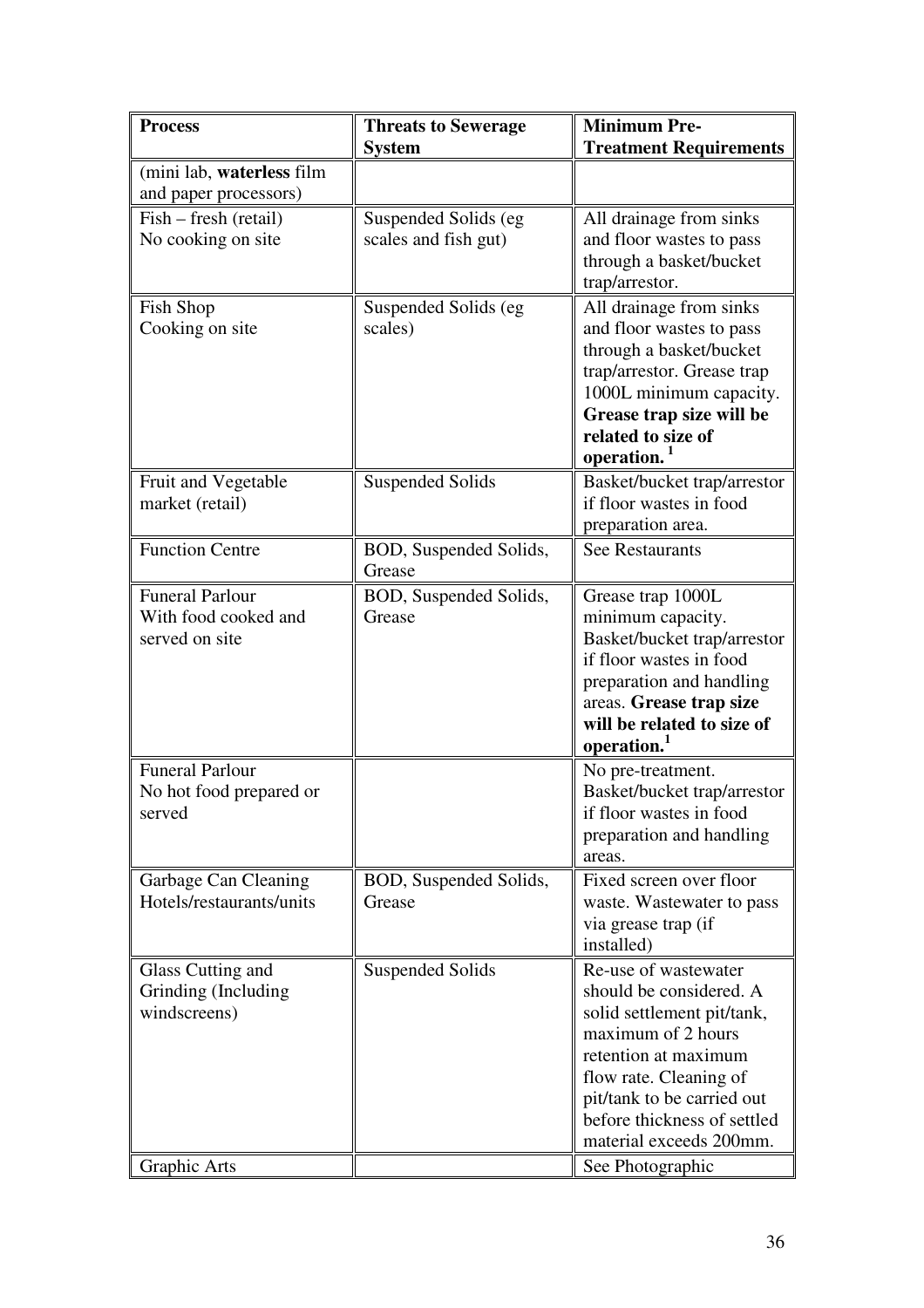| <b>Process</b>                             | <b>Threats to Sewerage</b>                   | <b>Minimum Pre-</b>                                 |
|--------------------------------------------|----------------------------------------------|-----------------------------------------------------|
|                                            | <b>System</b>                                | <b>Treatment Requirements</b>                       |
| Hairdressing Salon                         | Minor                                        | No pre-treatment. Avoid                             |
|                                            |                                              | discharge though grease                             |
|                                            |                                              | trap.                                               |
| Hotel (with counter                        | BOD, Suspended Solids,                       | Grease trap 1000L                                   |
| lunches or restaurant)                     | Grease                                       | minimum capacity.                                   |
|                                            |                                              | Basket/bucket trap/arrestor                         |
|                                            |                                              | if floor wastes in food                             |
|                                            |                                              | preparation and handling<br>areas. Grease trap size |
|                                            |                                              | will be related to size of                          |
|                                            |                                              | operation. <sup>1</sup>                             |
| Ice Cream Parlour                          | Grease                                       | No pre-treatment (pre-                              |
|                                            |                                              | wipe utensils with paper                            |
|                                            |                                              | towels before washing up)                           |
| Ice Cream Parlour                          | BOD, Suspended Solids,                       | Grease trap 1000L                                   |
| (with hot food take away)                  | Grease                                       | minimum capacity.                                   |
|                                            |                                              | Basket/bucket trap/arrestor                         |
|                                            |                                              | if floor wastes in food                             |
|                                            |                                              | preparation and handling                            |
|                                            |                                              | areas. Grease trap size                             |
|                                            |                                              | will be related to size of<br>operation.            |
| Kennels                                    | <b>Suspended Solids</b>                      | Screens installed at open                           |
|                                            |                                              | drains for gross solids                             |
|                                            |                                              | removal. Minimum size                               |
|                                            |                                              | 1000L general purpose                               |
|                                            |                                              | pit/tank (solids settlement                         |
|                                            |                                              | pit/tank).                                          |
| Laboratory (School)                        | Chemicals                                    | 1000L Balancing                                     |
|                                            |                                              | Tank/Pit.                                           |
| Laboratory (other)                         | Chemicals                                    | To be assessed, after                               |
| (including Hospital,                       |                                              | details of operation                                |
| University)                                |                                              | (including reagents used)                           |
|                                            |                                              | are supplied.                                       |
| Laundry (coin operated)<br>(eg Laundrette, | Suspended Solids (lint),<br>High temperature | Lint screens 1mm mesh                               |
| Laundromat)                                |                                              | (washing machine internal<br>screens acceptable).   |
|                                            |                                              | Cooling pit if temperature                          |
|                                            |                                              | exceeds 38°C.                                       |
| Laundry                                    |                                              | <b>Trade Waste Consultant</b>                       |
| (Commercial/Industrial)                    |                                              | Recommended                                         |
| Laundry (Self-contained)                   | Suspended Solids (lint),                     | Lint screens 1mm mesh                               |
| (Boarding                                  | High temperature                             | (washing machine internal                           |
| House/Hostel/Motel/Hotel)                  |                                              | screens acceptable).                                |
|                                            |                                              | Cooling pit if temperature                          |
|                                            |                                              | exceeds 38°C.                                       |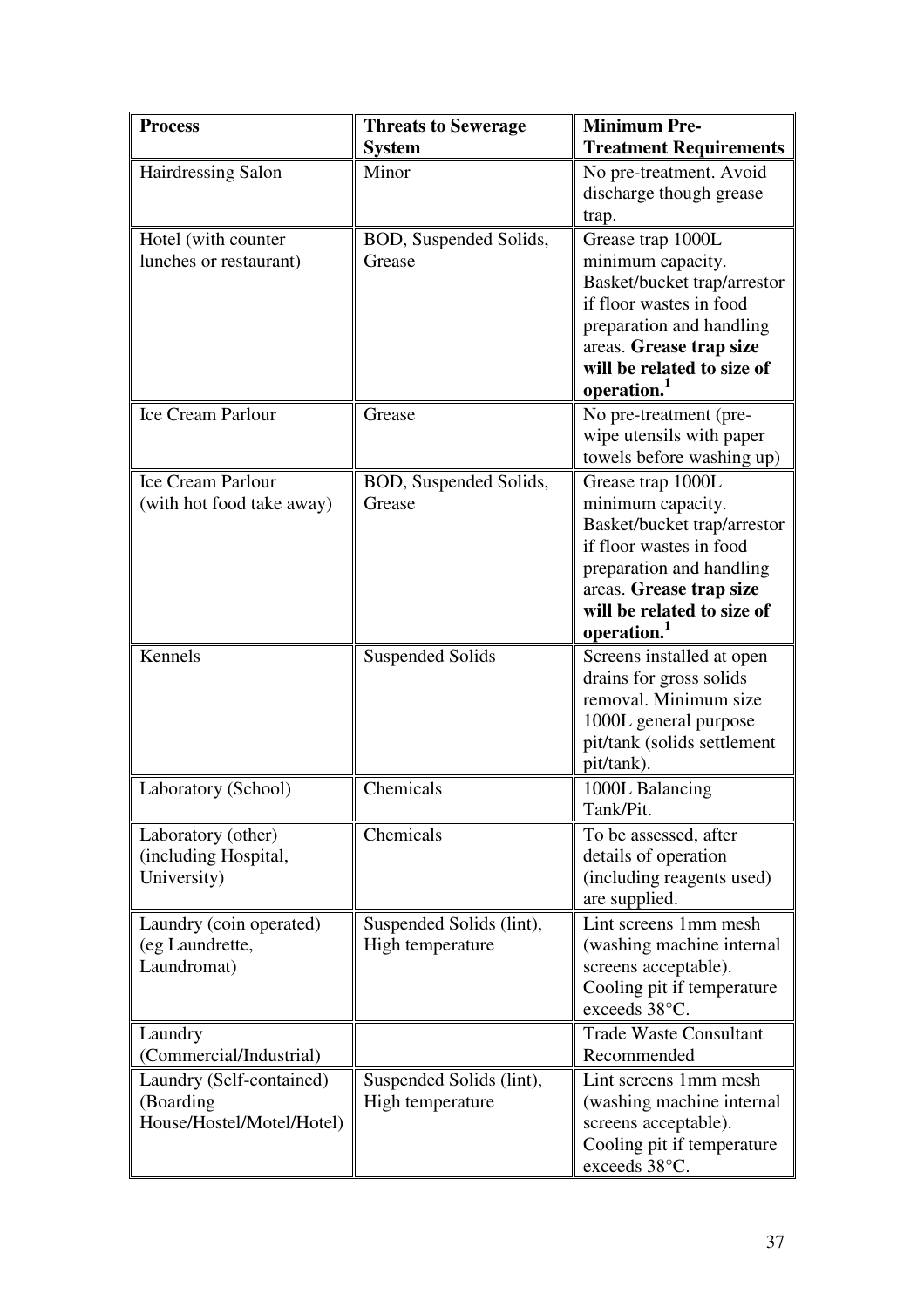| <b>Process</b>                                           | <b>Threats to Sewerage</b>                                   | <b>Minimum Pre-</b>                                                                                                                                                                                                                                                                                                                     |
|----------------------------------------------------------|--------------------------------------------------------------|-----------------------------------------------------------------------------------------------------------------------------------------------------------------------------------------------------------------------------------------------------------------------------------------------------------------------------------------|
|                                                          | <b>System</b>                                                | <b>Treatment Requirements</b>                                                                                                                                                                                                                                                                                                           |
| Lawn Mower Repairs                                       | Oil, Grease, Grass Solids                                    | Gross solids removal plus<br>hydrocyclone or triple<br>interceptor (TI) sized<br>according to the influent<br>flow rate. TI minimum<br>1kL/hour.<br>Consultants/Equipment<br>Suppliers must provide<br>their sizing calculations<br>and a recommended<br>Maintenance Schedule for<br>the customer to present to<br>Trade Waste Officer. |
| <b>Medical Centre</b>                                    | <b>Suspended Solids</b>                                      |                                                                                                                                                                                                                                                                                                                                         |
| Plaster cast area                                        |                                                              | <b>Plaster Arrestor</b>                                                                                                                                                                                                                                                                                                                 |
| Dental work                                              |                                                              | See Dental Surgery                                                                                                                                                                                                                                                                                                                      |
| X-ray                                                    |                                                              | See Photographic                                                                                                                                                                                                                                                                                                                        |
| Mechanical Workshop                                      | Oil, Grease, Kerosene,<br>Solids, Petroleum,<br>Hydrocarbons | Hydrocyclone or triple<br>interceptor (TI) sized<br>according to the influent<br>flow rate. TI minimum<br>1kL/hour.<br>Consultants/Equipment<br>Suppliers must provide<br>their sizing calculations<br>and a recommended<br>Maintenance Schedule for<br>the customer to present to<br>Trade Waste Officer.                              |
| <b>Motel Kitchen/Restaurant</b><br><b>Municipal Pool</b> | BOD, Suspended Solids,<br>Grease<br>Suspended Solids,        | Grease trap 1000L<br>minimum capacity.<br>Basket/bucket trap/arrestor<br>if floor wastes in food<br>preparation and handling<br>areas. Grease trap size<br>will be related to size of<br>operation.<br>No pre-treatment                                                                                                                 |
|                                                          | Chlorine                                                     | If a kiosk is on the site,<br>see Take Away Food.                                                                                                                                                                                                                                                                                       |
| Nightclub                                                | BOD, Suspended Solids,<br>Grease                             | Grease trap 1000L<br>minimum capacity.<br>Basket/bucket trap/arrestor                                                                                                                                                                                                                                                                   |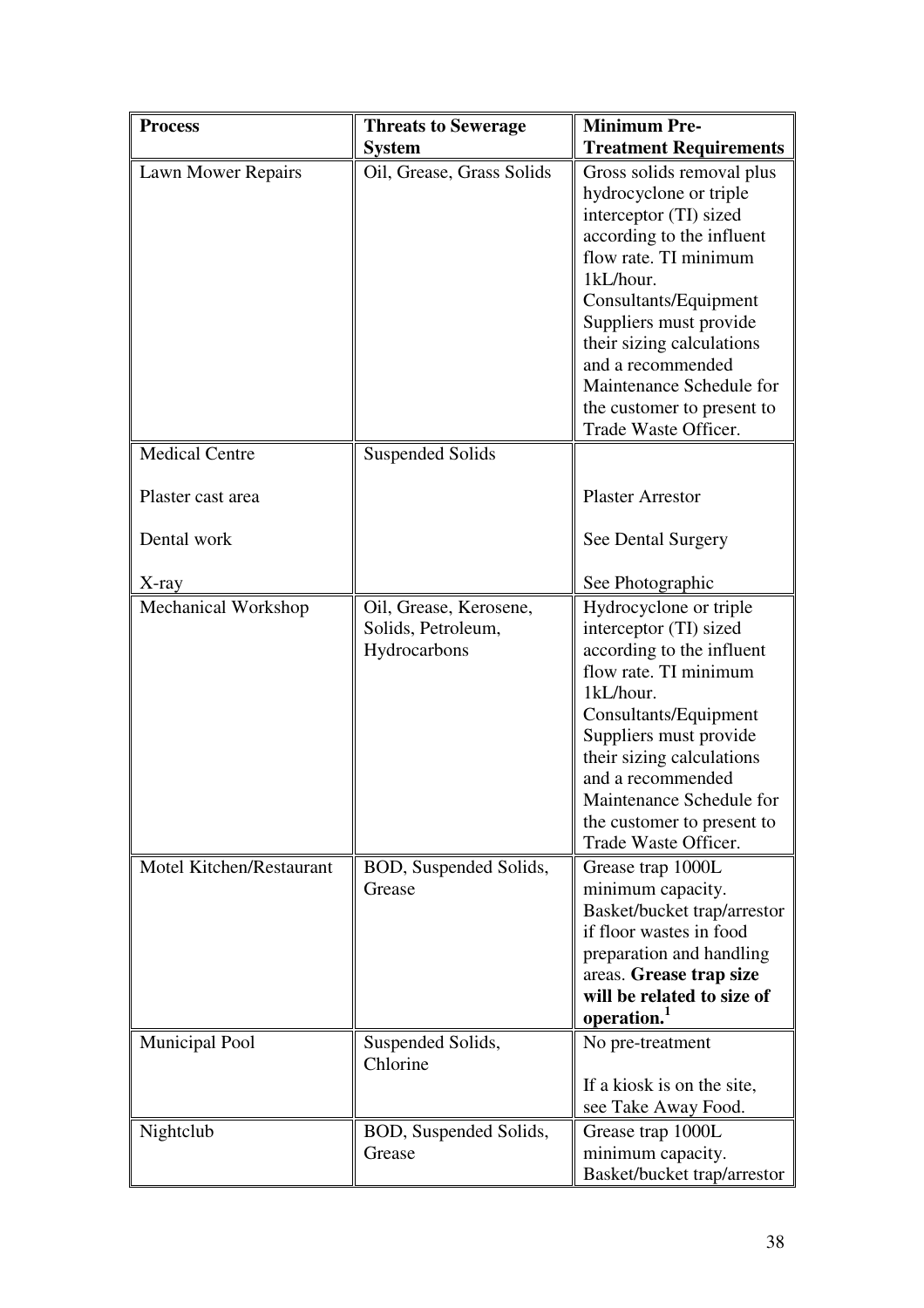| <b>Process</b>                    | <b>Threats to Sewerage</b> | <b>Minimum Pre-</b>                                   |
|-----------------------------------|----------------------------|-------------------------------------------------------|
|                                   | <b>System</b>              | <b>Treatment Requirements</b>                         |
|                                   |                            | if floor wastes in food                               |
|                                   |                            | preparation and handling                              |
|                                   |                            | areas. Grease trap size                               |
|                                   |                            | will be related to size of                            |
|                                   |                            | operation. <sup>1</sup>                               |
| Nursing Home Kitchen              | BOD, Suspended Solids,     | Grease trap 1000L                                     |
|                                   | Grease                     | minimum capacity.                                     |
|                                   |                            | Basket/bucket trap/arrestor                           |
|                                   |                            | if floor wastes in food                               |
|                                   |                            | preparation and handling                              |
|                                   |                            | areas. Grease trap size<br>will be related to size of |
|                                   |                            | operation.                                            |
| Oil Refinery                      |                            | <b>Trade Waste Consultant</b>                         |
|                                   |                            | Recommended                                           |
| <b>Open Areas</b>                 |                            | <b>Trade Waste Consultant</b>                         |
| <b>Contaminated Area</b>          |                            | Recommended                                           |
| <b>Optical Factory (grinding)</b> | <b>Suspended Solids</b>    | Minimum size 1000L                                    |
| of glass and plastic)             |                            | general purpose pit/tank                              |
|                                   |                            | (solids settlement                                    |
|                                   |                            | pit/tank). Cleaning                                   |
|                                   |                            | frequency to be                                       |
|                                   |                            | determined to ensure that                             |
|                                   |                            | sludge does not occupy                                |
|                                   |                            | more than a third of pit                              |
|                                   |                            | depth or that thickness of                            |
|                                   |                            | scum does not exceed                                  |
|                                   |                            | 80mm.                                                 |
| <b>Optical Services (Retail)</b>  | <b>Suspended Solids</b>    | No pre-treatment                                      |
| Panel Beating                     | Suspended Solids, Grease,  | Established premised may                              |
| <b>Spray Painting</b>             | Oil                        | use an existing 1000L                                 |
|                                   |                            | general purpose pit,                                  |
|                                   |                            | providing it is in a                                  |
|                                   |                            | satisfactory condition. For                           |
|                                   |                            | a new operation on the                                |
|                                   |                            | site, a hydrocyclone or a<br>triple interceptor (TI)  |
|                                   |                            | 1kL/hour minimum.                                     |
| Photographic processing $&$       | Silver, Ammonia,           | Silver rich solutions must                            |
| developing                        | Thiosulphate, Sulphite     | either be secured for off-                            |
|                                   |                            | site disposal, or pass                                |
|                                   |                            | through a silver recovery                             |
|                                   |                            | unit prior to discharge to                            |
|                                   |                            | sewer.                                                |
| Pizza Cooking                     | BOD, Suspended Solids,     | Grease trap 1000L                                     |
| Takeaway/Home Delivery            | Grease                     | minimum capacity.                                     |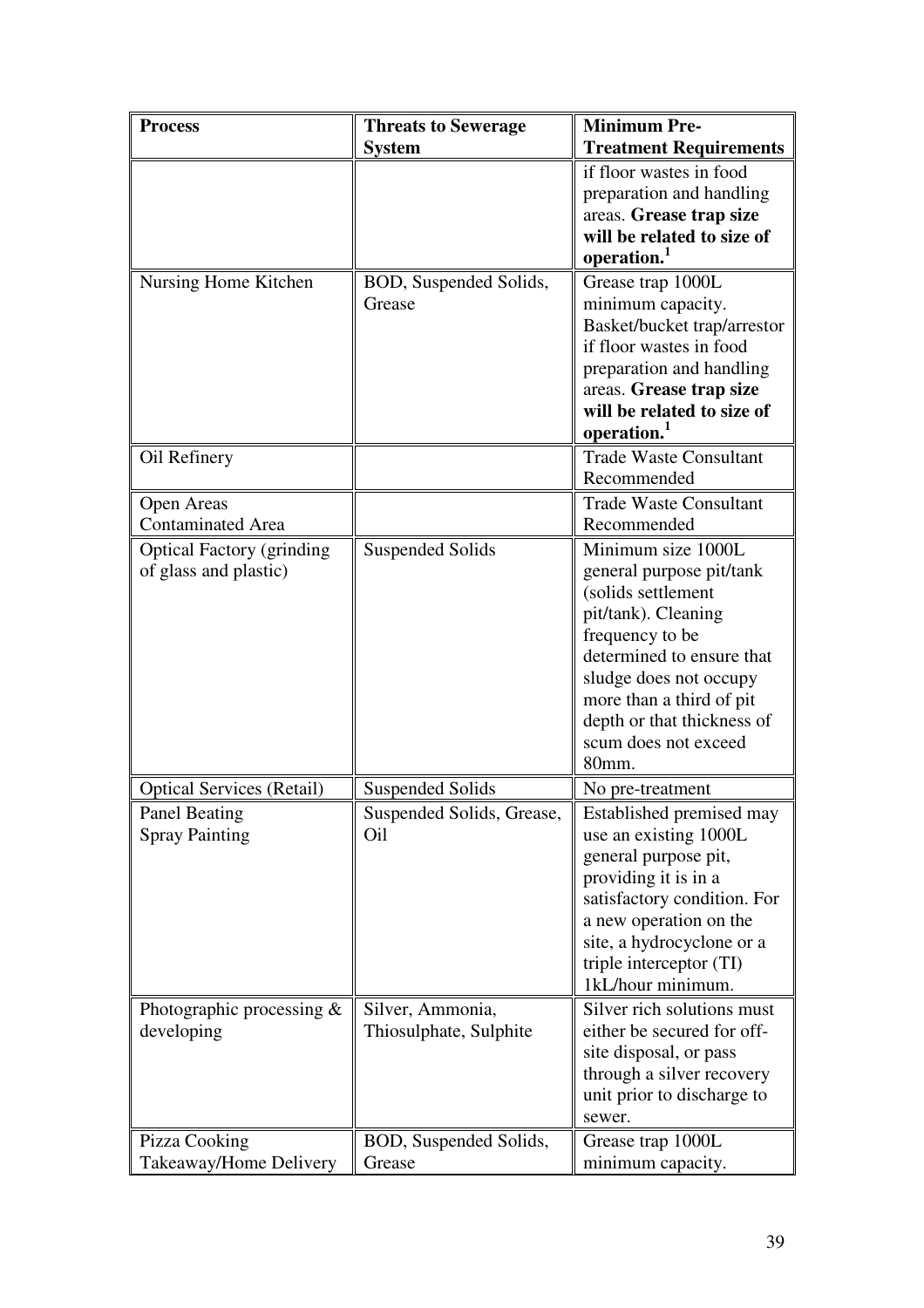| <b>Process</b>                                                                          | <b>Threats to Sewerage</b>                           | <b>Minimum Pre-</b>                                                                                                                                                                                              |
|-----------------------------------------------------------------------------------------|------------------------------------------------------|------------------------------------------------------------------------------------------------------------------------------------------------------------------------------------------------------------------|
|                                                                                         | <b>System</b>                                        | <b>Treatment Requirements</b>                                                                                                                                                                                    |
| No seats $-$ (bakehouse)                                                                |                                                      | Basket/bucket trap/arrestor<br>if floor wastes in food<br>preparation and handling<br>areas. Grease trap size<br>will be related to size of<br>operation.                                                        |
| Potato Peeling (within<br>commercial food<br>preparation area)                          | <b>BOD, Suspended Solids</b>                         | Peeling machine to have<br>built in screen in place.<br>Wastewater to pass<br>through a basket/bucket<br>trap/arrestor and the<br>grease trap servicing the<br>kitchen area.                                     |
| Poultry Abattoir                                                                        |                                                      | <b>Trade Waste Consultant</b><br>Recommended                                                                                                                                                                     |
| <b>Printing Presensitised</b><br>photopolymer printing<br>plate                         |                                                      | See Photographic                                                                                                                                                                                                 |
| <b>Radiator Repair</b>                                                                  | <b>Suspended Solids</b><br>pH<br><b>Toxic Metals</b> | pH adjustment to 9-10<br>prior to solids removal<br>(settlement and filtration)<br>and pH adjustment to 7-10<br>before discharge to sewer.<br>Floor must be bunded to<br>prevent spillage draining<br>to sewer.  |
| Restaurants                                                                             | <b>BOD</b><br>Suspended Solids<br>Grease             | Grease trap 1000L<br>minimum capacity.<br>Basket/bucket trap/arrestor<br>if floor wastes in food<br>preparation and handling<br>areas. Grease trap size<br>will be related to size of<br>operation. <sup>1</sup> |
| Sandwich Bar/Salad<br>Bar/Coffee Lounge<br>No cooking                                   |                                                      | See Coffee Shop                                                                                                                                                                                                  |
| Sandwich Bar/Salad<br>Bar/Coffee Lounge with<br>hot food cooking/eat in or<br>take-away |                                                      | See Coffee Shop<br>(hot food cooked and<br>served)                                                                                                                                                               |
| Sea Foods (wholesale)<br>(no hot food cooking)                                          | <b>Suspended Solids</b>                              | Oyster shucking – general<br>purpose pit, 1000L<br>minimum capacity.<br>Basket/bucket trap/arrestor                                                                                                              |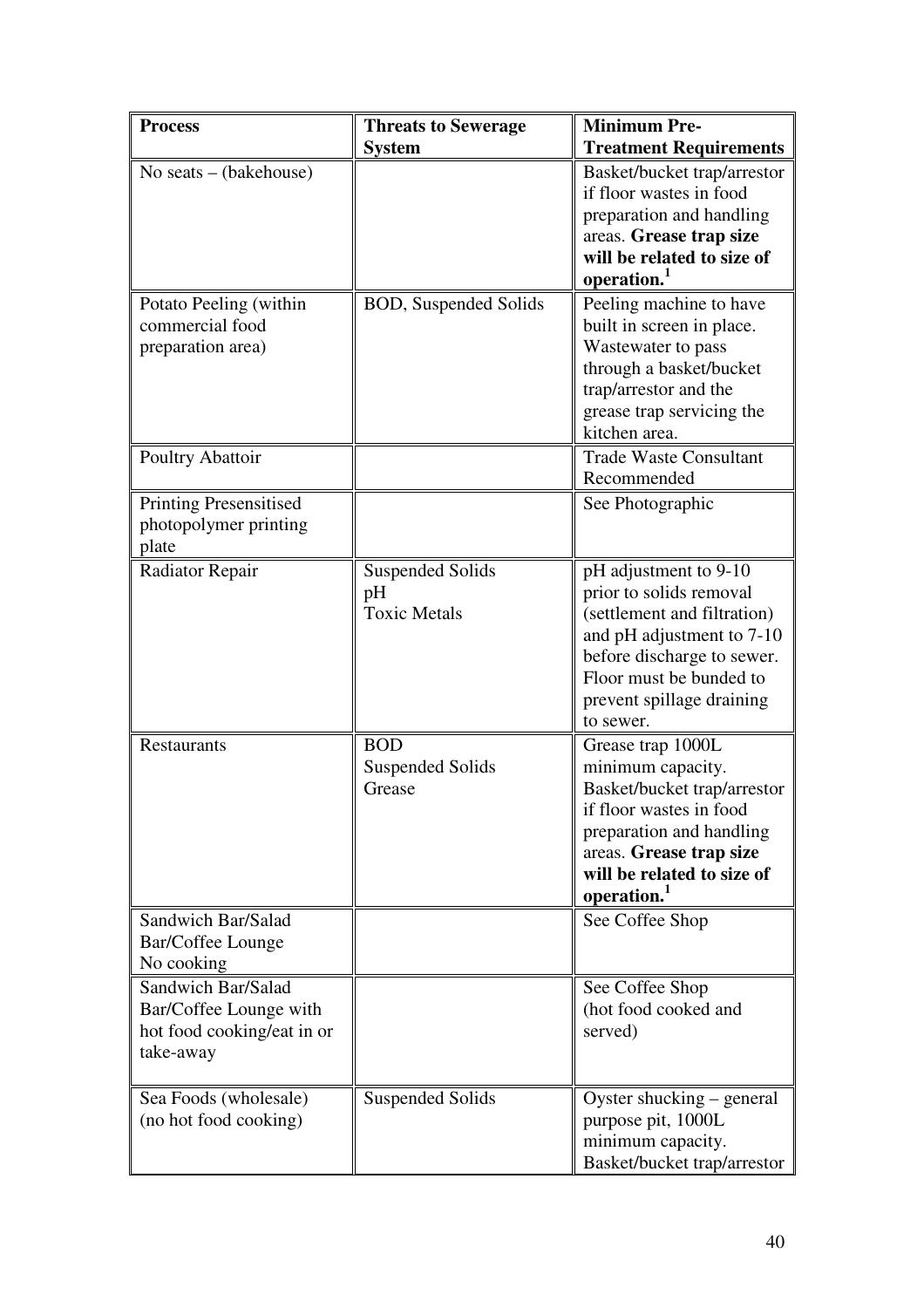| <b>Process</b>             | <b>Threats to Sewerage</b>        | <b>Minimum Pre-</b>                                    |
|----------------------------|-----------------------------------|--------------------------------------------------------|
|                            | <b>System</b>                     | <b>Treatment Requirements</b>                          |
|                            |                                   | for fish filleting.                                    |
| School                     |                                   | Grease trap 1000L                                      |
|                            |                                   | minimum capacity.                                      |
| Home Science               | <b>BOD</b>                        | Basket/bucket trap/arrestor                            |
|                            | <b>Suspended Solids</b>           | if floor wastes in food                                |
|                            | Grease                            | preparation and handling                               |
|                            |                                   | areas. Grease trap size                                |
|                            |                                   | will be related to size of                             |
| Laboratory                 | Chemicals                         | operation. <sup>1</sup>                                |
|                            |                                   | See Laboratory (School)                                |
| <b>School Canteen</b>      |                                   | Basket/bucket trap/arrestor                            |
| No Cooking                 |                                   | if floor wastes in food                                |
|                            |                                   | preparation and handling                               |
|                            |                                   | areas.                                                 |
| <b>School Canteen</b>      | <b>BOD</b>                        | Grease trap 1000L                                      |
| Cooking                    | <b>Suspended Solids</b><br>Grease | minimum capacity.                                      |
|                            |                                   | Basket/bucket trap/arrestor<br>if floor wastes in food |
|                            |                                   | preparation and handling                               |
|                            |                                   | areas. Grease trap size                                |
|                            |                                   | will be related to size of                             |
|                            |                                   | operation.                                             |
| <b>Screen Printing</b>     |                                   |                                                        |
|                            |                                   |                                                        |
| Photographic               | Silver, Ammonia,                  | See Photographic                                       |
|                            | Thiosulphate, Sulphite            |                                                        |
|                            |                                   |                                                        |
| <b>Stencil Development</b> | <b>Suspended Solids</b>           | Settling tank/pit                                      |
|                            |                                   |                                                        |
| <b>Stencil Cleaning</b>    | Suspended Solids,                 | No discharge to sewer,                                 |
|                            | Flammable, Solvents,              | surplus ink scraped off for                            |
|                            | Chlorinated                       | re-use, solvent is filtered                            |
| <b>Stencil Stripping</b>   | Solvents                          | and re-used.                                           |
|                            | <b>Suspended Solids</b>           | Settling tank/pit.                                     |
|                            |                                   | Minimum size to equal the                              |
|                            |                                   | actual volume from 1                                   |
|                            |                                   | hours of washing.                                      |
|                            |                                   | Cleaning schedule                                      |
|                            |                                   | required.                                              |
| Service Station (with      | Oil, Grease, Petroluem,           | Hydrocyclone or triple                                 |
| mechanical workshop)       | Hydrocarbons                      | interceptor (TI) sized                                 |
|                            |                                   | according to the influent                              |
|                            |                                   | flow rate. TI minimum                                  |
|                            |                                   | 1kL/hour.                                              |
|                            |                                   | Consultants/Equipment                                  |
|                            |                                   | Suppliers must provide                                 |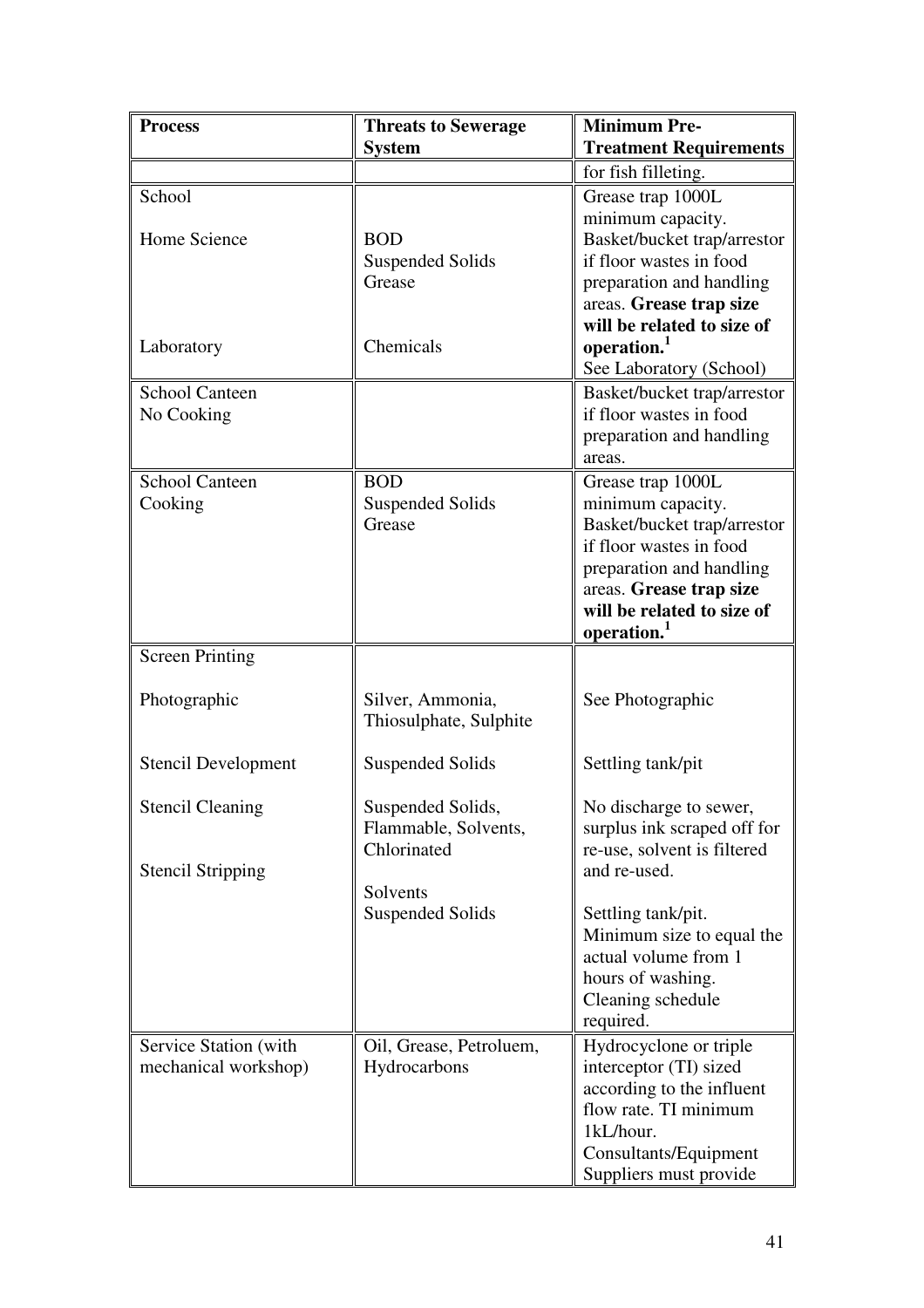| <b>Process</b>                | <b>Threats to Sewerage</b> | <b>Minimum Pre-</b>                                                        |
|-------------------------------|----------------------------|----------------------------------------------------------------------------|
|                               | <b>System</b>              | <b>Treatment Requirements</b>                                              |
|                               |                            | their sizing calculations<br>and a recommended<br>Maintenance Schedule for |
|                               |                            | the customer to present to                                                 |
|                               |                            | Trade Waste Officer.                                                       |
| <b>Service Station</b>        | Oil, Grease, Flammables    | Covered forecourt                                                          |
| Covered forecourt only        |                            | discharge/run off is                                                       |
| (no mechanical workshop)      |                            | generally permitted –                                                      |
|                               |                            | liaise with your Trade<br>Waste Officer. Dry                               |
|                               |                            | sweeping to be adopted.                                                    |
| <b>Shopping Centre</b>        | <b>BOD</b>                 | Grease trap 1000L                                                          |
| (including food               | <b>Suspended Solids</b>    | minimum capacity.                                                          |
| preparation)                  | Grease                     | Basket/bucket trap/arrestor                                                |
|                               |                            | if floor wastes in food                                                    |
|                               |                            | preparation and handling                                                   |
|                               |                            | areas. Grease trap size                                                    |
|                               |                            | will be related to size of                                                 |
|                               |                            | operation. <sup>1</sup>                                                    |
| <b>Smallgoods Manufacture</b> |                            | <b>Trade Waste Consultant</b>                                              |
|                               |                            | Recommended                                                                |
| <b>Stone Working</b>          | Fine Solids                | Solids settlement pit/tank.                                                |
| Supermarket                   | <b>BOD</b>                 | Grease trap 1000L                                                          |
|                               | <b>Suspended Solids</b>    | minimum capacity.                                                          |
|                               | Grease                     | Basket/bucket trap/arrestor                                                |
|                               |                            | if floor wastes in food                                                    |
|                               |                            | preparation and handling                                                   |
|                               |                            | areas. Grease trap size                                                    |
|                               |                            | will be related to size of                                                 |
|                               |                            | operation. <sup>1</sup>                                                    |
| <b>Swimming Pool</b>          |                            | See Municipal Pool                                                         |
| <b>Takeaway Food Outlets</b>  | <b>BOD</b>                 | Grease trap 1000L                                                          |
| (Fish & Chips, Hot            | <b>Suspended Solids</b>    | minimum capacity.                                                          |
| Chicken)                      | Grease                     | Basket/bucket trap/arrestor<br>if floor wastes in food                     |
|                               |                            | preparation and handling                                                   |
|                               |                            | areas. Grease trap size                                                    |
|                               |                            | will be related to size of                                                 |
|                               |                            | operation. <sup>1</sup>                                                    |
| Takeaway Food                 | <b>BOD</b>                 | Basket/bucket trap/arrestor                                                |
| No hot food                   | <b>Suspended Solids</b>    | if floor wastes in food                                                    |
|                               | Grease                     | preparation and handling                                                   |
|                               |                            | areas. Written declaration                                                 |
|                               |                            | required that no hot food                                                  |
|                               |                            | is/will be prepared at the                                                 |
|                               |                            | premises.                                                                  |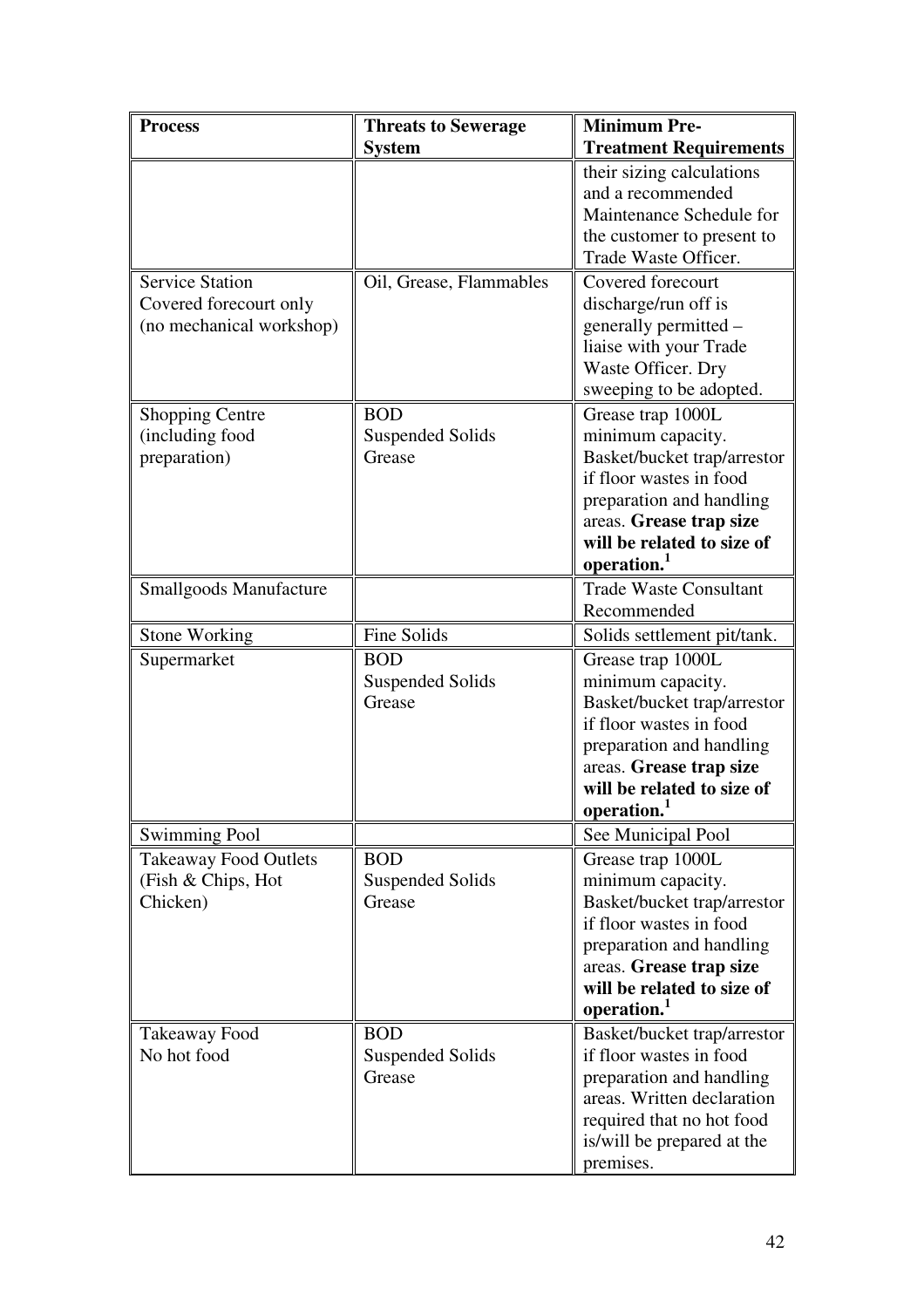| <b>Process</b>                | <b>Threats to Sewerage</b> | <b>Minimum Pre-</b>                                |
|-------------------------------|----------------------------|----------------------------------------------------|
|                               | <b>System</b>              | <b>Treatment Requirements</b>                      |
| Vegetable Cleaning            | <b>BOD</b>                 | Basket/bucket                                      |
|                               | <b>Suspended Solids</b>    | trap/arrestor, solids                              |
|                               |                            | settlement pit (wholesale                          |
|                               |                            | premises), curved screen,                          |
|                               |                            | proprietary settler, pH                            |
|                               |                            | adjustment, flow                                   |
|                               |                            | measurement, wastewater                            |
|                               |                            | sampling facility.                                 |
|                               |                            |                                                    |
| <b>Vegetable Peeling</b>      |                            | <b>Trade Waste Consultant</b>                      |
|                               |                            | Recommended                                        |
| Vehicle Washing               | <b>Suspended Solids</b>    | Wash area roofed and                               |
| (Roofed)                      | Oil                        | bunded to exclude                                  |
| Including machinery part,     | Grease                     | rainwater, but include                             |
| etc.                          |                            | washwater. Basket/bucket                           |
|                               |                            | trap/arrestor to screen out                        |
|                               |                            | gross solids. Minimum                              |
|                               |                            | size 1000L general                                 |
|                               |                            | purpose pit/tank (solids                           |
|                               |                            | settlement pit/tank) or                            |
|                               |                            | hydrocyclone or triple                             |
|                               |                            | interceptor (TI) sized                             |
|                               |                            | according to the influent                          |
|                               |                            | flow rate, with an oil                             |
|                               |                            | collection container and                           |
|                               |                            | sludge withdrawal system,                          |
|                               |                            | all within a roofed and                            |
|                               |                            | bunded area. TI minimum                            |
|                               |                            | size 1kL/hour. Overflow                            |
|                               |                            | to sewer only from final                           |
|                               |                            | compartment of pit/tank.                           |
| Vehicle Washing               | Suspended Solids,          | Basket/bucket trap/arrestor                        |
| (Open Areas, un-roofed)       | Oil,                       | to screen out gross solids.                        |
| Including machinery part,     | Grease,                    | Minimum size 1000L                                 |
| etc.                          | Rainwater                  | general purpose pit/tank                           |
|                               |                            | (solids settlement pit/tank)                       |
| <b>NB: Open Areas are not</b> |                            | or Hydrocyclone or triple                          |
| considered as an              |                            | interceptor (TI) sized                             |
| alternative to roofing        |                            | according to the influent<br>flow rate. TI minimum |
|                               |                            | 1kL/hour.                                          |
|                               |                            |                                                    |
|                               |                            | Consultants/Equipment<br>Suppliers must provide    |
|                               |                            |                                                    |
|                               |                            | their sizing calculations<br>and a recommended     |
|                               |                            | Maintenance Schedule for                           |
|                               |                            |                                                    |
|                               |                            | the customer to present to                         |